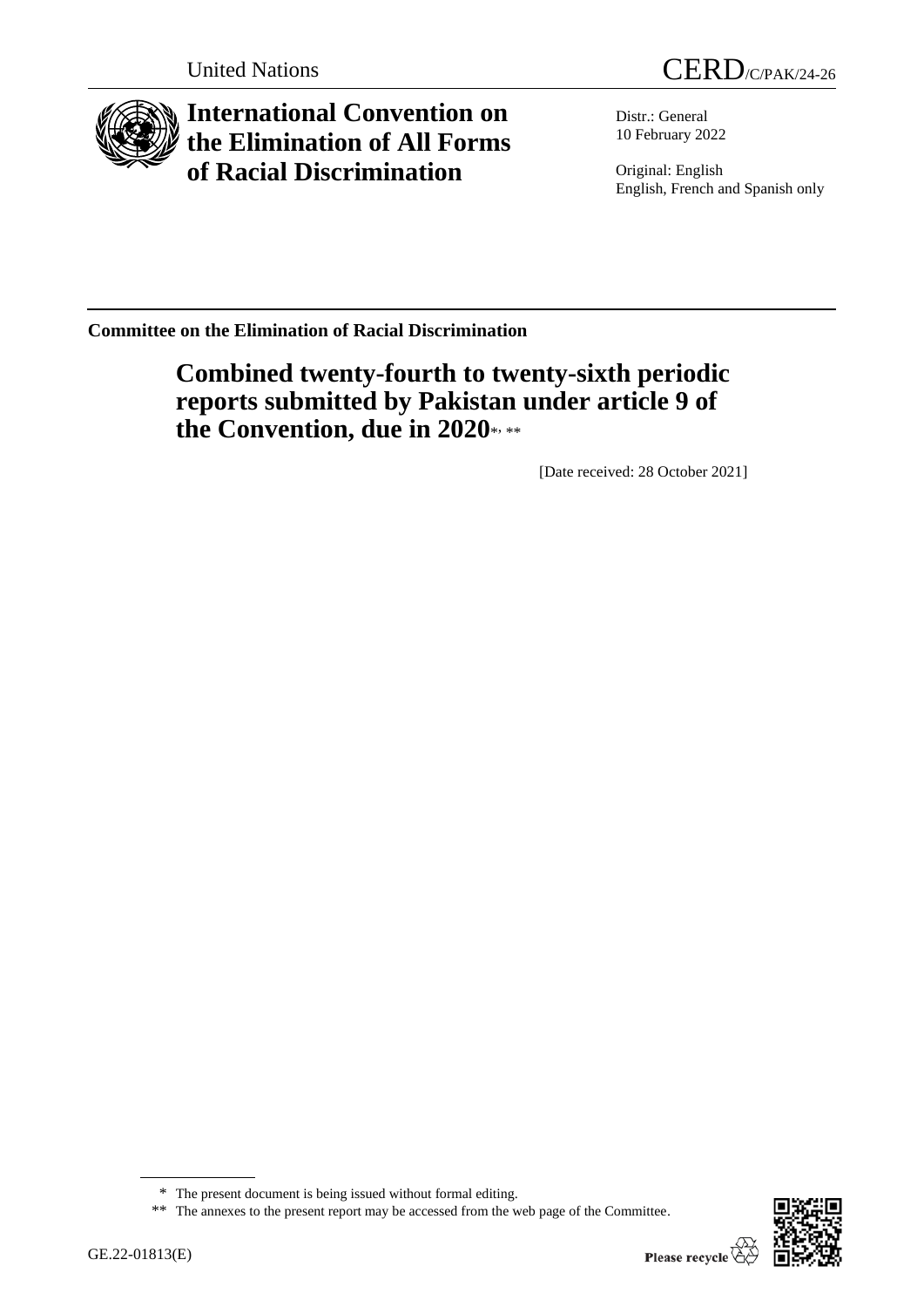# **Acronyms**

| <b>AJDF</b>      | Access to Justice Development Fund                                                   |
|------------------|--------------------------------------------------------------------------------------|
| ALP              | <b>Alternate Learning Program</b>                                                    |
| <b>APF</b>       | Asia Pacific Forum                                                                   |
| <b>BoC</b>       | <b>Bureau of Curriculum</b>                                                          |
| <b>BTBB</b>      | <b>Balochistan Textbook Board</b>                                                    |
| <b>BISP</b>      | Benazir Income Support Programme                                                     |
| <b>BRSP</b>      | <b>Balochistan Rural Support Program</b>                                             |
| <b>BoS</b>       | <b>Bureau of Statistics</b>                                                          |
| <b>CADD</b>      | Capital Administration and Development Division                                      |
| <b>CCI</b>       | Council of Common Interest                                                           |
| <b>CCP</b>       | Competition Commission of Pakistan                                                   |
| <b>CEDAW</b>     | Convention on the Elimination of all Forms of Discrimination<br><b>Against Women</b> |
| <b>CERD</b>      | Committee on the Elimination of Racial Discrimination                                |
| CrPC             | Criminal Procedure Code                                                              |
| CSO <sup>.</sup> | Civil Society Organization                                                           |
| <b>DGRE</b>      | Directorate General of Religious Education                                           |
| <b>DLEC</b>      | <b>District Legal Empowerment Committees</b>                                         |
| <b>DVCs</b>      | <b>District Vigilance Committees</b>                                                 |
| ECP              | <b>Election Commission of Pakistan</b>                                               |
| <b>EMIS</b>      | <b>Education Management Information System</b>                                       |
| <b>FATA</b>      | Federally Administered Tribal Areas                                                  |
| <b>FCR</b>       | <b>Frontier Crimes Regulation</b>                                                    |
| <b>FPRCW</b>     | Family Protection and Rehabilitation Centre for Women                                |
| <b>GANHRI</b>    | Global Alliance of National Human Rights Institutions                                |
| <b>GMIS</b>      | Gender Management Information System                                                 |
| GoP              | Government of Pakistan                                                               |
| HR&MA            | Human Rights and Minority Affairs                                                    |
| <b>ICCPR</b>     | International Covenant on Civil and Political Rights                                 |
| <b>ICERD</b>     | International Convention on the Elimination of All Forms of<br>Racial Discrimination |
| <b>ICESCR</b>    | International Covenant on Economic, Social and Cultural Rights                       |
| <b>IRI</b>       | <b>Industrial Relations Institute</b>                                                |
| <b>ILO</b>       | International Labour Organization                                                    |
| <b>IMF</b>       | <b>International Monetary Fund</b>                                                   |
| <b>ITMP</b>      | Ittehad-e-Tanzeem-ul-Madaris Pakistan                                                |
| KP               | Khyber Pakhtunkhwa                                                                   |
| <b>LSBE</b>      | Life Skills Based Education                                                          |
| MoIB             | Ministry of Information and Broadcasting                                             |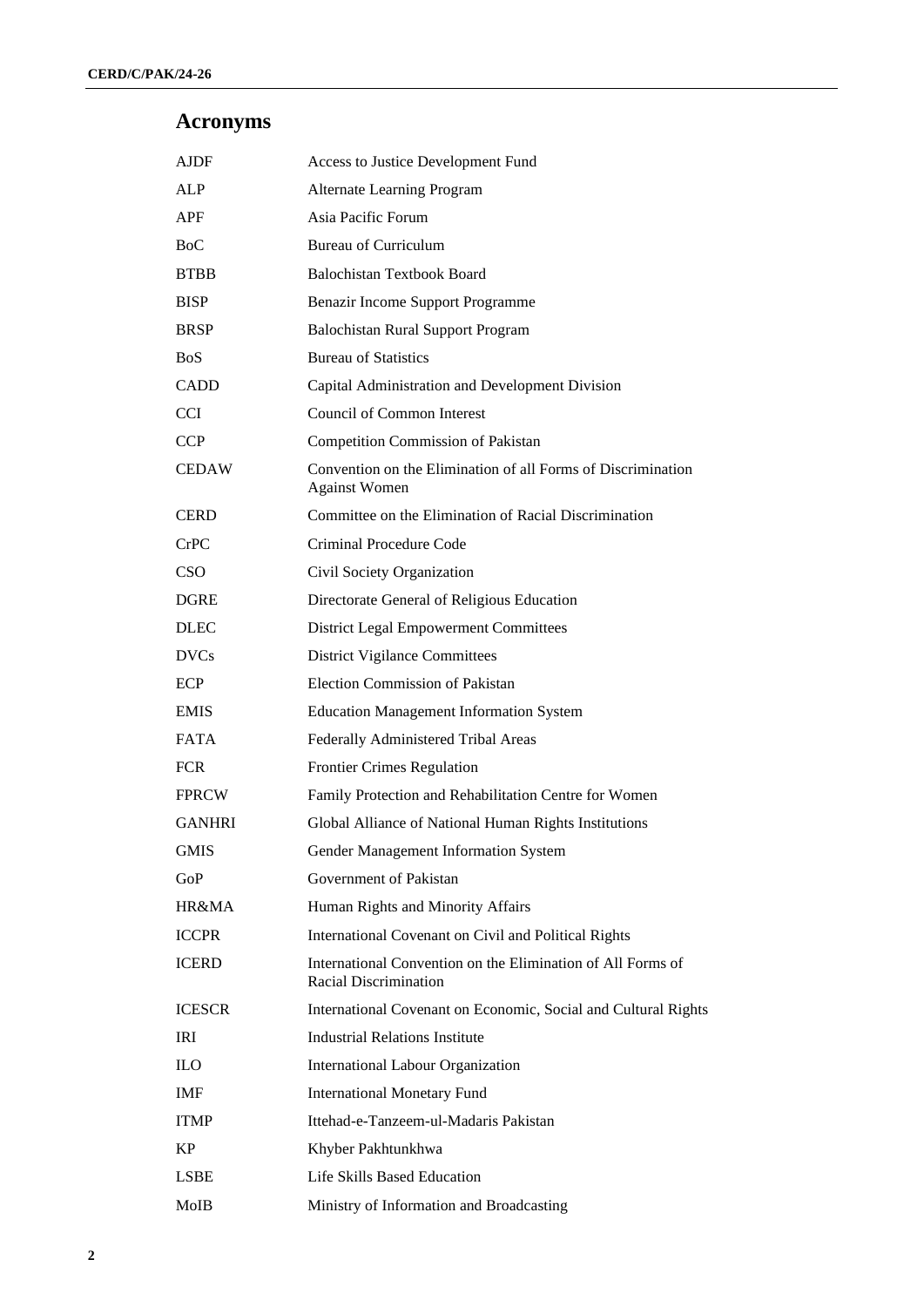| <b>NACTA</b>  | National Counter Terrorism Authority                                                        |
|---------------|---------------------------------------------------------------------------------------------|
| <b>NAP</b>    | National Action Plan                                                                        |
| <b>NCHR</b>   | National Commission on Human Rights                                                         |
| <b>NCM</b>    | <b>National Commission for Minorities</b>                                                   |
| <b>NCSW</b>   | National Commission on the Status of Women                                                  |
| NADRA         | National Database and Registration Authority                                                |
| <b>NDMA</b>   | National Disaster Management Authority                                                      |
| NGOs          | Non-Government Organizations                                                                |
| <b>NPOs</b>   | Non-Profit Organizations                                                                    |
| <b>NEAS</b>   | National Education Assessment System                                                        |
| <b>MOHR</b>   | Ministry of Human Rights                                                                    |
| <b>MACP</b>   | Minority Advisory Council, Punjab                                                           |
| <b>PCSW</b>   | Punjab Commission on the Status of Women                                                    |
| <b>PEMRA</b>  | Pakistan Electronic Media Regulatory Authority                                              |
| <b>PPAF</b>   | Pakistan Poverty Alleviation Fund                                                           |
| <b>PPC</b>    | Pakistan Penal Code                                                                         |
| <b>PTA</b>    | Pakistan Telecommunication Authority                                                        |
| <b>PVC</b>    | Provincial Vigilance Committee                                                              |
| <b>SLACC</b>  | Sindh Legal Advisory Call Centre                                                            |
| <b>SHRC</b>   | Sindh Human Rights Commission                                                               |
| SOPs          | <b>Standard Operating Procedures</b>                                                        |
| <b>UN</b>     | <b>United Nations</b>                                                                       |
| <b>UNCAT</b>  | Convention against Torture and Other Cruel, Inhuman or<br>Degrading Treatment or Punishment |
| <b>UNCRPD</b> | United Nations Convention on the Rights of Persons with Disabilities                        |
| <b>UNHCR</b>  | United Nations High Commissioner for Refugees                                               |
| VAW           | Violence Against Women                                                                      |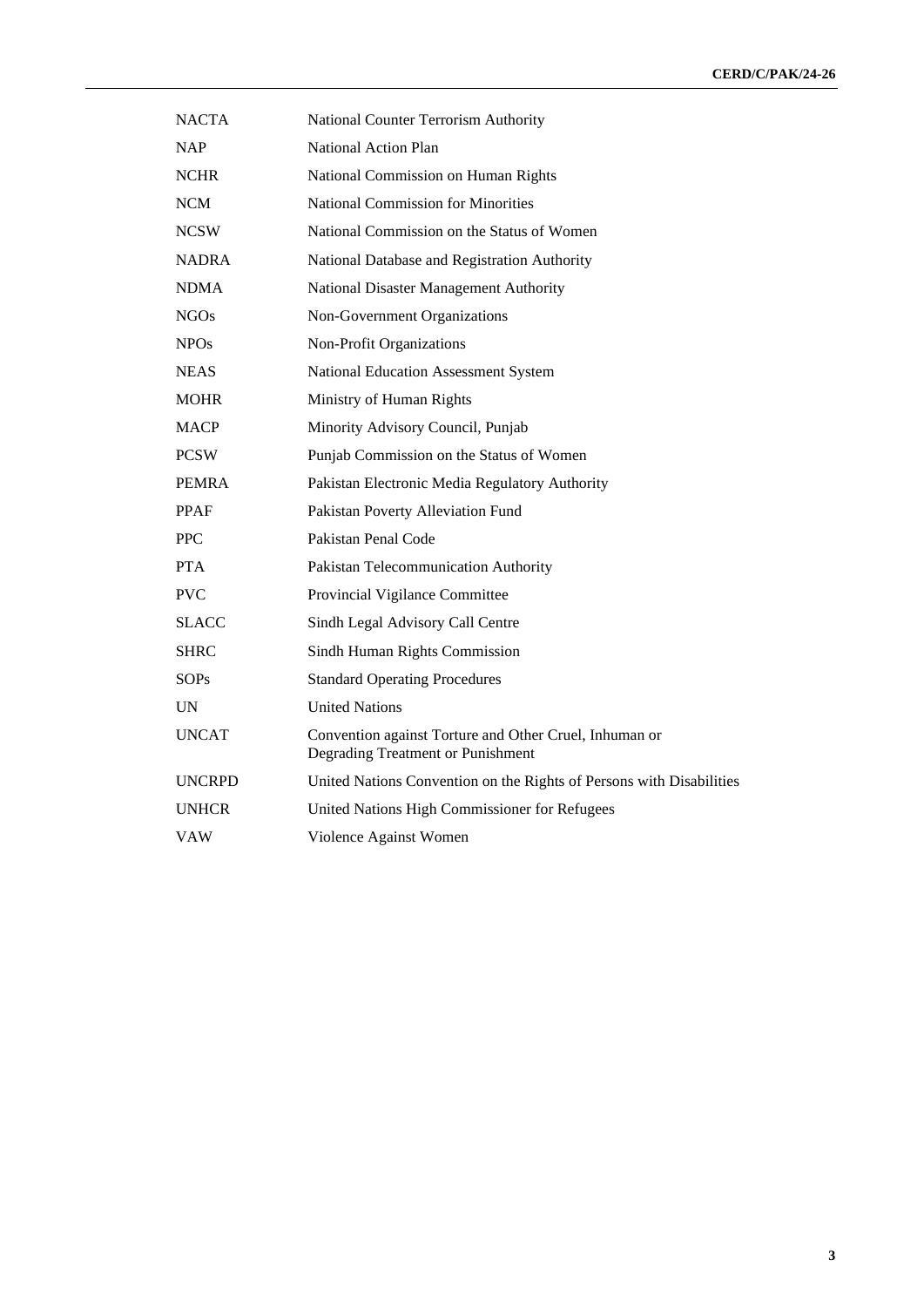# **Introduction**

1. Pakistan became party to the International Convention on the Elimination of All Forms of Racial Discrimination (ICERD) on 21 September 1966. Subsequently, the Government has kept the Expert Committee on the Elimination of Racial Discrimination apprised of the measures taken by the State Party that give effect to its State obligations. In 2016, the Government appeared before the Committee for dialogue and presentation of its twenty-first to twenty-third (21–23) consolidated periodic report. The Expert Committee, consequently, released its Concluding Observations and Recommendations.

2. The Government of Pakistan is now pleased to present its combined twenty-fourth to twenty-sixth periodic report under Article 9 of the Convention that responds to the Expert Committee's Concluding Observations and Recommendations on ICERD.

3. In preparation of this report, the Government took due care in adhering to the general guidelines adopted by the Experts Committee. Besides, following procedure was adopted by the State Party for preparing this Report:

(a) Two action Matrixes were derived from ICERD text and the General Recommendations of the Expert Committee, tailored specifically for each relevant ministry and provincial government departments. The matrix spelt out requirements under ICERD Articles and elaborated necessary obligations. A set of questions was also developed and disseminated to responsible entities; key Line Ministries, Provincial Government Departments for providing requisite updated information;

(b) The responsible state entities were requested to provide updated information on initiatives for the elimination of racial discrimination in the Country. Correspondence solicited information on institutional, legal and administrative measures initiated by the Government of Pakistan during the reporting period;

(c) A series of Consultative meetings at the Provincial and Federal Level, intended to enhance awareness on ICERD and to solicit data for the combined 24th, 25th and 26th report, were subsequently held with the key line ministries, provincial departments and civil society organizations. The National Consultative meeting was chaired by Secretary of the Ministry of Law, Justice and Human Rights to personally share and discuss the ICERD reporting mechanism;

(d) An inter-ministerial meeting was also organized to review the initial draft of combined 24th to 26th Periodic Report for final input and feedback;

More than two dozen Civil Society Organizations (CSOs) and Non-Governmental Organizations (NGOs) attended the consultative meetings at the Federal and the Provincial levels. The overall view that emerged from the consultations was that there are clear constitutional dictates and penal provisions which strictly prohibit and criminalize the offense of Racial Discrimination and its propaganda.

# **Concluding observations on the combined twenty-first to twenty-third periodic reports of Pakistan**

# **Recommendation Contained in Paragraph 6**

4. After the 25th constitutional amendment, FATA has been merged in the province of Khyber Pakhtunkhwa (KP) with executive authority shifted to the KP Chief Minister and the Cabinet. FATA no longer has special administrative status and the region enjoys uniform application of all laws and the Constitution. In order to mainstream merged areas, due representation has been given to the FATA region in the National and Provincial Assemblies. The old administrative structure has been replaced by establishing police and courts frameworks and creating new government departments in newly merged areas. There is also uniformity in the application of laws in all territories relating to the enforcement of human rights. Similarly, the jurisdiction of courts also extends to the entire territory of Pakistan.

5. The Ministry of Human Rights (MoHR) is also undertaking a comprehensive training of all lower judiciary in Balochistan. By the end of 2020, some 175 judges and 150 members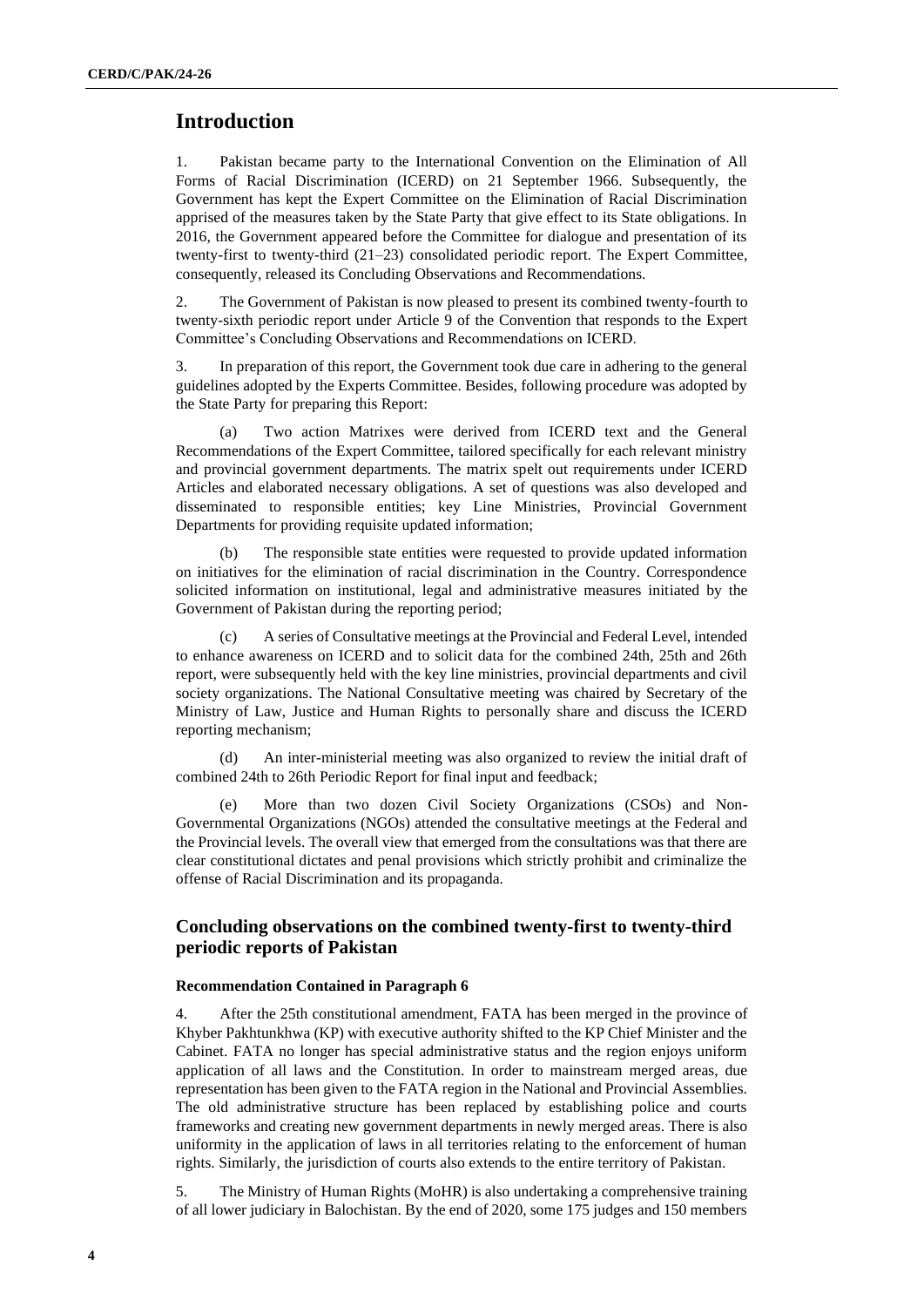of the prosecution have been trained on Human rights and International Treaty obligations, including ICERD. Similar trainings have been conducted in Sindh and Khyber Pakhtunkhwa. The Government of Punjab has initiated a program to sensitize trainers involved in training of public officials on issues of religious rights and freedoms. Interfaith harmony seminars are being arranged in Punjab and other provinces to raise awareness regarding religious rights and freedom.

6. At the provincial levels, all provincial governments are undertaking sensitization training of judges, lawyers and prosecutors on issues of racial discrimination and the application of ICERD. The Balochistan Judicial Academy has conducted a number of trainings related to human rights for lawyers and prosecutors to acquaint them with fundamental rights guaranteed by the Constitution, with specific focus on the prohibition of discrimination and its impact on society.

7. In KP Province, the Government is establishing a new training academy that will educate hundreds of KP prosecutors and police each year on domestic laws as well as international treaties signed and ratified by Pakistan. These trainings will also extend to the recently merged areas of the former FATA. Some 27 model courts have been established across the province while the regular courts are performing their functions in erstwhile FATA after the abolition of the British-era Frontier Crimes Regulation (FCR).

8. The Government of Sindh is working hard to ensure the core principles of welfare, empowerment, rights and equality of all Pakistanis. Sindh Judicial Academy is playing an active role to improve judges', prosecutors' and lawyers' awareness about various conventions and the applications of these in criminal judicial system. The Academy has initiated a Skill Based Training Program for Sindh Prosecution Department and Pre-Service Training Program for Investigation Officers that is strengthening the justice system in the province. The MoHR has also recently signed an MOU with the Sindh Judicial Academy to train 360 judges of lower judiciary and 360 members of the prosecution on International Human Rights law and the treaties that Pakistan has ratified, including ICERD.

9. The Punjab Judicial Academy primarily imparts training to the judges and court personnel of Punjab. The training curriculum and module, while focusing on imparting continuous education and training on core areas of their functions, also aims to promote awareness of various universal principles, including non-discrimination, as enshrined in the Constitution of Pakistan and international conventions. The Academy, in collaboration with different International Organizations, Divisions and Departments of the Federal and Provincial Governments, has also conducted special programs to promote awareness and protection of rights of child and other vulnerable segments of the society as provided in international conventions, within the overall framework of domestic laws.

#### **Recommendation Contained in Paragraph 8**

10. While appreciating the Expert Committee's recommendation, the State Party would like to inform that the term "Racial Discrimination" is already adequately understood and considered within the legal and administrative frameworks of Pakistan.

11. Safeguarding the rights of minorities is the priority of the Government of Pakistan. Pakistan is a democratic country and pluralism is the central pillar of our society. Under Articles 20, 21, 22, 26, 27 and 28 of the Constitution, minorities are equal citizens of Pakistan and are free to profess their religion and visit their places of worship. We have taken several legislative measures and policies that translate constitutional principles into firm state actions for the promotion and protection of rights of minorities.

12. Pakistan is home to a diverse population having different faiths or belonging to different ethnic and linguistic groups. Diversity is integral part of Pakistani society and has played an important role in the development, peace and prosperity of the country. Despite challenges arising from ethnic and sectarian global fault lines, which have its roots in geopolitics surroundings, Pakistan has preserved its societal balance and cultural diversity.

13. Racial Discrimination by and large is not a prevalent phenomenon in Pakistan. The state party has consistently condemned all forms of discrimination and it has pursued, through all available means, to eliminate discrimination to promote understanding among all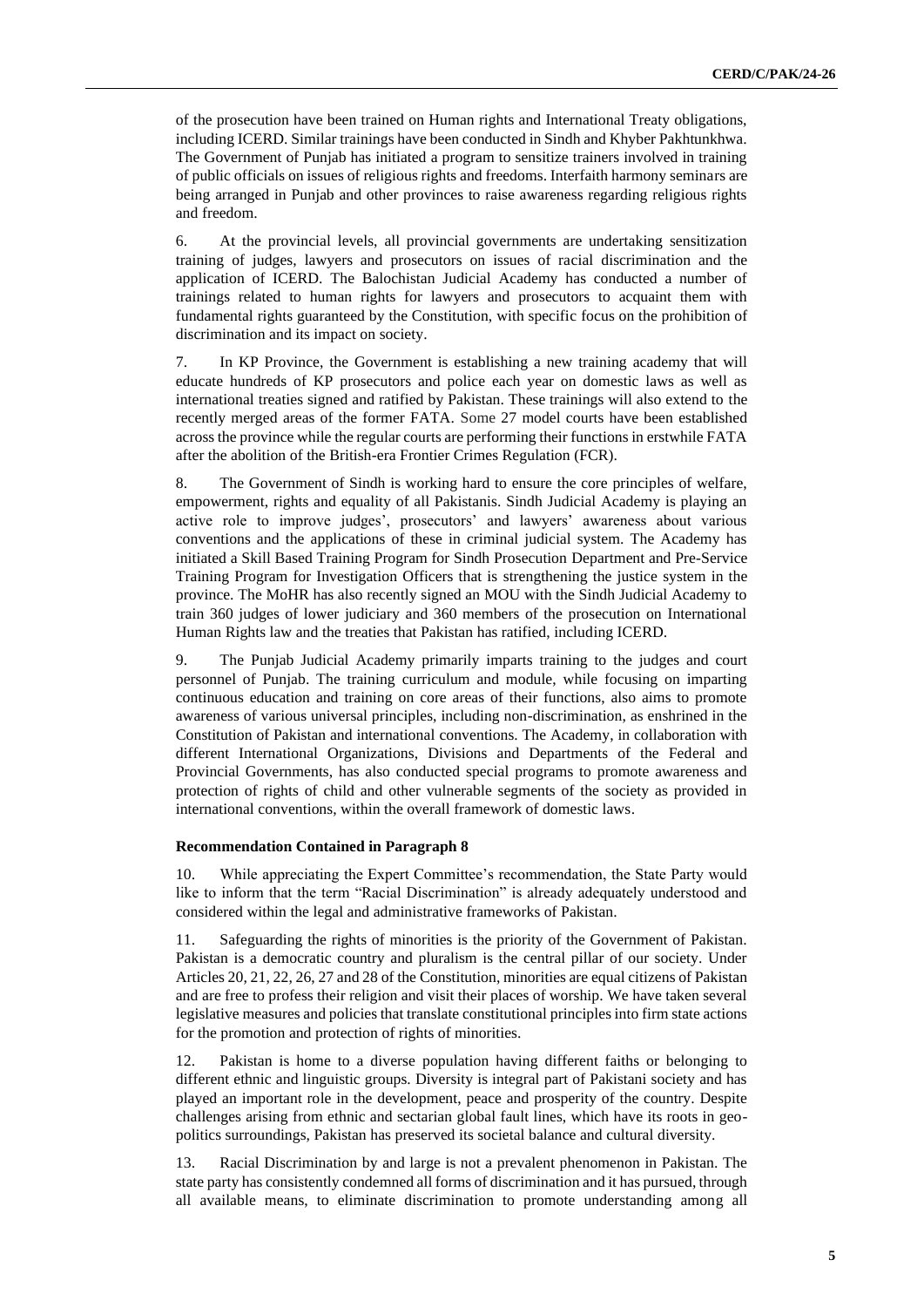segments of its society. This is in line with Article 2 and 2-A of the Constitution. The Constitution unequivocally states that the right to human dignity is absolute and unqualified and may not be violated on any ground or reason whatsoever.

14. Chapter I of the Constitution of Pakistan already guarantees and lays down the framework for the protection of Fundamental Rights of all its citizens "without any discrimination", as does Chapter II which lays down Principles of Policy that provide a substantive framework for the protection of rights of the citizens of Pakistan, including the rights of the minorities. Article 27 of the Constitution provides safeguards against any form of discrimination in services on the basis of race, religion, caste, sex, residence or place of birth, while Article 9 of the Constitution mandates protection of life and liberty to all citizens subject to law. Fundamental rights of the citizens are of paramount importance as provided in Article 8of the Constitution, which states that "Laws inconsistent with or in derogation of fundamental rights to be void".

15. Article 36 of the Constitution states that: "the state shall safeguard the legitimate rights and interests of minorities, including their due representation in the federal and provincial services." Similarly, Article 33 of the Constitution forbids any sort of discrimination among citizens on racial, parochial, tribal or sectarian grounds.

16. Government has recently strengthened National Commission for Minorities (NCM) which works for the protection of minorities' rights, independently and effectively.

17. Members of minority communities in Pakistan enjoy equal rights as citizenry of the State and work in every field of life: from scientific to judicial, to armed forces, diplomats and civil services, politics to business, medicine, engineering, journalism and education etc. The contributions of minorities in Pakistan have been substantive. Furthermore, there is no bar on any caste, creed, linguistic and ethnic group in respect of political participation at national, provincial or local level. For instance, the first ever Law Minister, Jogendra Nath Mandal was a Hindu; Justice A.R. Cornelius, a Christian, was the 4th Chief Justice of Pakistan; Justice Dorab F. Patel, a Zoroastrian, had been the Chief Justice of Sindh High Court who was later elevated as Justice Supreme Court of Pakistan. He was also the founding member of the Asian Human Rights Commission; and Justice Rana Bhagwand as, a Hindu, has been the Chief Justice Supreme Court of Pakistan. Dr. Abdul Salam, an Ahmedi, was a Nobel Laureate of 1979. In armed forces and civil services, many members of the minorities have risen to high positions and have also been awarded highest awards.

18. Pakistan Penal Code (PPC) defines penalties against wrongdoers of actions against minorities. Section 153(A), of PPC criminalizes promotion of enmity between different groups, on the basis of race, religion, language, caste or community; Section 505(2), criminalizes publication of any material that may incite group differences; Section-295, relates to injuring or defiling place of worship with intent to insult religion of any person; Section295-A, concerns malicious acts intended to outrage religious feelings of any class by insulting their religion beliefs; Section296, relates to disturbing religious assembly; Section297prohibits trespassing on burial place; and Section298,penalizes uttering of words with deliberate intent to wound religious feelings. In addition to the PPC, Police Order, 2002 also contains special provisions to ensure protection of the rights of vulnerable sections of society.

# **Recommendation Contained in Paragraph 10**

19. The existing legal framework comprehensively protects the rights of all its citizens without discrimination. The spirit of anti-racial discriminations has been given full effect in the Constitution, Pakistan Penal Code (PPC) and other domestic laws. The State has taken effective measures to prevent incitement to or acts of racial discrimination.

20. Article 38 of the Constitution states that the state shall "secure the well-being of people, irrespective of sex, caste, creed or race by raising their standard of living …". Article 25 of the Constitution of Pakistan 1973 specifically prohibits discrimination against any citizen. Article 36 ensures protection specifically provided for minorities. Similarly, various provisions of the PPC (as mentioned above in paragraph 16) provide a legal framework to criminalize wrongs committed against minorities.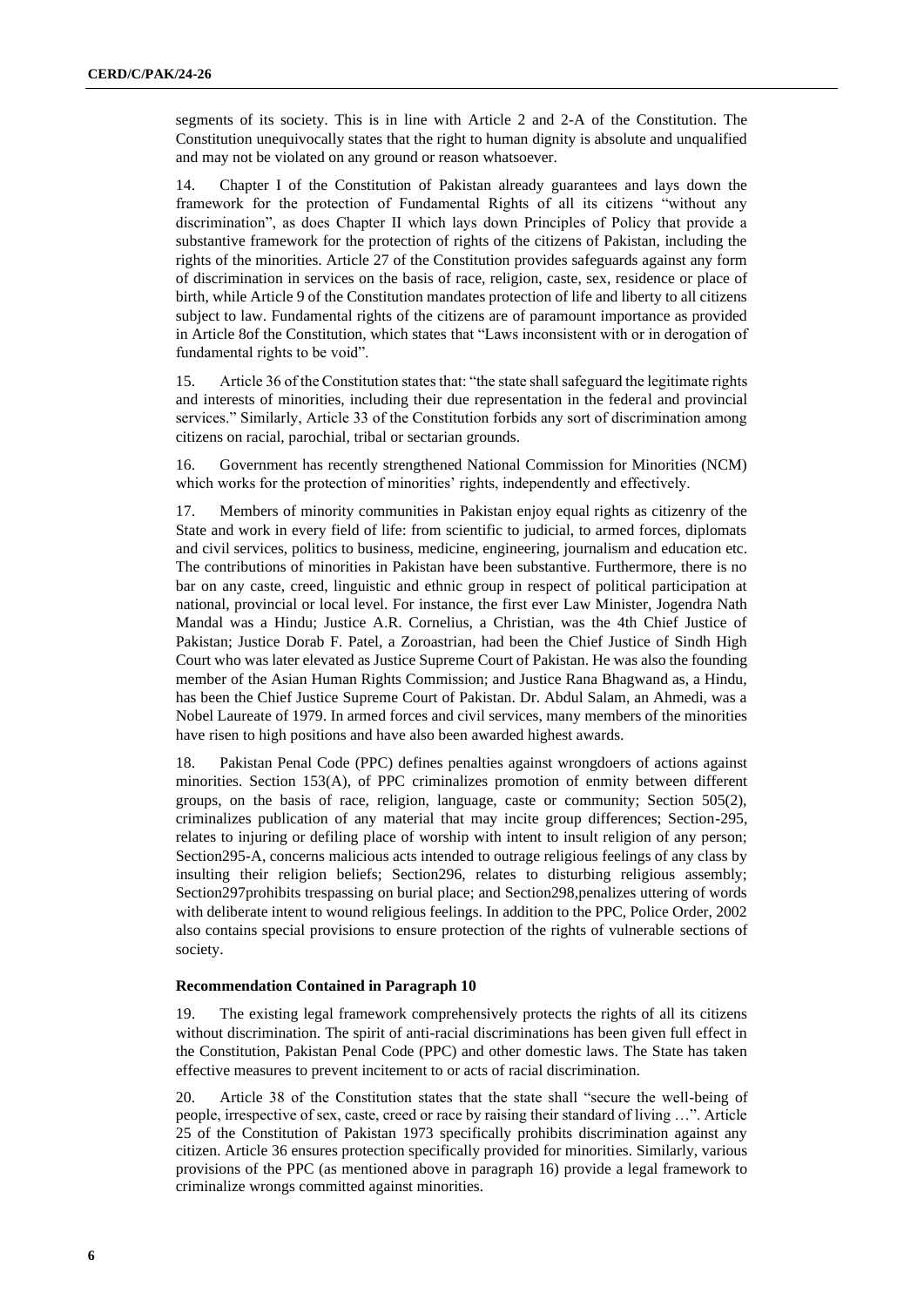21. It may be underlined that the judicial interpretation of Article 25 guaranteed in the Constitution has led to the development of an extensive body of case law covering a broad spectrum of governmental activity. In practice, equal protection of law is ensured by the right of individuals to challenge governmental actions in courts and the power of the courts to invalidate acts which are determined to be unconstitutional. Article 25 also encourages the State to take special measures for the protection of the rights and interests of women and children in this regard, like job quotas in the government as well as reserve seats in educational institutions. It can be enforced directly at the request of any individual within the jurisdiction of Pakistan through a constitutional petition before the relevant high court having territorial jurisdiction. The approach of the courts while hearing such petitions has been generally very considerate. The judicial interpretation of Article 25 is, therefore, broad enough to address discrimination on the basis of race, colour, sex, language, religion, political or other opinion, national or social origin, property, birth or other status, as required by Article 2 of the Convention.

22. Article 26 states that no person otherwise qualified can be discriminated against in the matter of employment on the basis of race, religion, caste, sex, residence or place of birth. Article 27 places complete ban on discrimination on the basis of sex in appointment in "the service in Pakistan", provided that the performance and functions of the job can be carried out by, and is deemed suitable for, both sexes.

23. Pakistan has been ranked as one of the least racist countries in the world, according to a report in the Washington Post.<sup>1</sup> Data tabulated from the World Values Survey, compiled by two Swedish economists, suggested that Pakistan was among the more racially tolerant countries.

24. To combat racist hate speech, Pakistan has promulgated various laws and taken meaningful policy measures to criminalize hate speech and promote racial and interfaith tolerance and harmony among its citizens. Please refer to paragraphs 30–35 of this report for further details.

#### **Recommendation Contained in Paragraph 12**

25. The final results of the 6th Population and Housing Census have been approved by the Council of Common Interests (CCI) and are available on Pakistan Bureau of Statistics (PBS's) online portal.

26. According to the data collected by the PBS, the number of men in the country stand at 106,449,322 while the number of women is101,314,780. Meanwhile, there are 10,418 transgender persons in Pakistan. A province wise breakdown of these statistics is provided along with data collected in respect of each *tehsil* (administrative unit/sub division). PBS has collected data on ethnic, racial and religious minorities in Pakistan through the Population and Housing c-ensus based on various indicators including sex ratio; rural/urban population, religion – the data is divided into categories such as Muslims, Hindus, Christians, Ahmedis, Scheduled Castes and Others; literacy ratio; age dependency ratio; population density average annual growth rate; enrollment ratio; economically active population; labour force participation rate; un-employment rate; and disabled population. To improve data collection, PBS has added the disability module based on Washington Group of Questions which is one of the important indicators of human rights and SDGs. These indicators identify the population breakdown on the basis of socio-economic factors as well as ethic, religious and racial factors.

27. At the provincial level, for collection of statistical data, the Bureau of Statistics (BoS) are working under the umbrella of the National Statistical System, led by the PBS. All data collection activities are being carried out according to national level protocols and standards and can be compared with other provincial results. The data collected is segregated for various socio-economic indicators according to gender, age and district. BoS has conducted a survey on Women's Economic and Social Wellbeing and a component of this survey has

<sup>1</sup> https://www.washingtonpost.com/news/worldviews/wp/2013/05/15/a-fascinating-map-of-the-worldsmost-and-least-racially-tolerant-countries/.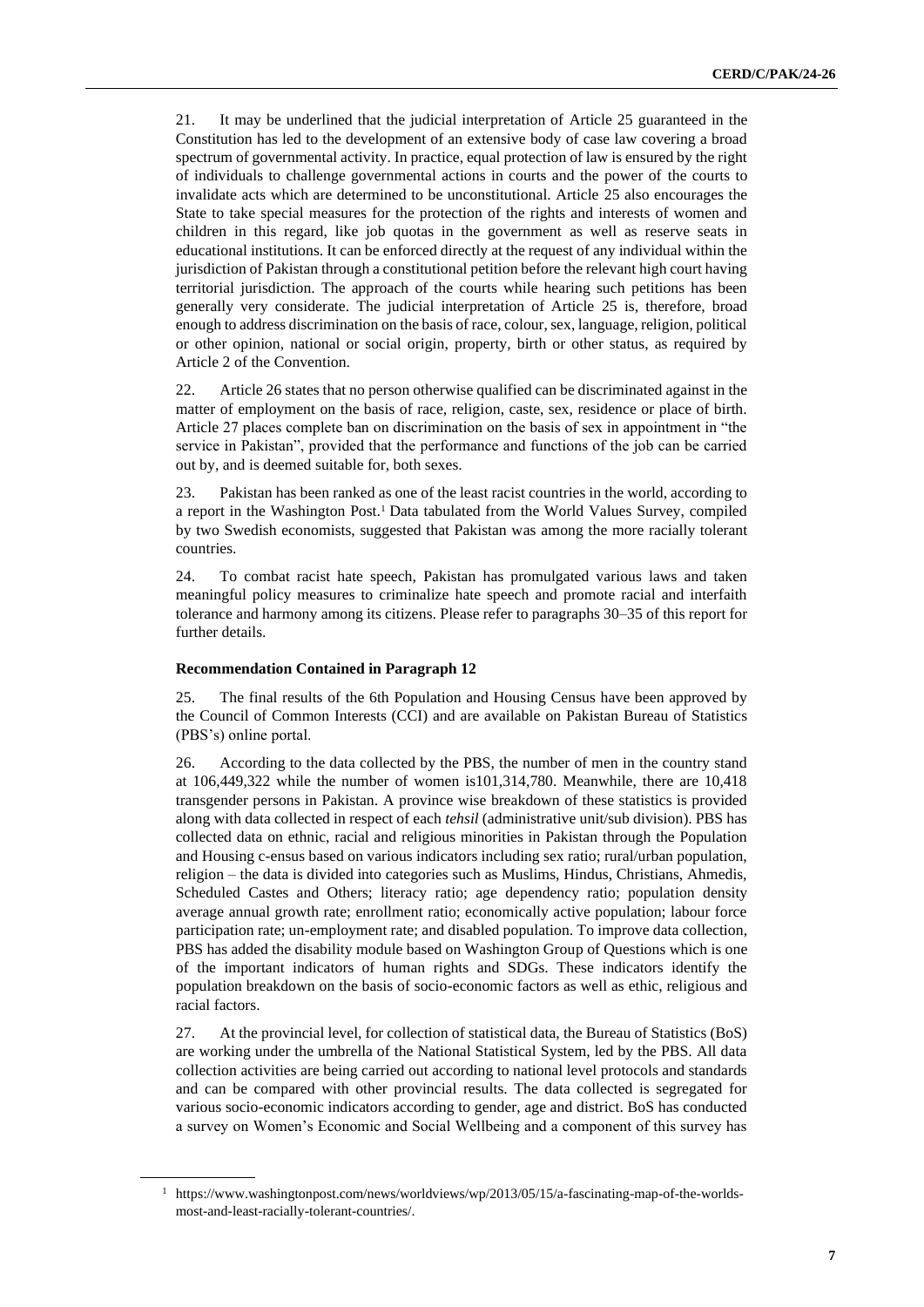been conducted of minorities titled "Survey for Minority Population". The report compilation of the survey is currently under progress.

# **Recommendation Contained in Paragraph 14**

28. National Commission for Human Rights Act, 2012 provides for the establishment of National Commission for Human Rights (NCHR) to exercise the powers and functions under the Act. The Federal Government established the National Commission for Human Rights on 19th May 2015 in conformity with the Paris Principles for a period of four years which completed its term in May 2019. The Commission consists of a Chairperson, who has been, or is qualified to be a judge of the Supreme Court or a person having demonstrable knowledge of, or practical experience in matters relating to human rights; one Member from each province; one Member from Islamabad Capital Territory; one Member from minority communities; Chairperson National Commission on Status of Women (*ex-officio*); and a Secretary, who shall be appointed by the Commission. The Federal Government has also approved 171 posts for the functioning of the Commission and its regional offices. Of the total membership of the Commission at least two shall be female members. A member or chairperson shall not be less than forty years of age and shall have knowledge and experience relating to human rights.

29. The NCHR is an independent statutory body and is directly accountable to the Parliament of Pakistan and its financial and performance reports are also directly presented to the Parliament for approval on annual basis. It is mandated to investigate and inquire into matters of human rights violations, visit areas of detention, undertake research and advise on policy matters pertaining to the situation of human rights in Pakistan, review existing and proposed legislations in relation to human rights principles, contribute to national human rights awareness raising and advocacy initiatives, and develop national action plan. The Government has empowered the Commission through positive increases in its annual budget. In 2017–18, budget of NCHR's was increased by 150% to further strengthen it. MoHR's budget for 2018 was PKR 157.5millionwhile NCHR's budget was PKR 105million), which is higher than that of MoHR (see Annex A for a breakdown of NCHR's Funding).

30. The NCHR has started the process for obtaining accreditation from the Global Alliance of National Human Rights Institutions (GANHRI)Sub-Committee on Accreditation. For this purpose, a detailed capacity assessment of the NCHR is scheduled. The capacity assessment shall be carried out by the Asia Pacific Forum of Australia (APF) and the United Nations, which is indirectly linked to the accreditation process. This capacity assessment shall assist APF and the UN agencies to lobby for the accreditation of NCHR. Once the capacity assessment is conducted, the NCHR shall formally submit its application to GANHRI.

# **Recommendation Contained in Paragraph 16**

31. The menace of extremism, sectarianism and intolerance became more pronounced as a result of the War on Terror which has over the years cost the country approximately 73,000 innocent lives and an economic loss of worth USD200 billion. After approval of National Action Plan 2014 (NAP), a consolidated national effort was launched against extremist elements, which has resulted in making all communities safe and secure.

32. The NAP devises steps to counter hate speech and extremist material, take effective steps against religious persecution, register and regulate *madaris*, ban glorification of terrorism and terrorist organizations through print and electronic media. Under the NAP, Provincial Governments have directed District Administrations to conduct vigilant searches to curb hate speech.

33. 1,373 cases regarding hate speech, or publishing hate material, have been registered, 2,566personshave been arrested and at least 70 shops sealed. Moreover, 19,895 cases have been registered for misuse of loudspeakers and 20,679 persons have been arrested and 8,759 pieces of equipment confiscated. In jurisprudence, to ensure that religious sentiments of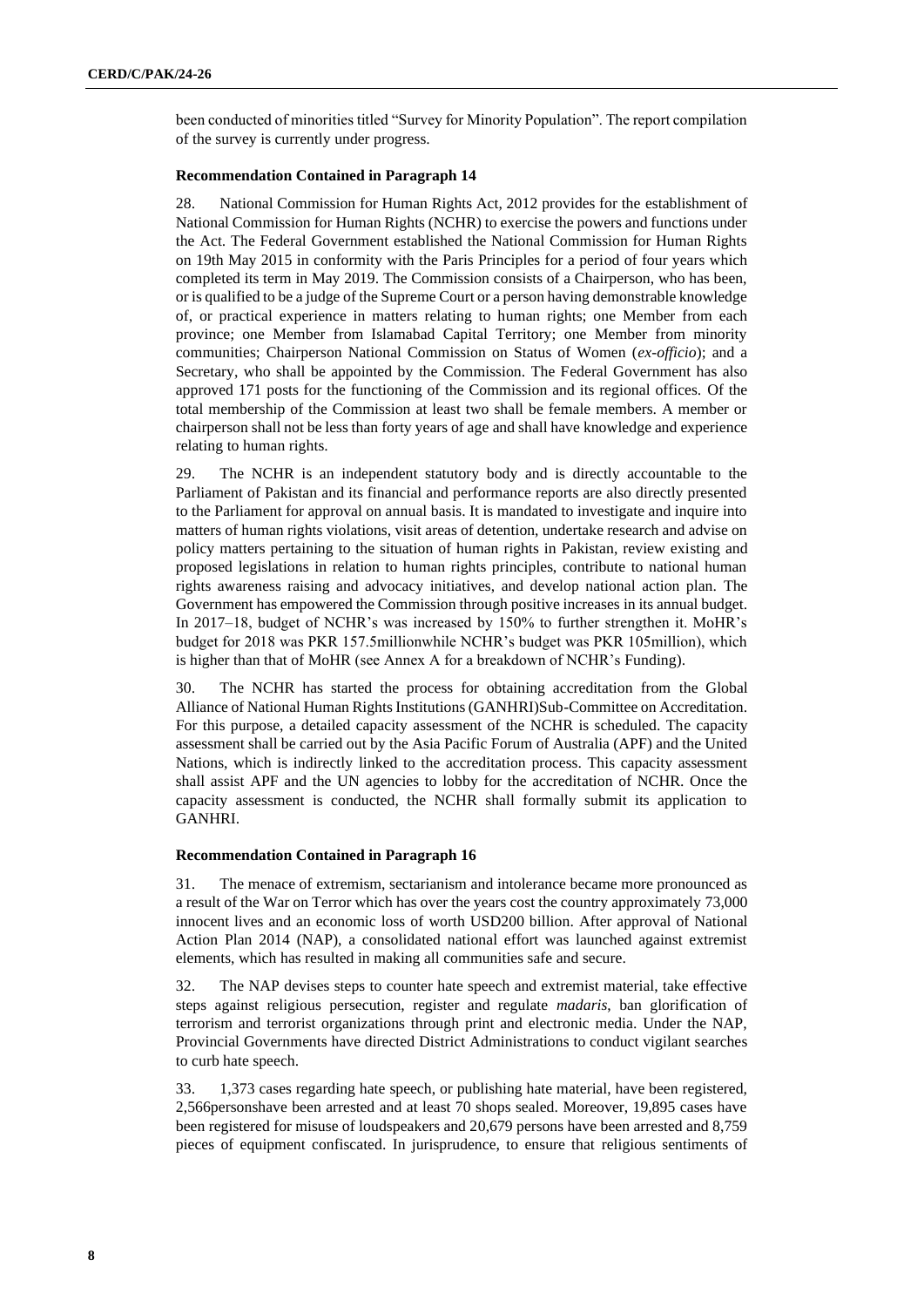minorities are not offended, the Lahore High Court held that Director General, PEMRA should block content which may offend any religious minorities.<sup>2</sup>

34. The Government of Pakistan has taken various steps to counter hate speech. As mentioned above, Section 153-A of Pakistan Penal Code(PPC) criminalizes incitement to violence based on religion or belief and provides penalty up to five years with fine. Section 99-A of Criminal Procedure Code (CrPC) provides a mechanism to forfeit any publication causing hatred in respect of religious feelings of a community. Courts generally take a very strict stance on instances involving hate speech – the Supreme Court recently took *suo motu* action and held that speech uttered by members of a religious political party at a sit-in protest Rawalpindi was tantamount to hate speech and the court gave various directions including that any person issuing an edict (*fatwa*) which harms another person or puts them in harm's way, should be punished under the applicable law and TV licensees and others who broadcast messages advocating or inciting commission of an offence should be proceeded against by PEMRA in accordance with law.<sup>3</sup> In another case,<sup>4</sup> the Islamabad High Court rejected an appeal against an order passed by PEMRA holding a media house guilty of hate speech.

35. Interfaith harmony conferences have also been held in all provincial headquarters of the country. Each year important religious functions of minorities and Minorities Days are celebrated at official level. Interfaith Harmony Committees have been established by Provincial Governments and they play a positive role in creating healthy environments among different communities. Provincial Home Departments also provide security to Minorities on different occasions such as Holi, Easter, Good Friday and Sunday prayers.

36. Furthermore, under Section26 of PEMRA Ordinance 2002 as amended by PEMRA (Amendment) Act, 2007, councils of complaints have been established to review and redress public/individual complaints against any licensee or individual received through a 24/7 toll free number 0800-73672. Further clauses (c), (d) and (e) of the PEMRA Code of Conduct for Media Broadcasters or Cable TV Operators prohibit its licensees from airing any program which contains any abusive comment or exposes an individual or a group of individuals to hatred based on race, ethnic or linguistic origin, or religion.

37. TV licensees must ensure that hate speech by any of its employees or any guest in a programme is not aired. The licensee shall not relay allegations that fall within the spectrum of hate speech. In case of hate speech by or against any guest, the channel and its representative must stop the participant and remind him and the audience that no one has the authority to declare any other citizen as a *Kafir*/infidel or enemy of Pakistan, Islam or any other religion. Furthermore, public officials are required to abide by the Government Servants (Conduct) Rules, 1964 which require them to refrain from any speech in any document published, any communication made to the press, any public utterance, any television programme or radio broadcast.

38. Provincial efforts to curb religious intolerance have been outlined below:

#### *Khyber Pakhtunkhwa*

- Enactment of KP Protection of Communal Properties of Minorities Act, 2014, which, stipulates the constitution of the Khyber Pakhtunkhwa Commission for Minority Affairs and restricts sale and transfer of minority community properties; and KP Evacuee Trust Property (Management and Disposal) Act, 2014, which provides for the management and disposal of evacuee properties attached to charitable, religious or educational trusts or institutions;
- KP Hindu Disposition of Property Bill, 2014 is under process in the Provincial Assembly for legislation. The Bill aims to remove certain existing disabilities in respect of the power of disposition of property by Hindus for the benefit of persons not in existence at the date of such disposition in the Province of the Khyber Pakhtunkhwa;

<sup>2</sup> PLD Cr LJ 1133 (Lahore 2018).

<sup>3</sup> PLD 2019 Supreme Court 318.

<sup>4</sup> 2018 YLR 2350.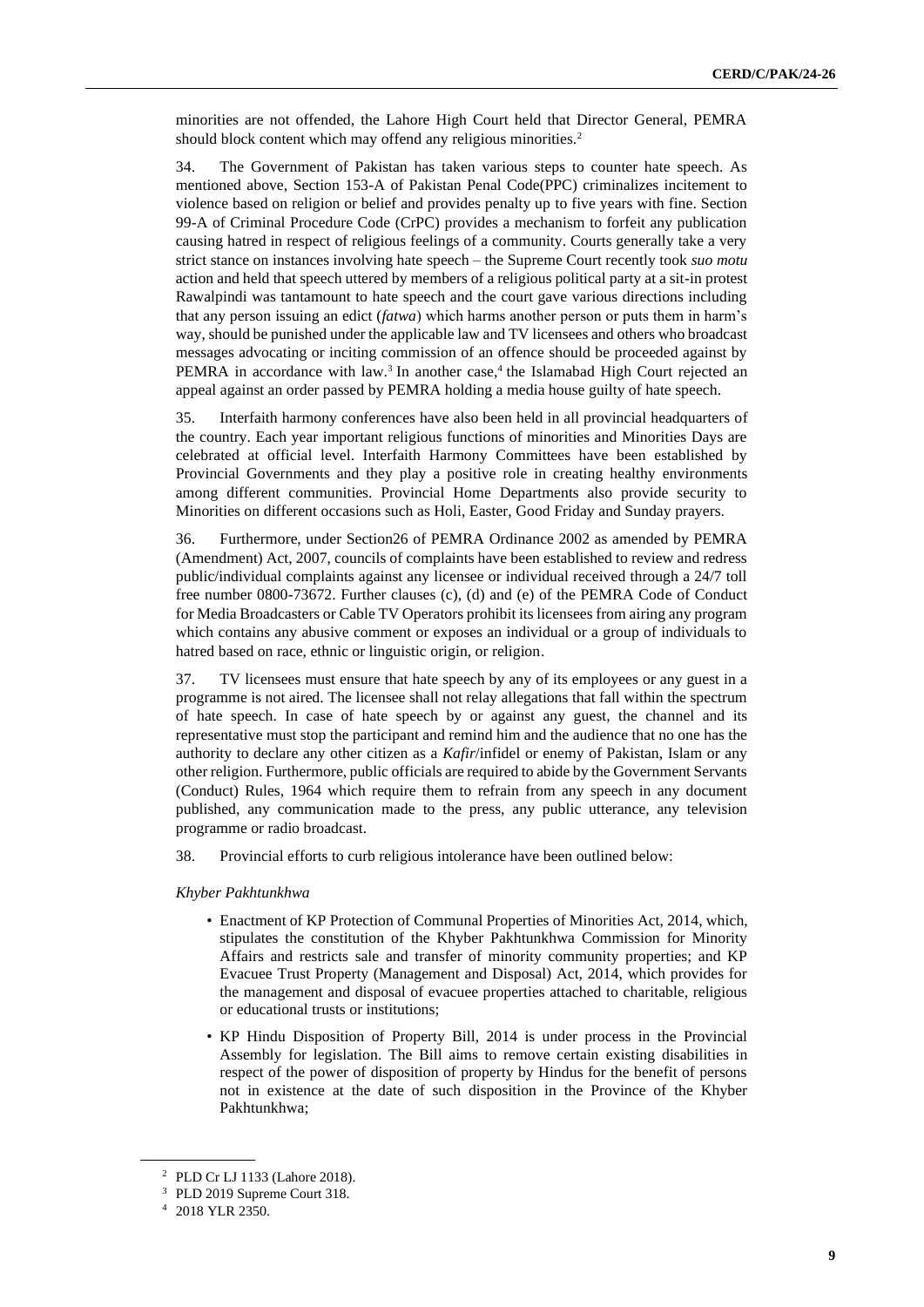- The textbooks for Grade I-XII have been developed to ensure that the content is inclusive and is free from religious, sectarian, ethnic, regional, cultural, occupational and socio-economic biases and that the text promotes harmony and peaceful coexistence through respect of diversity and tolerance;
- Commissioners and Police formations have been directed to exhibit zero tolerance to hate speeches and material.

#### *Punjab*

- Sensitization of public officials on issues of religious rights and freedom through interfaith harmony seminars;
- Curriculum in Punjab is being reviewed and revised systematically by making it coherent with aim of social and interfaith harmony;
- Government has forfeited 67 Publications and declared them as hate material;
- Punjab school Education Department has introduced a supplementary study material that has been published and disseminated to students titled "Lets study together" to eliminate elements of discrimination for religious minorities;
- In previous fiscal year, PKR 1.05 Billion were allocated for Christmas Grant for Poor Christian Families, poor Hindu families, marriages of Hindu community, and celebration of religious days of Minorities;
- The Government of Punjab has imposed a ban on hate material under section 99-A of CrPC;
- Punjab Sound Systems (Regulation) Act, 2015 is being implemented strictly (see Annex B for data on FIRs and convictions for the crime of hate speech in Punjab);
- Punjab Vigilance Committee Act, 2016 provides for the establishment of vigilance committees at district and provincial level. These committees are mandated to report any unlawful activity being carried out or being planned with respect to incitement for violence;
- A detailed security plan is being implemented in Punjab for protection of the places of worship in Punjab. All religious festivals and congregational prayers are given protection by the Punjab Police in addition to the private security of the religious institutions;
- Punjab Security of Vulnerable Establishment Act, 2015 provides security advisory committees at the district level to identify vulnerable establishments in the province, worship places and any other religious places that may fall under the definition of vulnerable establishments. This act is aimed at the protection of vulnerable establishments through various measures including vigilance and visits by senior officials of concerned Police Stations;
- The Minority Advisory Council, Punjab (MACP) has been established with Muslim and non-Muslim leadership to address issues of discrimination on the basis of religion. The recommendations of MACP are implemented on priority basis.

#### *Sindh*

- Sindh Assembly has passed the resolution regarding inclusion of Religious textbooks of Hindus in curriculum of Hindu minorities;
- Minorities Affairs Department of Sindh has constituted two Committees at Provincial and District Levels which are headed by Minister for Minority Affairs to safeguard the rights of minorities;
- CCTV cameras have been installed in all sensitive places and worship places of minorities;
- Government of Sindh has initiated the process of including religious text based on Bhagwat Geeta for Hindu students in Sindh;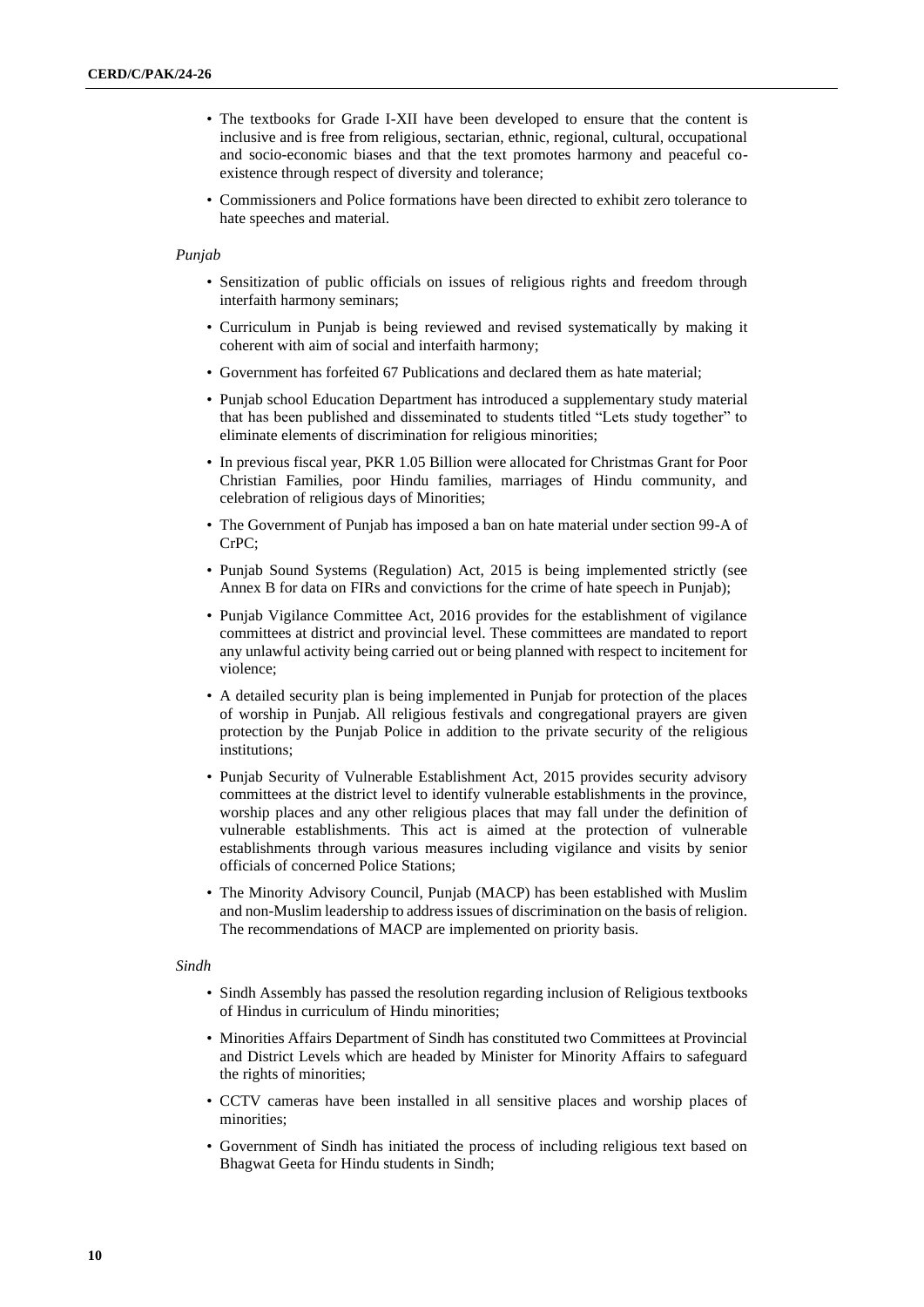- The Sindh Security of Vulnerable Establishment Bill, 2015 has been promulgated by the Provincial Assembly to identify, categorize, notify and provide full-fledged security to religious sensitive establishments and places;
- The Sindh Sound System (Regulation) Ordinance, 2015 was also promulgated in accordance with the powers conferred upon the Governor for the prevention of incitement to violence and violence against persons based on religion or belief.

# *Balochistan*

- The Home and Tribal Affairs Department provides security to the minorities in Balochistan and their religious places especially on occasions including worship days like every Sunday at the Church premises; religious events like Holy, Easter, Christmas etc.; festivals and functions; and on arrival of respective Religious leaders of minorities;
- Cases involving hate crimes and hate speech are investigated and pursued independently.

# **Recommendation Contained in Paragraph 18**

39. Education is an effective mean to promote interfaith harmony, social cohesion, resilience and equity in society. To ensure that school curricula and textbooks promote understanding, tolerance and friendship among different ethnic and religious groups, necessary steps are being taken to reform the curriculum and remove any hate speech or stereotyping of minorities. National Curriculum Council is reviewing the curriculum to include cross cutting themes such as tolerance, human rights, civic education and democracy. Inclusion of human rights and peace education is being considered by National Curriculum Council.

40. At higher education level, topics of human rights have been covered in many disciplines i.e. Law, Islamic Studies, Social Work, Criminology and Sociology, while in some undergraduate programmes an independent course of Human Rights is also offered as a general or elective subject. Various themes and student learning outcomes in core subjects aim to strengthen respect for human rights and fundamental freedoms in the existing curriculum, however, a comprehensive and updated national curriculum is also being developed at the Federal level.

41. Ministry of Federal Education and Professional Training is working to include human rights and civic education in the curriculum of primary, secondary and higher secondary school levels with particular focus on respect and promotion of interfaith dialogue and harmony. Capital Curriculum and Textbook Wing, CADD has conveyed that various curricula include direct and indirect references to human rights and peace education in order to promote interfaith harmony and tolerance.

42. During 2015–2018, the Ministry of Human Rights also initiated Public Awareness Campaign on Human Rights Education and Sensitization under Action Plan for Human Rights, through about 80 seminars held in public sector education institutions as well as advertisements in print and electronic media. The campaign's target audience was the general public, civil society, researchers, academia, students, government functionaries and different segments of society. The campaign focused on the promotion of Human Rights' values for creating a culture of tolerance and respect. Furthermore, the Federal Minister for Human Rights has been personally visiting schools to raise awareness on human rights, especially child rights. Ministry of Human Rights has also translated all UN treaties ratified by Pakistan into Urdu.

43. Through the introduction of the National Education Assessment System (NEAS) in 2005, it has become possible to assess quality of educational outcomes at school level on a scientific and quantitative basis. Various initiatives are also being undertaken at the provincial levels. As mentioned earlier, the Punjab School Education Department has introduced a supplementary study material that has been published to eliminate elements of discrimination. Curriculum has also been revised to make it more supportive of interfaith and social harmony. Human Rights and Minority Affairs Department has been appointed as a member of the Punjab Curriculum and Textbook Board to review curriculum with respect to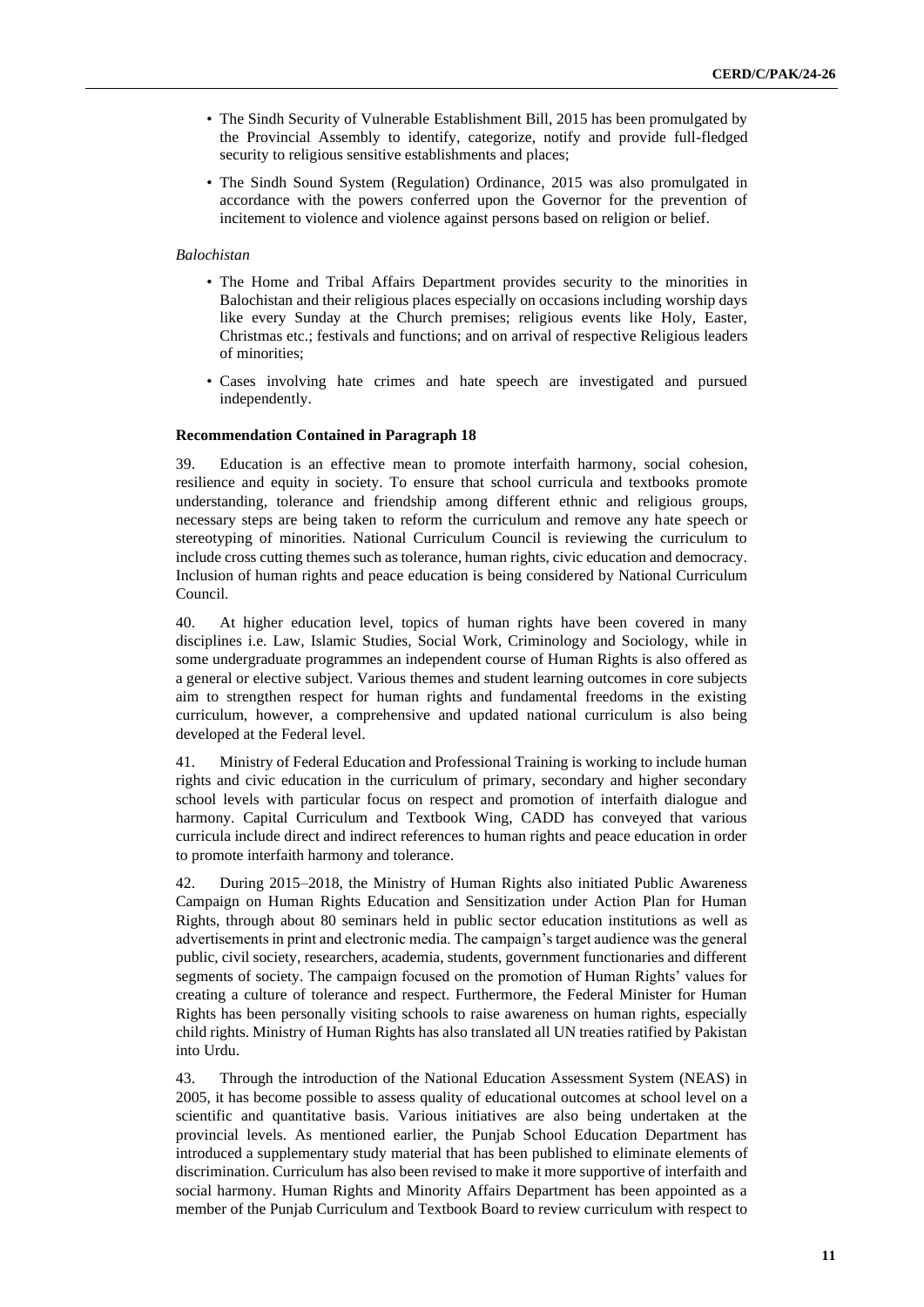non-discrimination towards religious minorities and to ensure human rights awareness and interfaith harmony.

44. General Knowledge is being introduced as an integrated subject for Grades I-II (Scheme of Studies-2019). It comprises concepts from Islamiyat/Ethics and Morality, Science and Social Studies. The curriculum of General Knowledge I-II has been developed to promote life-wide learning and the spirit of living together, to promote religious and social tolerance. Students Learning Outcomes of General Knowledge for Grades I-II curriculum that promote the culture of religious and social tolerance include the ability to respect others including other religions, places of worship and all Holy Books; learning lessons of inclusion and avoiding exclusionary behaviour; importance of honesty and tolerance; identifying and recognizing other cultural and religious festivals like Diwali, Holi, Easter, Christmas and Baisakhi; the importance of sharing, cooperation and helping others.

45. As mentioned earlier, Sindh Assembly has passed a resolution regarding inclusion of religious textbooks of Hindus in curriculum of Hindu minorities. The Sindh School Education Standards and Curriculum Act, 2014 has been promulgated. This law aims to enable all children to have a command of relevant knowledge, skills and human rights values necessary to reach their full potential. Sindh Education Department has already modified the curriculum and textbooks to ensure that they do not reflect discrimination against any religious community and promote interfaith harmony.

46. School Education and Literacy Department, Sindh has worked on thematic areas of policy and legal reforms, key human rights priorities and cross cutting interventions for the promotion and protection of human rights and inclusion of human rights and civic education in the curriculum of primary, secondary and higher secondary school with focus on respect and promotion of interfaith harmony.

47. The textual material on Human Rights is included in the curriculum at the appropriate stage in the textbooks of General Knowledge class I-III, social studies for class IV-VII and civics for Class IX-X. Sindh School Education Standards Act calls for interfaith harmony and religious tolerance and focuses on creating a peaceful environment free from all religious biases and discrimination. School textbooks also contain material regarding interfaith harmony and tolerance. A committee has been established to conduct a third-party review of textbooks and if any content that reinforces any negative stereotypes, it will be ratified. Additionally, information regarding religious festivals and holy places of other religions is included in textbooks of Ethics, Sindhi, Social Studies and Urdu. The textual material regarding interfaith harmony and tolerance is available in the various textbooks developed by Sindh Textbook Board. There is a representation from minority groups in committee that addresses the issues related to minority rights in curriculum and textbooks. The topics include introduction to other religion such as Sikh Religions, Baba Guru Nanak and his teachings, Christmas, personalities including Hazrat Bibi Maryam (A.S.), King Ashoka, St. Thomas Aquinas etc*.*

48. In KP, the existing textbooks for Grade I-XII are already in compliance with the culture and values i.e. the content (text and illustrations) is inclusive and is free from religious, sectarian, ethnic, regional, cultural, occupational and socio-economic biases; text promotes harmony and peaceful co-existence through respect of diversity and tolerance; content reflects democratic values, ethics and values of all segments of society and other societies. A number of themes has been introduced in various subjects to strengthen the respect for human rights and fundamental freedoms in the existing curriculum.

49. In Balochistan, Bureau of Curriculum (BoC) and Balochistan Textbook Board (BTBB) are working on identification and incorporation of Life Skills Based Education (LSBE) concepts including human rights in the curricula and textbooks. Secondary Education Department has institutionalized Standard Operating Procedures (SOPs) for textbooks development/review and the Education Management Information System (EMIS) has been established that covers public, private schools and madrassas across the province. The EMIS maintains profiles of schools/madrassas, availability of human resources at the vicinity and the strength of the students. With the support of UNICEF and Balochistan Rural Support Program (BRSP), Secondary Education Department Balochistan has established Alternate Learning Programs (ALP) Centers in 196 madrassas of the province. The main objective of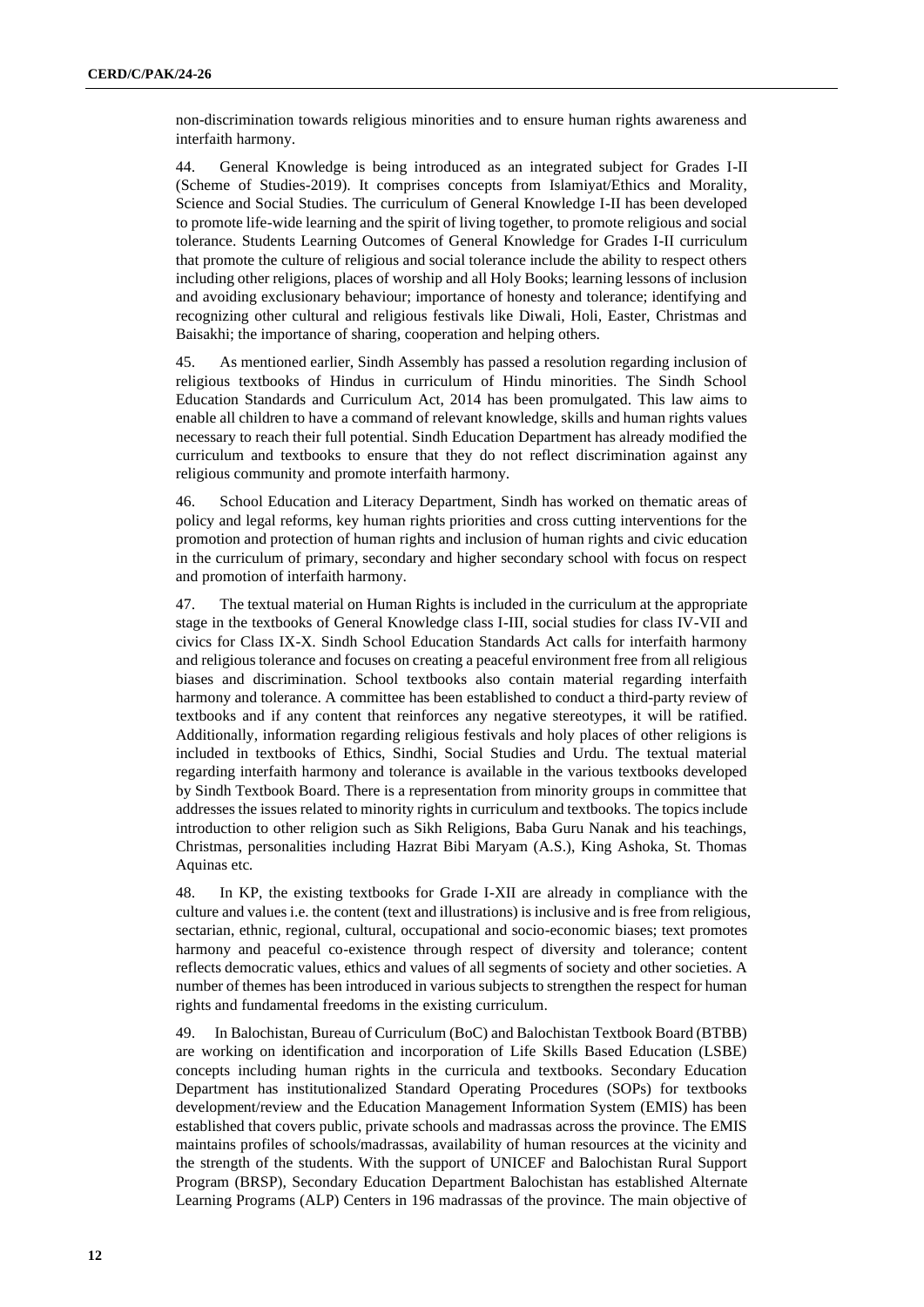the centers is to introduce modern subjects in the curriculum of madrassas. Moreover, after an extensive consultative engagement with the key stakeholders, the Secondary Education Department has drafted a bill for the registration and mainstreaming of madrassas that is in process and has been presented to the provincial Cabinet for subsequent approval and enactment.

50. In May 2019, an expert group on *madaris* reform under the National Action Plan (NAP) has been formed. The expert group will provide an action plan with timeline, responsibilities, institutional mechanisms, implementation strategy and financial implication. The *maradris* curriculum and reforms shall be processed as and when the expert group finalizes an action plan with the time line notified by the Government after consultation with all stakeholders.

51. The policy of *Madaris* reform has three main components: registration of *Madaris*; curriculum reform; and audit of the finances. The exercise of reforming *Madaris* began with data available on *Madrassahs*, which reflected significant discrepancy in the number of *Madrassahs* in the country as reported by various agencies. The policy framework is to pursue, register, reform, mainstream and maintain sustained oversight. To address the issue of variation in reported data, the provincial governments and intelligence agencies embarked upon mapping of *Madaris* in the country. Geo-tagging and mapping of *madaris* had also been initiated wherein Punjab completed mapping of 13,782 (100%) *madaris*, ICT has also completed mapping 354 (100%) *madaris*, while mapping of *madaris* is under process in Sindh (80%), KP (75%), Balochistan (60%) and FATA (85%).

52. Furthermore, in order to standardize data collection and registration process of Madaris, NACTA developed Madaris data and registration with the objective that only duly registered madaris be allowed to operate. These registration and data forms were finalized after being shared with Provincial Governments for soliciting their views/comments. Registration form includes 77 variables. The progress report on Madaris registration is given in Annex C.

53. Various sources of funding of Madrassas include charities, donations, collection and sale of animal hides, and *zakat* funds from the government. The Ministry on Religious Affairs and Interfaith Harmony releases funds to *madaris* under the *Madaris* Reform Scheme for payment of salaries of teachers and the relevant authorities ensure that *madaris* are teaching formal subjects in addition to religious subjects. To effectively monitor the source of funding of *Madaris*, data and registration forms require the *madaris* to submit their statement of accounts on an annual basis to a designated authority at district level for audit purposes. The government has approved '*Madaris* Reforms' to streamline religious seminaries and keep a check on their finances in line with the Financial Action Task Force (FATF) objectives. All the seminaries have to register themselves with the Ministry of Federal Education and Professional Training and the Ministry is mandated to facilitate the said seminaries in the opening of bank accounts at the designated branches. If the seminaries fail to comply with the terms of conditions of the ministry, their registration will be cancelled and if they fail to register with the ministry, they will be sealed.

54. Recently, for the registration of religious seminaries the government has appointed officers of Basic Education Community Schools and National Commission for Human Development in 16 regional offices of the Directorate General of Religious Education (DGRE).The Ministry of Federal Education and Professional Training has allocated Rs. 580 million for DGRE and its 16 regional offices. The government will soon announce a deadline for the registration of seminaries with the DGRE. Seminaries found to be promoting hatred and sectarianism will not to be allowed to operate.

55. The Education Ministry will also help seminary students appear for examinations in compulsory subjects which would be conducted by the Federal Board of Intermediate and Secondary Education (FBISE), Islamabad, so that they can also get a chance to compete with students of other schools and colleges. The registered seminaries will be allowed to enroll foreign students and the Education Ministry will facilitate them in obtaining Pakistani visas for a maximum period of nine years in line with prevalent rules and regulations.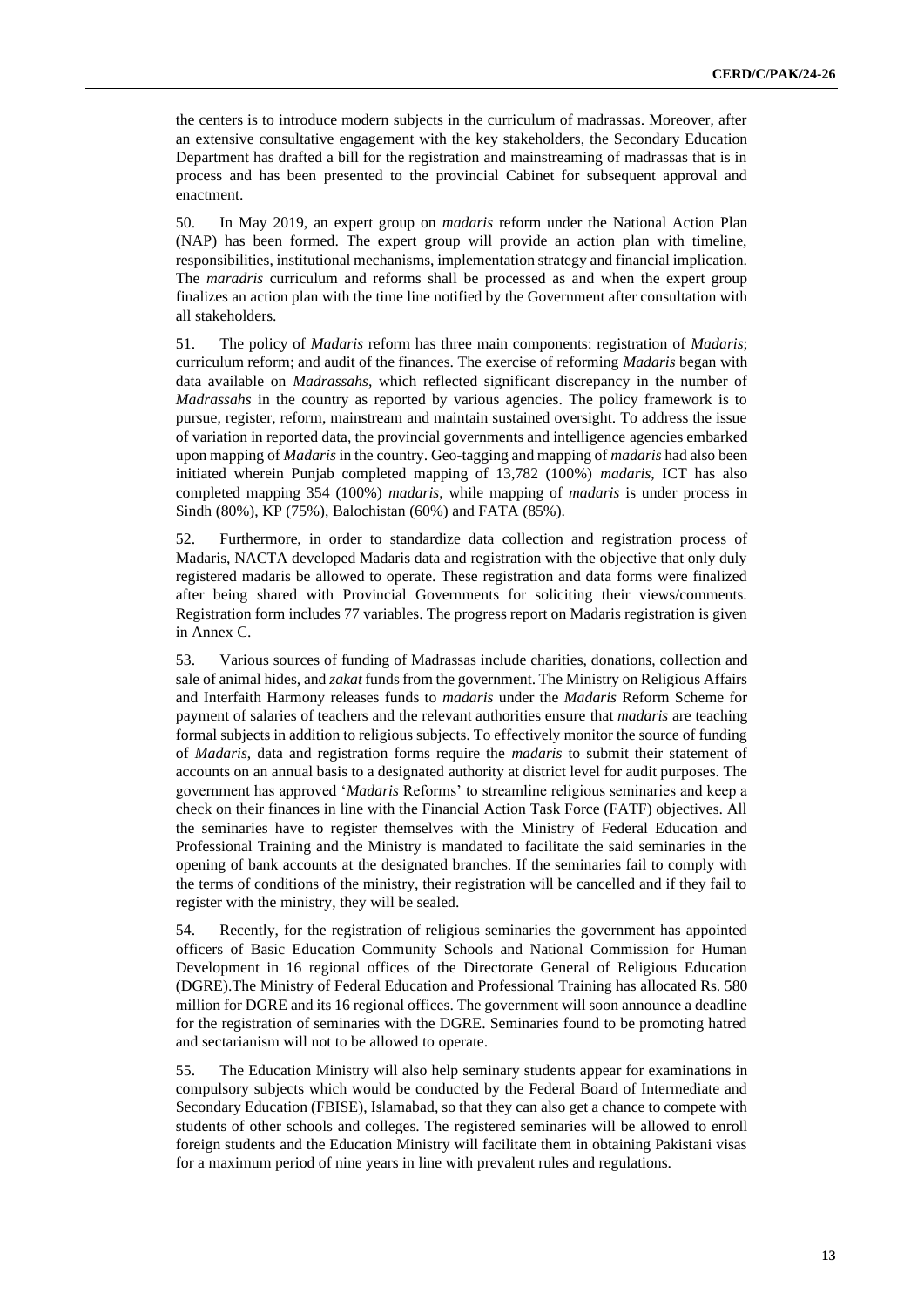#### **Recommendation Contained in Paragraph 20**

56. With respect to the Hazara communities, the Government has held high-level meetings with all relevant stakeholders in order to provide protection to this community. In January 2021, PKR 2.5 million was paid to each victim family as compensation for the killing of 11 coal miners in Mach, Balochistan. Judicial probes are carried out immediately as a matter of state policy if any member of religious minority has his or her rights infringed. Moreover, special measures taken by the Home Department of Balochistan for the Hazara community include the deployment of 19 platoons of security personnel for the security of Hazara community living in Marri Abad and Hazara town, establishment of permanent check posts at the entry/exit points of areas where Hazara community lives, permanent police escorting of Hazara shopkeepers proceeding to markets for purchase of goods/services etc.

57. Under the NAP, the Government of Pakistan has worked extensively in this regard. In recent years the National Counter Extremism Policy Guidelines (NCEPG), formulated through multidisciplinary and cross functional process, were published and disseminated to all the stakeholders including provincial governments. To facilitate the implementation of these NCEPG measures, an implementation mechanism has also been devised suggesting key partners/agencies along with estimated cost against each intervention. In Geographical Territory of Pakistan, there is no segregation on the basis of caste colour, creed, and culture etc. However, FATA was previously segregated and divided among seven Agencies and six FRs on the basis of, customs and geographical location. They were administrated through FCR and had their own system of Law & Justice. After the mainstreaming of FATA all the laws are being extended to these merged areas and now the citizen of merged areas are enjoying equal rights as per with citizens of other areas.

58. In Pakistan, an estimated 60 percent of the national population consists of youth. To counter on-campus extremism in universities across Pakistan, National Counter Terrorism Authority (NACTA) has taken various initiatives to engage faculty members and students from universities across Pakistan for developing a national strategy to counter on-campus extremism under its mandate to carry out research on topics relevant to terrorism and extremism under Section 4 (d) of the NACTA Act, 2013. This undertaking is aimed to substantiate efforts flowing from the National Internal Security Policy (NISP) framework devised by the Ministry of Interior (MOI) to achieve peace and security in Pakistan.

59. Sindh is home to various minority communities of Pakistan. In order to protect places of worship and religious sites, Auqaf Department (which deals with Waqf Properties, Mosques, shrines and other religious institutions) has allocated a substantial budget in millions of rupees every year for the installation of security gadgets (walk-through gates, CCTV Cameras, metal detectors and other security related gadgets) in minority community worship places etc. All Divisional Commissioners and all Deputy Inspector Generals are directed to convey the security needs of worship places of the minorities in their areas of jurisdiction. As mentioned above, the Sindh Security of Vulnerable Establishment Bill, 2015 promulgated by the Provincial Assembly, aims to identify, categorize, notify and provide full-fledged security to religious/sensitive establishments and places. In order to protect and safeguard religious minorities, the Minorities Affairs Department of Sindh has constituted two Committees at Provincial and District Level.

60. Government of Punjab has dedicated generous resources to the protection and welfare of minority communities every year. In this regard, during Financial Year 2017–18, PKR 1.05 Billion were allocated for Christmas Grant for poor Christian families, poor Hindu families, marriages of Hindu community, celebration of religious days of Minorities and Grant in Aid to Missionary Hospitals for Provision of Medical Equipment. Punjab Police has reserved 6249 Personnel solely for security of Worship Places of Minorities who have especially been trained to overcome any untoward situation as such compliance of this direction also stood implemented.

61. In case of any incident of violence against any community, including the Ahmadi and Hazara community, action is taken by the law enforcement institutions under the law of land. The status of Ahmadis has been determined by the Constitution of Pakistan. In case of any incidence of violence against an Ahmadi, equal protection of law is available. There is a zerotolerance policy in curbing the menace of terrorism especially attacks against minorities. All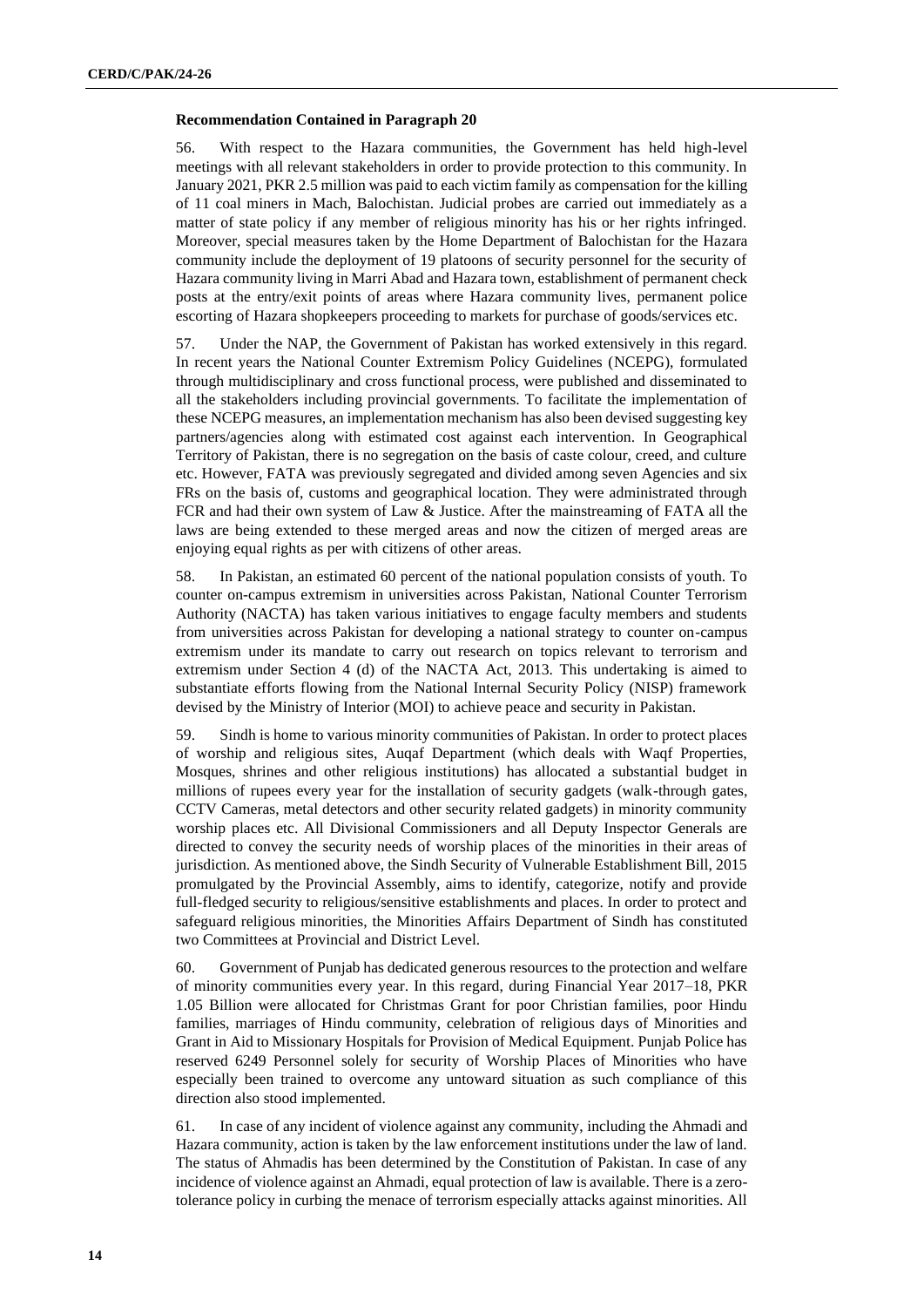cases or incidents of violence against Ahmadis, Hazaras or other minorities are being investigated and perpetrators are held accountable.

#### **Recommendation Contained in Paragraph 22**

62. Application of Blasphemy Law in the country is within the parameters of international human rights standards. The State is fully committed to prevent misuse or abuse of the blasphemy law. Blasphemy law in Pakistan is non-discriminatory in nature as it deals with offences against all religions and applies to Muslims and non-Muslims alike. Statistical data reveals that most of the cases under this law are registered against Muslims. Independent judiciary, free media and vibrant civil society provide additional safeguards against misuse of the blasphemy law.

63. In 2015, while deciding a case, the Supreme Court remarked blasphemy as "abhorrent and immoral". The judgment further said, "but at the same time a false allegation regarding commission of such an offence is equally detestable besides being culpable." On 29 January 2019, Supreme Court of Pakistan upheld the acquittal on blasphemy charges handed down to Christian woman Asia Bibi. In the landmark decision, judges comprehensively referred to the relevant provisions of the law (Articles 4, 37 (d), 175(2) of the Constitution and section 28 of the CrPC) to ascertain authority of the State to decide blasphemy cases. The Supreme Court further referred to its judgment in *Malik Muhammad Mumtaz Qadri v the State* to clarify that the State is to ensure that innocent persons are not tried on false blasphemy charges. Therefore, these judgments reinforce the belief that it is no justification for a civilian – or any individual not in the position of authority – to decide to take the law into his/her own hands and punish or kill the alleged offender.

64. Generally, the blasphemy law is misunderstood that it only protects Muslims, but it equally protects all Pakistani communities against desecration of their places of worship including Churches, *Imam bargahs* (Congregation Halls for Shiite Muslims), *Gurdawaras* (places of worship for Sikhs) and mosques.

65. To protect the rights of citizens in Pakistan in respect of blasphemy laws, the procedure has been amended and the preliminary inquiry in blasphemy cases is now carried out by the District Police Officer. The Government has notified the National Commission for Minorities with extended terms of references. The Ministry of Religious Affairs and Interfaith Harmony is also preparing a National Interfaith Harmony Policy in consultation with stakeholders. Human Rights Wing of Ministry of Law and Justice is giving special attention to the protection of rights of minorities in National Action Plan to improve Human Rights situation in Pakistan.

66. Due to strict vigilance by the State, no one was killed in Punjab during the last year on charges of blasphemy. In Balochistan, no case was registered on accusation of blasphemy. Accordingly, in Sindh, the second largest province of Pakistan, during the last 5 years only 11 cases were registered. In KP, only 19 cases were registered and most of them are against Muslims. Moreover, since the inception of Pakistan, not a single person has been executed so far on the allegations of blasphemy.

| $S$ No | Religion  | Total cases registered | Convicted | Acquitted |
|--------|-----------|------------------------|-----------|-----------|
|        | 295 A PPC |                        |           | $_{0}$    |
|        | 295 B PPC |                        |           | 0         |
|        | 295 C PPC | 2                      |           | $\theta$  |
|        | 298 A PPC | 4                      |           | $_{0}$    |
|        | 298 B PPC | 0                      | $\theta$  | 0         |
|        | 298 C PPC |                        |           |           |

67. The consolidated report in respect of Blasphemy Laws for the year, 2020 is as below: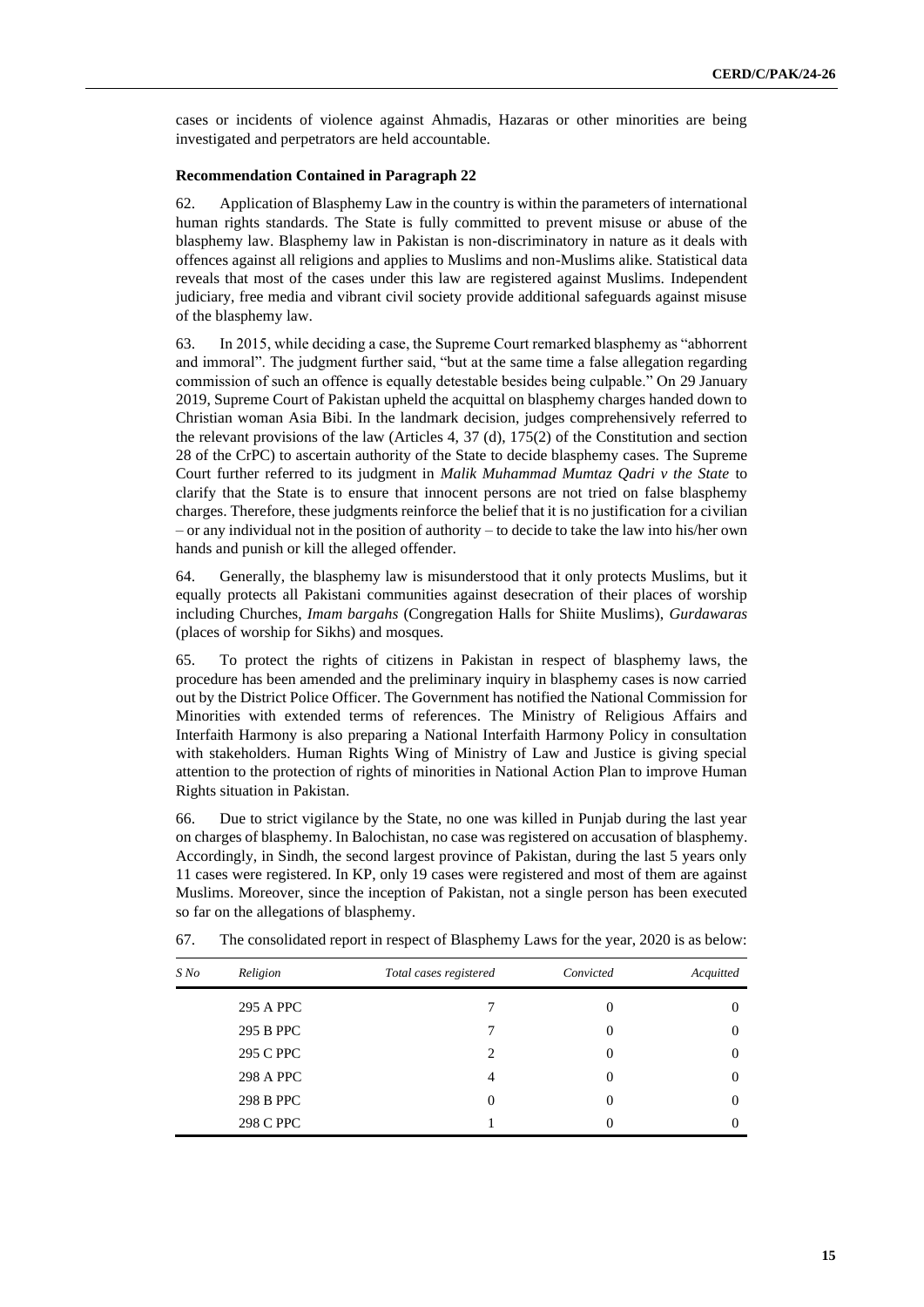#### **Recommendation Contained in Paragraph 24**

68. To ensure the provision of legal aid to indigent litigants, the National Assembly of Pakistan has promulgated the Legal Aid and Justice Authority Ordinance,2019. Moreover, in pursuance of the Ordinance, the Legal Aid and Justice Authority Fund shall be utilized by the Authority to provide legal and financial assistance and perform its functions. The Fund shall be financed from grants from the government; assistance from local, provincial, national and international authorities and agencies; contributions from the statutory bodies, corporations' private organizations and individuals' income and earnings from moveable and immovable properties acquired or leased by the Authority; any income from the investment of the amount credited to the Fund; and all sums payable to the Authority that may be recovered as arrears of land revenue.

69. The Government of Pakistan has established a statutory endowment fund called the Access to Justice Development Fund (AJDF) to address the issue of chronic budgetary constraints facing the judicial and legal sectors in Pakistan and to support legal and judicial reforms in the country. One of the objectives of the AJDF is legal empowerment by providing funding under the Legal Empowerment Fund Window, a share of which is utilized for free legal aid/assistance to deserving litigants who have legitimate claims but are unable to pursue them in the court of law due to lack of financial resources. The funds are provided through District Legal Empowerment Committees (DLEC) constituted under the DLEC (Constitution and Functions) Rules, 2011. For this purpose, a specified amount is released in favour of the DLECs from the Legal Empowerment Fund Window. The DLECs administer and manage funds under the chairmanship of District and Sessions Judge in each District. The procedure for grant of legal assistance is simple, fair and non-discriminatory – any deserving litigant may submit a request in writing addressed to the Chairperson of the relevant DLEC, which considers the requests on a case-to-case basis keeping in view the financial status of the applicant and the nature of the case. Till date, an amount of PKR 60 Million has been released to DLECs established in 114 Districts across the country, as a result of which legal assistance has been granted to 2832 deserving litigants across all four provinces and the Federal Capital.

70. The Hon'ble Chief Justice of Pakistan/Chairman, Law and Justice Commission of Pakistan has directed the AJDF to raise awareness and inform deserving litigants about the availability of legal aid so that they are able to pursue their cases before courts of law. The Secretariat, therefore, holds meetings of the DLECs across the country with a view to improve their efficiency and effectiveness and enhance their accessibility for needy citizens, particularly those who are compelled to forgo their legal rights and remedies for want of financial resources.

71. In addition, the Pakistan Bar Council Free Legal Aid Rules, 1999 framed under the Legal Practitioners and Bar Councils Act, 1973 provide for free legal aid to indigent litigants. Pursuant to these rules, free legal aid committees have been constituted at the federal, provincial and district levels. Under the rules, any person desirous of free legal aid may submit an application to the appropriate Committee which is then examined and processed. The funds are generated through allocation by the Pakistan Bar Council, grants sanctioned by any Government, Local or other body or authority and voluntary contributions made by the Bar Councils, Bar Associations, Advocates, any other Institution, Foundation, Trust, Organization or an individual. A list of legal practitioners is maintained, who are then appointed, from case- to-case basis, and paid appropriate fee with a fixed ceiling for their professional services. The Ministry of Human Rights, through its 24-hour helpline 1099 also provides referral and legal aid to victims of human rights violations. Since its inception, the call center has received over 400,000 calls a month and provided service to over 33,000 persons.

72. The legal fraternity is the integral part of the judicial system and the Higher Education Commission of Pakistan (HEC) has proposed indigenous and foreign scholarships to competent young lawyers of Baluchistan that will help in strengthening the overall judicial system in the country.

73. Furthermore, under the project of the Legal Empowerment of People Programme in Sindh (LEPPS), The Law Department of Sindh Government has launched a toll-free helpline service called the Sindh Legal Advisory Call Centre (SLACC). SLACC provides free legal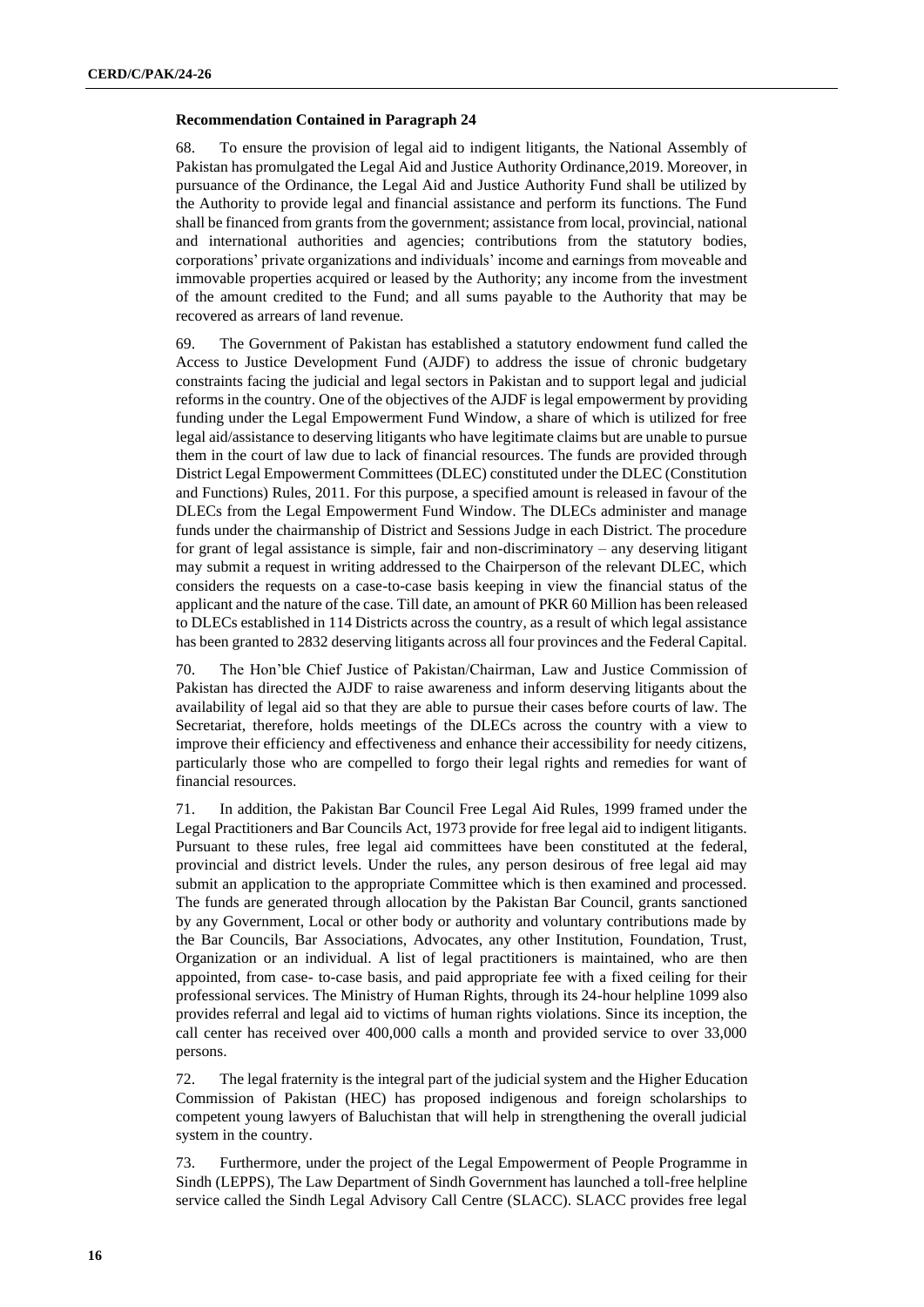advice to citizens for any legal matter or illegality occurring whether civil, criminal, public service on a toll-free number (080070806) managed directly by High Court Advocates. The Commission established under the Sindh Protection of Human Rights Act, 2011 issues directions to the police to lodge FIRs and the complainant bears no charges or fees. The Commission is also connected with the police department through an online portal which runs 24/7 and is used by the Commission to provide legal aid.

74. The Punjab Government has passed The Punjab Legal Aid Act, 2018. Under the Act, the Government has established a legal aid agency to provide legal aid services across Punjab to non-affording accused in criminal cases and extending of the facility to poor accused persons facing civil suits. In addition, the Punjab Prosecution Department has established 19 legal aid centers for women in Punjab. These centers provide free legal advice to women and so far, 84 public prosecutors have been nominated by the Punjab Prosecution Department. The Punjab Prosecution Department has also established a free legal program for those who cannot afford defense counsel. The Prosecutor General, Punjab and all District Coordination Officers have the power to disburse counsel fee to lawyers appointed for such accused persons. A detailed procedure has been notified by the Punjab Prosecution Department for appointment of defense counsel and disbursement of counsel fee.

75. The KP cabinet has approved the Legal Aid Bill, 2019. A legal aid agency will be set up in the province for the implementation of the bill. The agency will provide free legal aid in criminal and civil cases and closely work on cases relating to women's inheritance.

#### **Recommendation Contained in Paragraph 26**

76. For a detailed report on the extensive legislative efforts and policies of the state to eliminate discrimination against women and promote gender equality in the country, please refer to the fifth periodic CEDAW Report submitted by Pakistan.<sup>5</sup>

77. In the contemporary world, the participation of women in every aspect of work is essential for the positive development and prosperity of the society. Women constitute half of Pakistan's 207 million population (according to the 2017 population and housing census) and women's contribution has been remarkable in every facet of life. To secure the public and private space for women, the Government of Pakistan has undertaken various legislative and policy measures that protect the rights of women and ensure the elimination of any harmful practices and systematic discrimination against women. At the Federal Level, the Criminal Law (Amendment) (Offences in the Name or on Pretext of Honor) Act, 2016 was passed to protect women from harmful practices such as honor killing and acid throwing. Several additional laws have been enacted for eradicating harmful practices against women, including the Offences Relating to Rape Act, 2016; Prevention of Anti Women Practices Act, 2011; and Child Marriage Restraint Act, 2013. The MoHR has drafted the Domestic Violence (Prevention and Protection) Bill, 2020 in consultation with stakeholders. The Standing committee on Human Rights has recommended that the Bill as introduced may be passed by National Assembly as a result of these measures, the incidence of violence has significantly decreased – e.g. there has been a 50% decline in the reported cases of acid crimes since 2014.

78. In addition, Government of Pakistan believes in an inclusive society and to ensure that the Government of Pakistan has not only taken various initiatives for women but also for the transgender community. In May 2018, Pakistan passed the Transgender Persons (Protection of Rights) Act 2018 to ensure the protection of transgender persons from sexual and physical assault and harassment and guarantee their gender identity and political rights. According to the Act, kidnapping, abducting or inducing to have illicit intercourse shall be punished with life imprisonment and fine. The Act also protects transgender persons from being deprived from inheriting property. <sup>6</sup> The Act, in its preamble, makes clear that the intent of the legislation is to provide for protection, relief and rehabilitation of rights of transgender persons and their welfare.

<sup>5</sup> https://tbinternet.ohchr.org/Treaties/CEDAW/Shared%20Documents/PAK/ CEDAW\_C\_PAK\_5\_5992\_E.pdf.

<sup>&</sup>lt;sup>6</sup> "Senate passes bill to ensure rights of transgender persons," Express Tribune, last modified March 7, 2018.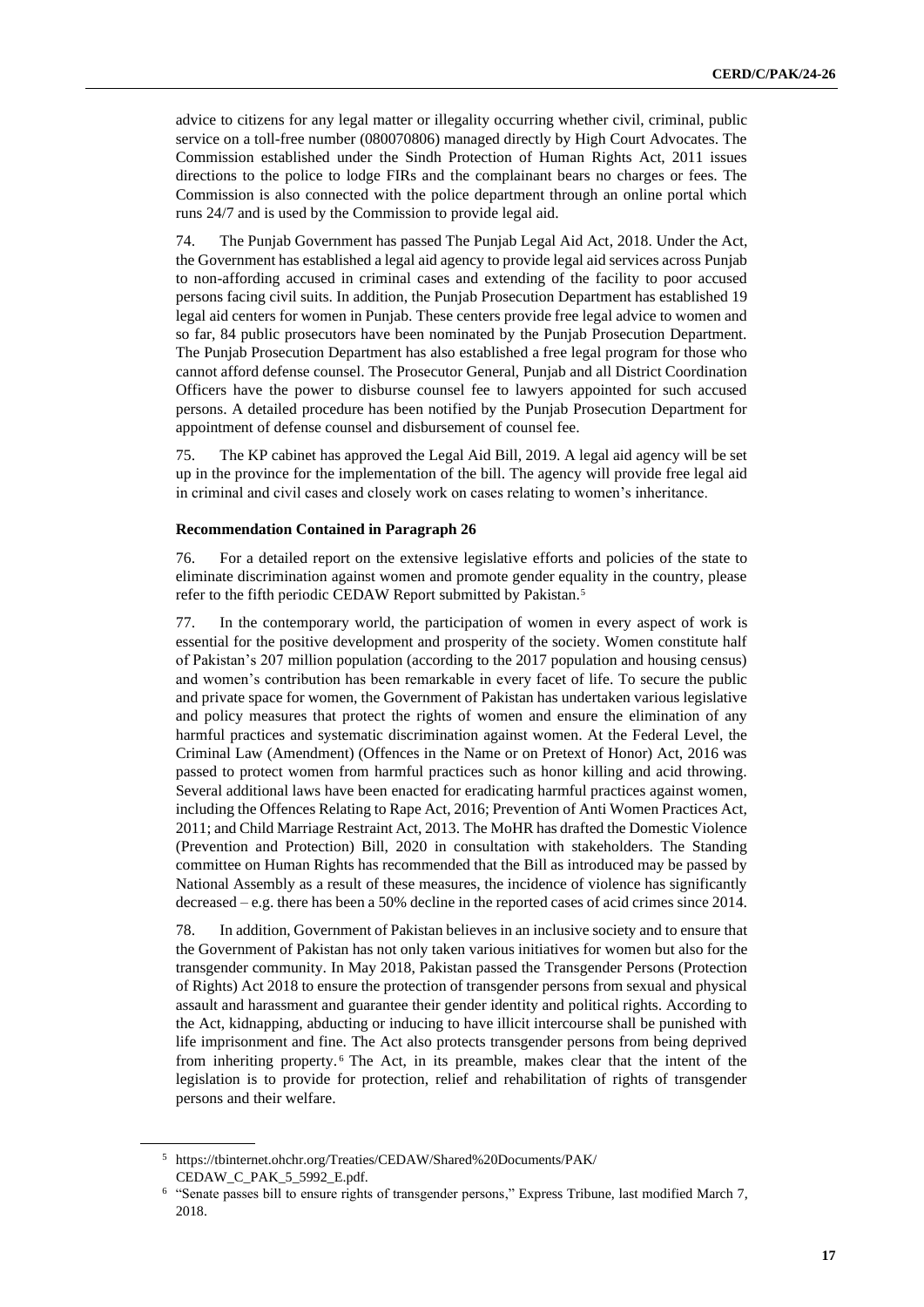79. At the provincial level, legislative measures have been taken by all provinces to eliminate harmful practices and ensure the protection of women. Baluchistan promulgated pro-women laws, policies and strategies to combat and eradicate harmful practices against women and girls including the Baluchistan Domestic Violence (Prevention and Protection) Act, 2014; the Baluchistan Protection against Harassment of Women at Workplace Act, 2016; and the Baluchistan Commission on The Status of Women Act, 2017.In Baluchistan, under the Baluchistan Domestic Violence (Prevention and Protection) Act, 2014, Protection Committees have been formed to spread awareness amongst women about their rights and assist victims of violence. The Women Development Department, Baluchistan has conducted awareness sessions on gender-based violence in different communities to educate women on their rights and remedies available to them to redress their grievances.

80. To eradicate harmful practices in KP, various laws have been passed including Domestic Violence Bill 2019; Acid and Burn crime Bill (in-progress); Khyber Pakhtunkhwa Child Marriages Restraint Bill; Khyber Pakhtunkhwa Elimination of Custom of Ghag<sup>7</sup> Act, 2013 and the Enforcement of Women Property Right Act, 2019 and conducted sessions on gender-based violence response and prevention.

81. In Sindh, the Acid Crimes Bill, 2018 has been promulgated along with the Sindh Child Marriage Restraint Act, 2013; the Sindh Hindu Marriage Act, 2016; the Sindh Domestic Violence (Prevention and Protection) Act 2013; and the Protection Against Harassment Of Women At Workplace Act, 2016. the Women Development Department, Sindh has carried out various awareness sessions to educate and inform people about the legislative framework and the rights of women protected by these laws. Women complaint helpline (1094) has been installed in the Women's Development Department to facilitate women in their daily life issues. In addition, for the welfare of prisoners, Sindh Government has established Legal Aid service to all the female prisoners in Sindh. In 2019, Sindh Women's Economic Empowerment Council and Network has been launched in collaboration with Home Neta network that raises awareness about the working conditions of female home-based workers and other stakeholders.

82. The Government of Punjab has brought amendments in the Pakistan Penal Code, 1860 on crime of acid throwing by adding section 336-A and 336-B– punishment of life imprisonment or imprisonment up to 14 years and Rs.1.00 Million fine. Moreover, Provincial and District Acid Burn Survivors Boards have been established for medical and psychological care of the victims. To regulate sale, purchase and storage of acids, the Local Government has notified byelaws for strict compliance at the district level.

83. The Punjab Protection of Women against Violence Act, 2016 aims to protect women from instances of domestic, sexual, psychological and economic abuse, stalking and cybercrime, perpetrated by their husband(s) and/or relatives. One model Violence Against Women Centre (VAWC) has been established in Multan. The Provincial Assembly also passed the Punjab Women Protection Authority Act, 2017 to facilitate, ensure and oversee institutional measures stipulated under the Punjab Protection of Women against Violence Act, 2016 under which the court may pass interim protection, residence or monetary orders in favor of the victims.

84. In 2017, the Lahore High Court inaugurated Pakistan's first Gender Based Violence Court to streamline cases involving female survivors of VAW, provide extraordinary measures to support survivors, ensure speedy and confidential trials, reduce harassment and provide security against reprisals to survivors  $-123$  cases involving VAW have been transferred to the Special Court. In Sindh, the Domestic Violence (Protection and Prevention) Act has been passed in 2013. As mentioned above, the Public Prosecution Department has established 19 Legal Advice Centres for women in Punjab. These centres provide free legal advice to women in their legal and court matters. So far 84 public prosecutors (45 male and 39 female) have been nominated by the Public Prosecution Department, Punjab for legal advice in 36 districts of Punjab. Under Punjab Women Empowerment Initiatives, out of 711

<sup>&</sup>lt;sup>7</sup> "Ghag" means a custom, usage, tradition or practice whereby a person forcibly demands or claims the hand of a woman, without her own or her parents' or wali's will and free consent, by making an open declaration either by words spoken or written or by visible representation or by other means.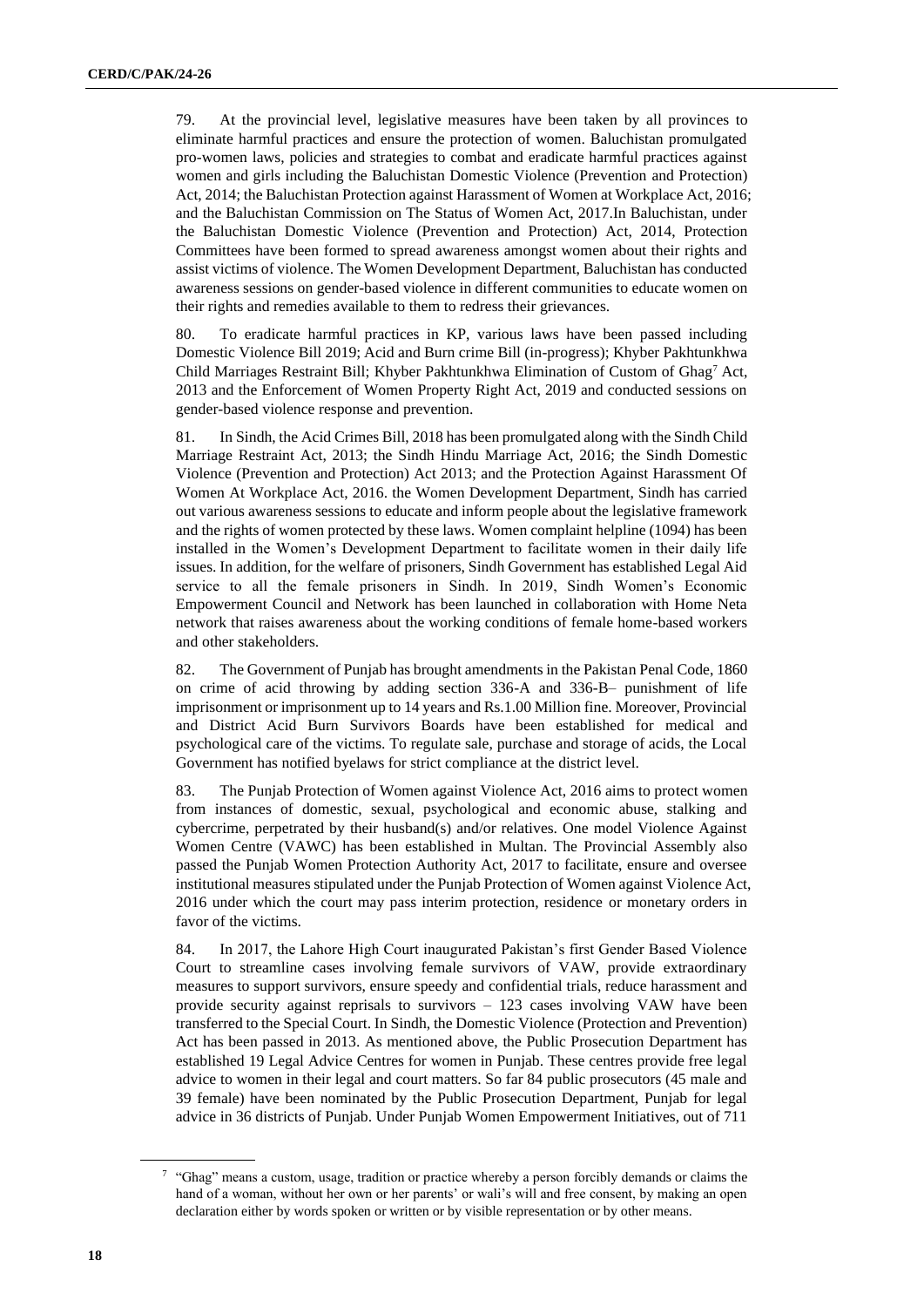Police Stations, helpdesks in 696 Police Stations have been established for Women across Punjab to encourage women to report crimes and improve the sensitivity of police officials towards women.

85. Implementation of the Prevention of Anti-Women Practices Act 2011 (Criminal Law (Third Amendment) Act 2011), is closely monitored by the Punjab Police and the Punjab Women' Helpline. This provides an avenue to women in addition to the formal crime reporting and judicial mechanisms to report and redress their grievances. The helpline received 167 inquiries about forced marriage and 215 about child marriage, while 29 inquires received were about other harmful practices against women. More crimes have certainly been reported across Punjab in the last 3 years, which could be attributed to greater awareness and accountability through these penal provisions.

86. To improve access to justice for women, the MoHR is operating a toll-free helpline (1099) to provide free legal aid to women and anyone seeking help with respect to redressal of grievances. Ministry of Human Rights operates three funds for relief of women victims of human rights violations; the Relief and Redress Fund, the Ash and Daman Fund and the Women in Distress and Detention Fund which provide money for relief, legal aid, compensation and court fines/fees etc. Women's access to justice reforms in Sindh include legal aid and victim protection mechanisms; legal advisory services; women protection cells; women helpdesks at police stations; child protection units; awareness raising and modernisation of the Sindh police and Citizen Police Liaison Committees to improve relations between the public and the police; Alternate Dispute Resolution projects; trainings to strengthen knowledge of human rights, the rule of law and conflict-sensitivity in Sindh's security and justice sectors; and the introduction of legislation to protect women's rights.

87. An Integrated Victim Support Network exists in KP and recently a joint consultative workshop was held to improve access to justice. A helpline has been established to provide legal advice to women. The Rule of Law (RoL) Roadmap for Balochistan aims to introduce reforms in the judicial sector. The RoL Roadmap focuses on institutional development of the Rule of Law institutions, Gender and Citizens' Access to Justice. Women Development Department has notified the Technical Working Group to support the recommendations of the RoL roadmap on Gender Equality and women empowerment. Women Development Department, Balochistan in collaboration with CSOs is working on establishment of Women Protection Units, development of a helpline, rights-based services, legal aid, awareness and legislation for women rights, and mitigation of gender-based violence.

88. The Punjab Women's Toll-Free Helpline 1043 is available and working 24/7 which is managed and supervised by PCSW under the administrative control of the Women Development Department. The helpline team comprises all-women call agents, three legal advisors, supervisors and management staff to address the inquiries and complaints on various other economic and social issues regarding workplace harassment, gender discrimination, property disputes and inheritance rights, domestic violence, working women hostels, day-care centres, and quota for women in the public sector. Moreover, successful attempts by the Helpline include interventions to prevent polygamy, forced marriage, cancellation of Nikah registrar's license and ensure that police take timely action against perpetrators. The helpline, from August 2014 to November 2019 received 1,44,514 total calls, 140,941total inquiry calls, 330,035total calls about awareness, out of which 11,743 were about various kinds of violence against women, 11,131 about harassment issues against women, 686 about child marriages, 692 about forced marriages, 733 about rape and 530 about kidnapping cases, etc. Besides this due to awareness-raising about inheritance rights of women, PCSW Helpline received 20,581 calls related to property matters of women, out of which 14,259 matters were related to inheritance property rights of women.

89. The Family Protection and Rehabilitation Centre for Women (FPRCW) under the Ministry of Human Rights is working successfully for the rights of women and prevention of violence against women. The FPRCW provides medical aid, legal aid, counseling, community meeting, investigation of cases of violence, rehabilitation through skill training and establishing linkages with law enforcement agencies and police complaint cells. FPRCW carries out awareness raising sessions, health/HIV awareness and outreach visits in order to sensitize communities about violence against women, manifestation of inequality and violation of basic human rights. FPRCW also provides a shelter home to ensure a safe place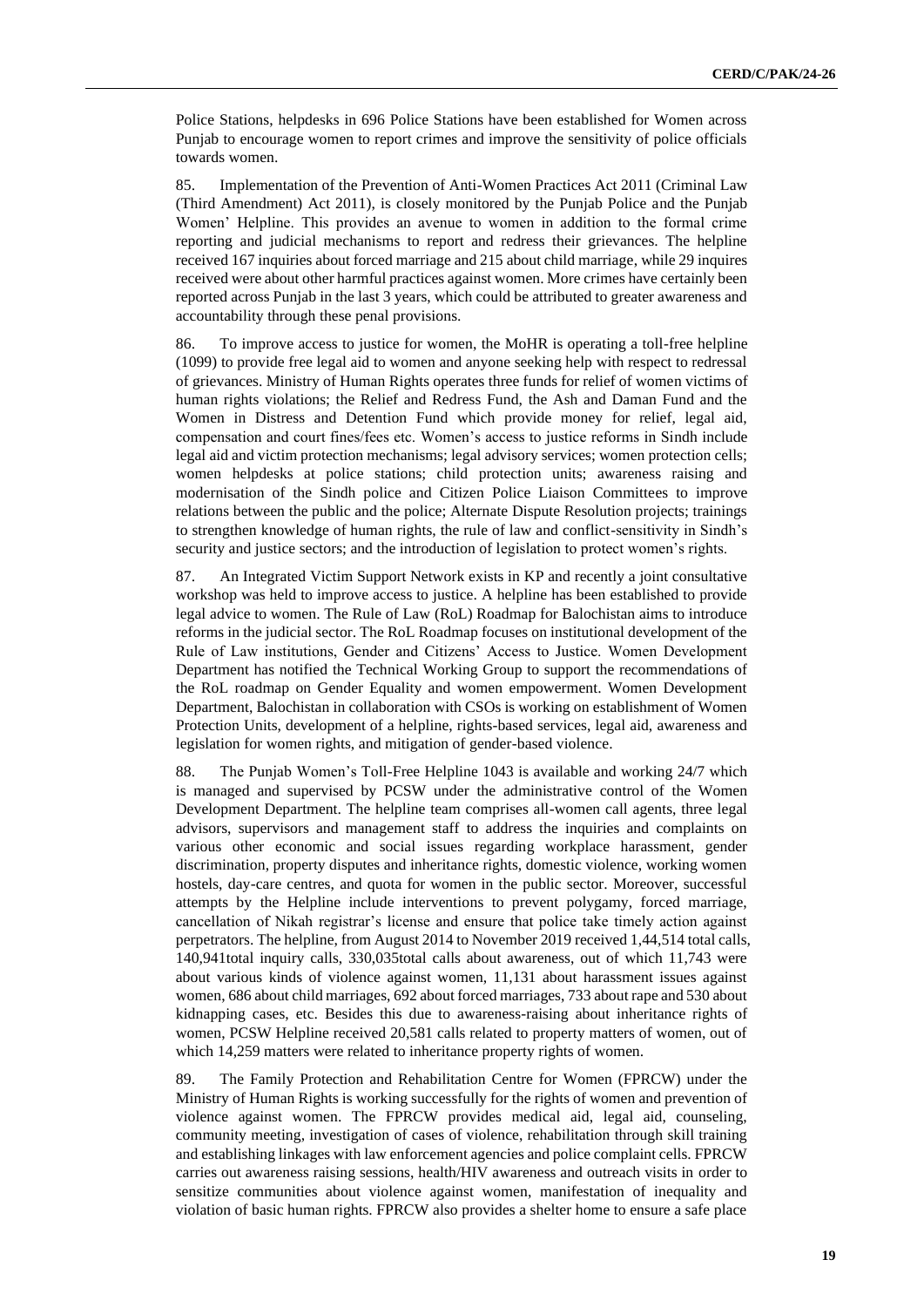to stay to victims and their children. Women seek temporary accommodation in the shelter from domestic abuse, legal issues, rehabilitation, medical problems, and mental health issues. The basic needs of women and their children are met at the shelter by providing them food, clothing, medical aid, legal aid, emergency funds, childcare services, psychological counseling, vocational counseling, job counseling referral for special needs. To date, approximately 5,800 women have taken shelter at the FPRCW, 1080 have been provided legal aid and 2,666 have been given medical aid.

90. MoHR has launched a campaign to raise awareness of women's inheritance rights and the remedies available to them. The campaign was supported by the CCI. The Enforcement of Women's Property Rights Ordinance, 2019 which has been recently promulgated, addresses the grievances of women over inheritance. Punjab CSW developed advocacy material regarding awareness of pro-women laws and recent amendments about protection and promotion of women rights, including MFLO, Inheritance Property Rights of Women, Prevention against Early Age Marriage and Forced Marriage, and Registration of Birth and Deaths. Awareness sessions were conducted in Women Colleges and Universities, distributed Brochures, Hand Bills, Pamphlet, and Flexes in 36 Districts of the Punjab.

91. To raise awareness about women's rights, International Women Day, Rural Women's Day, Girl Child Day, International Human Rights Day, 16 Days of Activism against Gender Based Violence and National Working Women Day are commemorated at national level. MoHR also imparts trainings and raises awareness in local languages at schools and universities through sensitization seminars, and consultative sessions on right to inheritance, early marriage, child labour and child sexual abuse. MoHR has relied on popular media persons to act as Brand Ambassadors. For this cause the famous singer Shehzad Roy and actress Mehwish Hayat have spoken out against sexual abuse and the education of girls. To sensitize people about importance of girls' education and rights, an effective campaign was launched through truck art by the painting of trucks with strong messages for girl's education and empowerment.

92. The NCSW has launched a national campaign against Gender Based Violence by commemorating 16 Days of Activism against Gender Based Violence every year from 25th November to 10th December. The NCSW designed and executed a regular radio program campaign titled "*Mera haq aaj nahi tou kab* (my rights, if not today then when)". The weekly radio programs create awareness on the rights, roles and responsibilities of women in different spheres of their public and private lives and emphasize the importance of women participation in political and civil life. The objective of the radio program is to inform, educate and mobilize women for their legal and citizenship rights. The NCSW has also established an Inter-Provincial Women Ministerial Group (IPMG) to review and implement laws and policies relating to women's rights and to ensure their empowerment and equality.

93. To encourage reporting of cases and gathering of data in respect of crimes against women, the Gender Crime Cell at the National Police Bureau compiles statistical data on crimes against women including sexual violence, acid throwing, domestic violence, honor killing, and harassment at the workplace and law enforcement agencies use this statistical data to make relevant policies for the protection of women's rights. Relevant data is compiled from multiple sources including registered cases in police stations (FIRs), registered court cases and news reports on crimes against women. During the year 2018, a total of 14,078 cases were reported of violence against women. Out of these, 5355 cases pertained to domestic violence, 703 pertained to honor killing, 53 related to burning, 12 related to vani, 4636 related to sexual violence, and 412 related to harassment at the workplace.

94. Furthermore, the Punjab Gender Management and Information System (GMIS) gathers data for advocacy of women-centric policies, laws and programs. Gaps in implementation of CEDAW have been identified and shared with concerned departments by the Treaty Implementation Cell. The GMIS will be established soon in KP through which data will be collected throughout KP. In Sindh, consultative meetings are underway for finalization of modalities and a project will be launched soon to collect disaggregated data by age and sex. The GMIS captures information on key indicators for women, including education, health, population, inheritance, employment, violence against women, and implementation of Women Empowerment Policy which shall be used to prepare an annual gender parity report that reflects the status of women and the status of access to rights and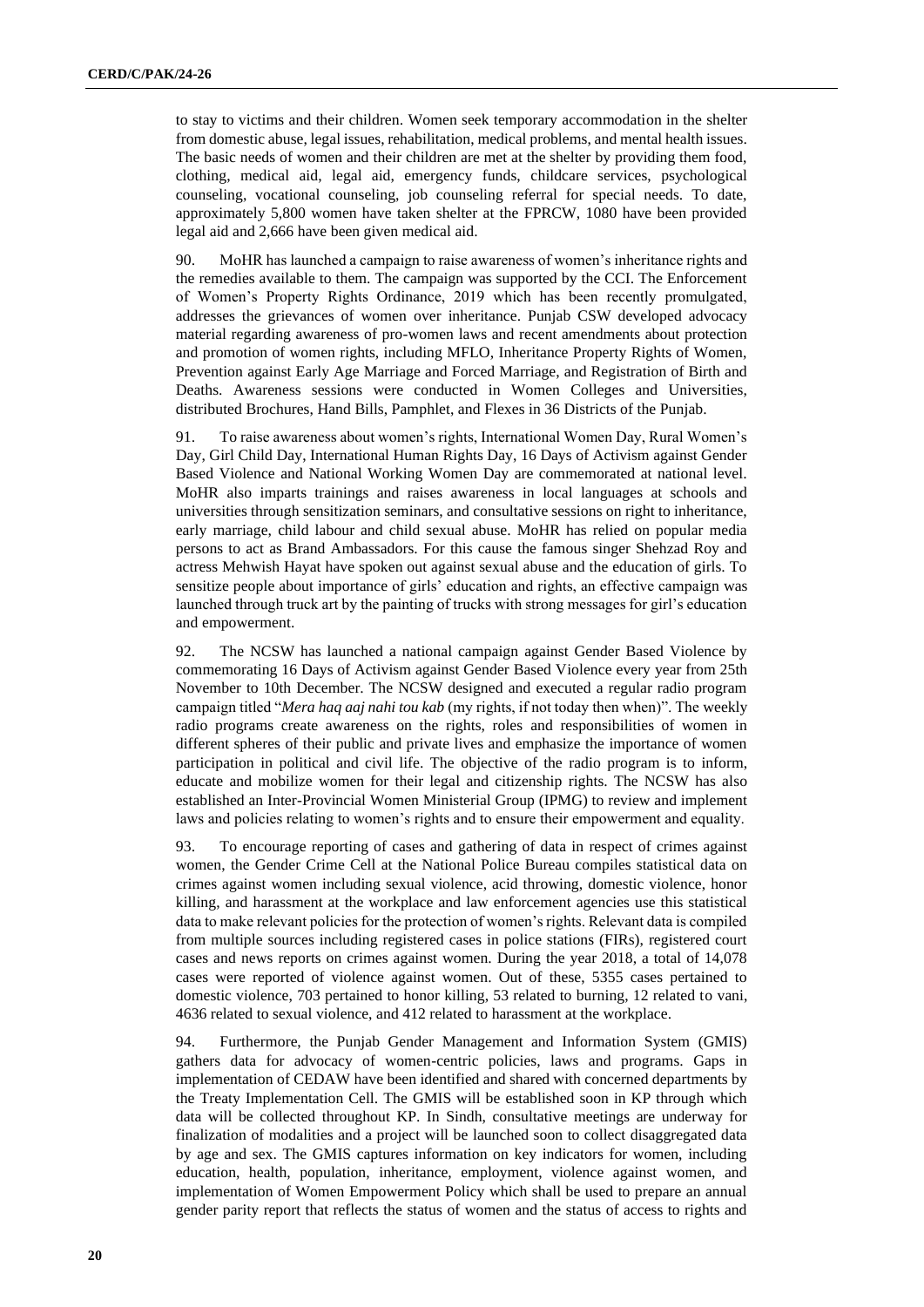services. GMIS is envisioned as a computerized database of women related statistics/information organized and programmed in such a way that it produces regular analysis and reports on the status of women for the decision makers at the provincial and district levels. Geo-spatial mapping of data will permit visual depiction of the status of women to decision makers in the province and in the districts.

#### **Recommendation Contained in Paragraph 28**

95. The Government of Pakistan has launched the Ehsas initiative aimed at developing social protection measures for workers in the informal sector. The government also plans to extend registration of social insurance schemes like the Employees Old-Age Benefits Institution (EOBI) to such workers. Pakistan already has a voluntary pension scheme and EOBI has been allowing self-registration since a decade. Moreover, the inspection teams of Labour Department are inspecting various industrial and commercial establishments to ensure implementation of provincial labour laws throughout the Khyber Pakhtunkhwa. As the labour laws are discrimination free; those breaching the law are being dealt with an iron hand. Besides Khyber Pakhtunkhwa Commission on the Status of Women is working very closely with labour and Population Welfare Department to review labour and population welfare policies in Khyber Pakhtunkhwa. It is worth mentioning that Khyber Pakhtunkhwa Reproductive Health Care Rights Act has also been promulgated in 2020, through which discrimination against minorities will be eliminated in areas of access to Reproductive Health Care. Moreover, Khyber Pakhtunkhwa Factories Act also eliminates discrimination and exploitation of all workers particularly the minorities.

96. For the elimination of bonded labour, labour department of Khyber Pakhtunkhwa has established a cell called 'the Resource cell and reporting system "RC&RS" via an ADP Scheme in the Directorate of Labour worth Rs. 25.197 million. It was highly desirable for the directorate for efficient and effective discharge of functions. With this project, the department established a database in the directorate of labour. It installed a system of monitoring for implementation of labour laws. With this project department will be able to gather, compile, analyze and disseminate segregated data on various subjects i-e child and bonded labour issues in the province.

97. In Baluchistan, the Bonded Labour System (Abolition) Act, 1992 &Rules , 1995 are being in force in the Baluchistan province; they are implemented in the workplace through regular labour inspection, and the reports of the inspections are duly submitted to the chief inspector of Factories (central Authority). Apart from this the Department is in the process of Registering the Brick Kiln sector. During this process, the labour inspection is also carried out, and the labourers are contacted in person and are asked about work bondage. So far, no case has been reported. The Current status of the registration is as under:

| Number of Brick Kilns Registered     | 34       |
|--------------------------------------|----------|
| No of workers (Man)                  | 776      |
| No of workers (Women)                | 48       |
| No of workers (Children)             | $\Omega$ |
| Number of Brick Kilns Not Registered | 148      |
| No of workers (Man)                  | 9954     |
| No of workers (Women)                | 116      |
| No of workers (Children)             | $\Omega$ |

98. The Baluchistan Bonded Labor System (Abolition) Bill, 2021 is on the provincial Assembly Floor; the fines have been increased in the Bill with imprisonment. Further, the labor inspection system is being strengthened; monthly inspection reports are being regularly submitted, and monthly Targets for inspection are set for all inspectors to keep the inspections progressive.

99. The Constitution of Pakistan (Article 11(3) and 37(e) prohibits employment of children below 14 years in factories, mines or other hazardous occupations. With the addition of Article 25-A in the Constitution in 2010 which obligates the State to provide free and compulsory education to all children of the age of 5 to 16 years, the minimum age for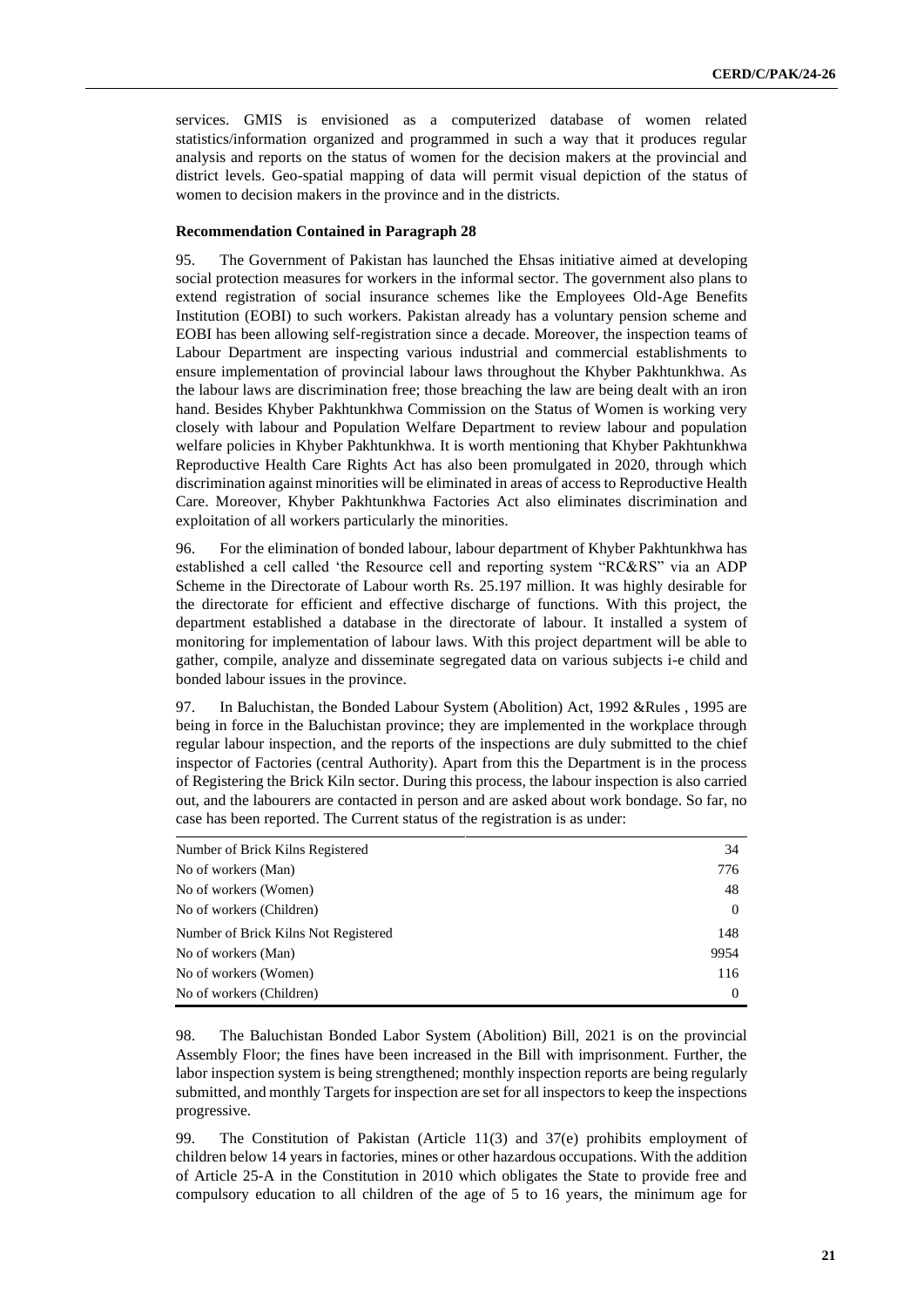admission to full time employment is implied at 16 years. Further, labor laws like Factories Act, Mines Act, Shops and Establishment Ordinance etc. prohibit the employment of children in different hazardous situations. By virtue of the Criminal Law (Second Amendment) Act, 2016, Section 328-A and 369-A criminalizes cruelty to child and trafficking in human beings respectively. At ICT level, Child Protection Institute is being established under the ICT Child Protection Act, 2018 to provide care and protection services to the vulnerable children including victims of child labor and exploitation.

100. The Bonded Labor System (Abolition) Act, 1992 prohibits bonded labor and Vigilance Committees have been established under the Act in accordance with the directive of the Supreme Court. The Punjab Bonded Labor System (Abolition) Act 2012 (Amended in 2019, thereby increasing the punishment to a person employing bonded labor), the Sind Bonded Labor System (Abolition) Act 2015, and the Khyber Pakhtunkhwa Bonded Labor System (Abolition) Act 2015 have been enacted at the provincial level and the Baluchistan Bonded Labor System (Abolition) Bill has been vetted and is pending approval. In Punjab, where bonded labor is most prevalent, the Punjab Prohibition of Child Labor at Brick Kilns Ordinance 2016 also prohibits the employment of anyone younger than 15years old at brick kilns. The District Vigilance Committees (DVCs) have been formed in each district of the province. The meetings of DVCs are regularly held under the district supervision of the respective District Administration. In addition, a provincial Vigilance Committee (PVC) has been constituted under the chairmanship of Minster for Labour and HR, Punjab. The mandate of the PVC is to review the implementation of the law and action plan relating to abolition of bonded or forced labor, rehabilitation of freed bonded labor and to monitor the working/functioning of the DVCs. Complaint Cells have been established to receive complaints of bonded labour in the field offices throughout the province. In Baluchistan, the Baluchistan Bonded Labour System (Abolition) Bill 2019 has been vetted by the Law Department and in the process of approval from the Provincial Cabinet. The Government of Baluchistan is in the process of forming an Authority of Baluchistan Social Protection and Poverty Alleviation that aims to provide social security to children up to the age of 16 in bonded labour.

101. The Punjab Bonded Labour System (Abolition) Act, 1992 has been amended to ensure the effective implementation of the Act by appointing an adequate number of inspectors, revitalizing DVCs, notifying appellate authorities, enhancing penalties for perpetrators and emphasizing the pivotal role of authorized officers. Relevant amendments have been made to combat child trafficking for illicit purposes like pornography with enhanced penalties for violators and perpetrators. Furthermore, DVCs have been revitalized as meetings are held regularly under the supervision of District Commissioners on issues pertaining to child labour, bonded labour, forced labour, habeas corpus petitions and the procedure for lodging of bonded labour cases, if any, are thoroughly discussed and an implementation strategy is finalized. During January 2019 to October 2019 alone, 201 DVCs meetings were held throughout Punjab which shows the efficient functioning of DVCs.

102. In respect of the capacity development of labour inspectors, two state-of-the-art training centers namely the Industrial Relations Institute (IRI) and the Saeed-Ahmed Awan Centre for the Improvement of Working Conditions and Environment (SAA-CIWCE) are performing their duties efficiently and quality training is being imparted to all relevant personnel. In addition, the Department has also imparted numerous trainings ("Training of Inspectors on Effective Labour Inspection") to its field formations in coordination with the ILO under the project titled as "Strengthening Labour Inspections System for Promotion of Labour Standards and Ensuring Workplace Compliance in Pakistan Project (SLISP)". The Department has also conducted comprehensive trainings on Labour Inspections for almost all Inspectors in affiliation with the ILO. So far, five trainings have been arranged for 153 inspectors/officers. The total number of inspectors including Labour Inspectors, Labour Officers, Assistant Directors, Deputy Directors and Directors working under the supervision of the Directorate General of Labour Welfare, Punjab is 226.In Punjab, a survey to unearth out of school children residing with their families on brick kilns has been conducted in all 36 districts and a committee has been constituted to get all the identified children enrolled in nearby schools. A helpline has set up (0800-55444) for lodging complaints about child labour at brick kilns. Data on prosecutions, inspections and fines imposed in respect of employment of children and child labour at brick kilns is attached at Annex D.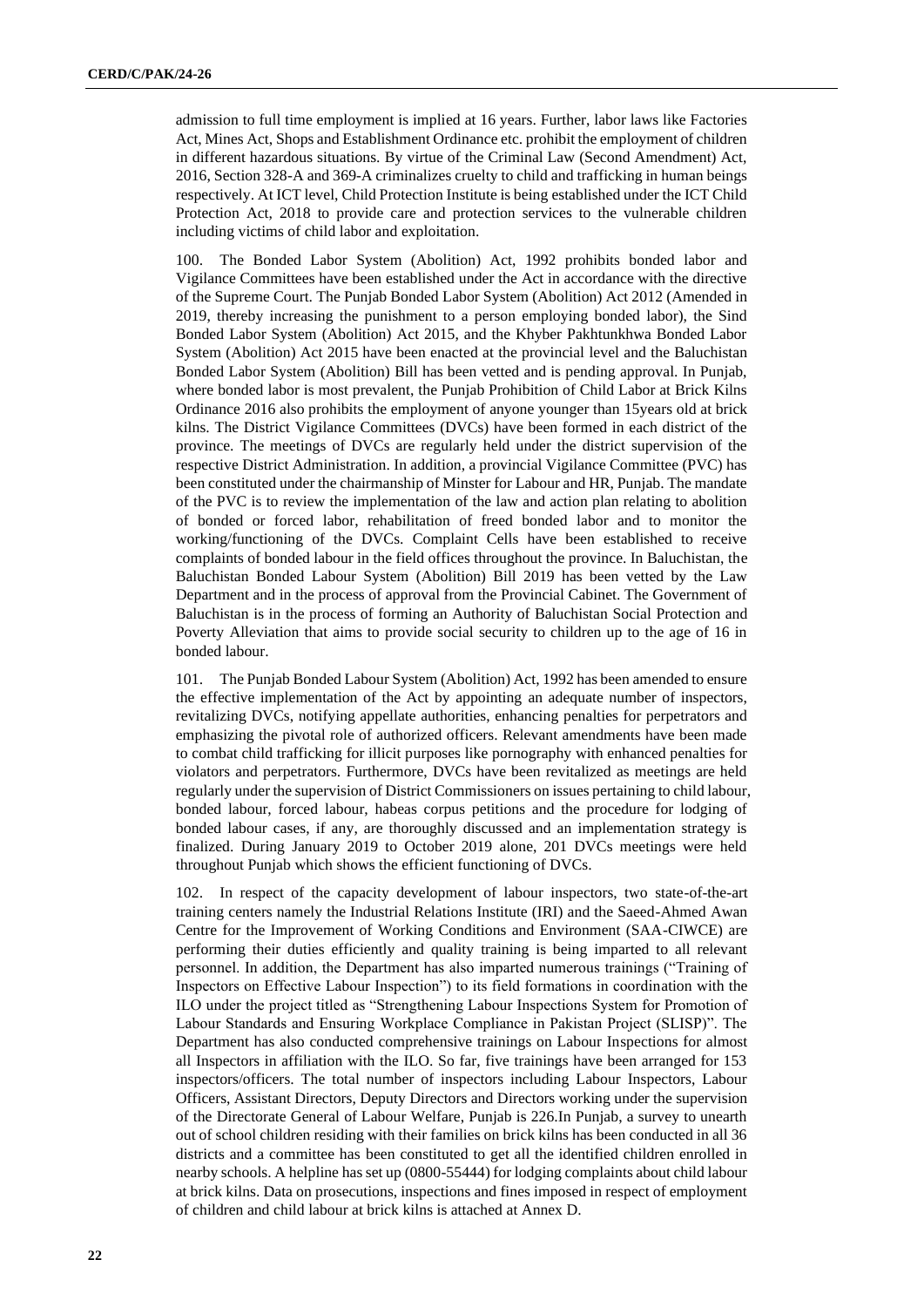103. The Baluchistan Child Protection Act, 2016 has been enacted which provides the protection of children in Baluchistan from all forms of physical or mental violence, injury, neglect or negligent treatment, maltreatment or exploitation, including sexual abuse and matters incidental thereto.

104. The Prohibition of Employment of Children Act has been enacted in every province in which the bonded labor of children has been prohibited and regular inspections are carried out to identify instances of child labour. A national survey on child labor was launched with support of the President of Pakistan after a gap of 23 years in all provinces for the elimination of child labour. MoHR has taken the lead for this survey in collaboration with Provincial Governments and UNICEF. The Bureau of Statistics is executing the survey and funds have been allocated through an Annual Development Programme scheme, whereas UNICEF is providing technical support. The Ministry of Human Rights has also concluded extensive research on harmonization of domestic law with our International Human Rights Obligations. The study recommends actions for legislative reformation to bring laws in conformity with the international instruments.

105. The National Commission for Justice and Peace provides legal counseling and financial assistance to vulnerable people. It has dealt with close to 800 cases and has also launched an advocacy campaign against bonded labour in brick kiln factories. The main implementation mechanism for the laws that are in place are through District and Provincial Vigilance Committees Against Bonded Labour which aim to enforce the legislation, oversee rehabilitation of victims and to aid District and Provincial administration in implementing the Act properly.

106. At the Federal level, Ministry of Overseas Pakistanis and Human Resource Development has notified a "Child Labor Cell" for the purpose of coordinating efforts on elimination of child labor and for devising a consensus based national action plan with technical assistance of the ILO Country Office. Benazir Income Support Program (BISP) is being implemented in all four provinces including the Islamabad Capital Territory for direct and speedy relief to the underprivileged segments of the society. The programme is instrumental in reducing child labour and trafficking of children. Pakistan Bait ul Mal has established 159 centers for rehabilitation of child laborers where children withdrawn from workplaces are given free education and stipend. More than 15,000 students are enrolled in the centers and more than 5,000 have passed the examination out of which 4,500 have been admitted to government schools for higher education.

107. Furthermore, the National Commission on the Rights of the Child Act, 2017 has been enacted. Under the Act, a National Commission on the Rights of the Child is being established. The Commission is mandated to oversee child rights violations, provide for examining international instruments and review of existing policies on child rights.

#### **Recommendation Contained in Paragraph 30**

108. Pakistan is a multi-religious, multi-cultural, and pluralistic society where people of different ethnic and religious backgrounds are living together, and their rights and interests are fully protected. Article 20, 21, 22 and Article 25 of the Constitution guarantee full rights to non-Muslim citizens. Article 36 of the Constitution of Pakistan uses the word "minority", which encompasses all minorities, i.e., religious, ethnic, and linguistic. Article 36 states; "The State shall safeguard the legitimate rights and interests of minorities, including their due representation in the Federal and Provincial services." Similarly, Article 33 of the Constitution forbids any sort of discrimination among citizens on racial, parochial, tribal or sectarian grounds. Discrimination on the basis of ethnic diversification is not a relevant phenomenon in the Pakistani society. Furthermore, there is no bar on any caste, creed, linguistic and ethnic group in respect of political participation at national, provincial or local levels. Article 37 carries a special reference to the promotion of social justice and eradication of social evils, ensuring that; "The State shall: (a) promote, with special care, the educational and economic interests of backward classes or areas."

109. The Honourable Supreme Court of Pakistan in its landmark judgment of 19th June, 2014 as a result of suo moto to proceedings regarding an attack on a Church in Peshawar, clarified that desecration of places of worship of minorities constitutes violation of Article 20.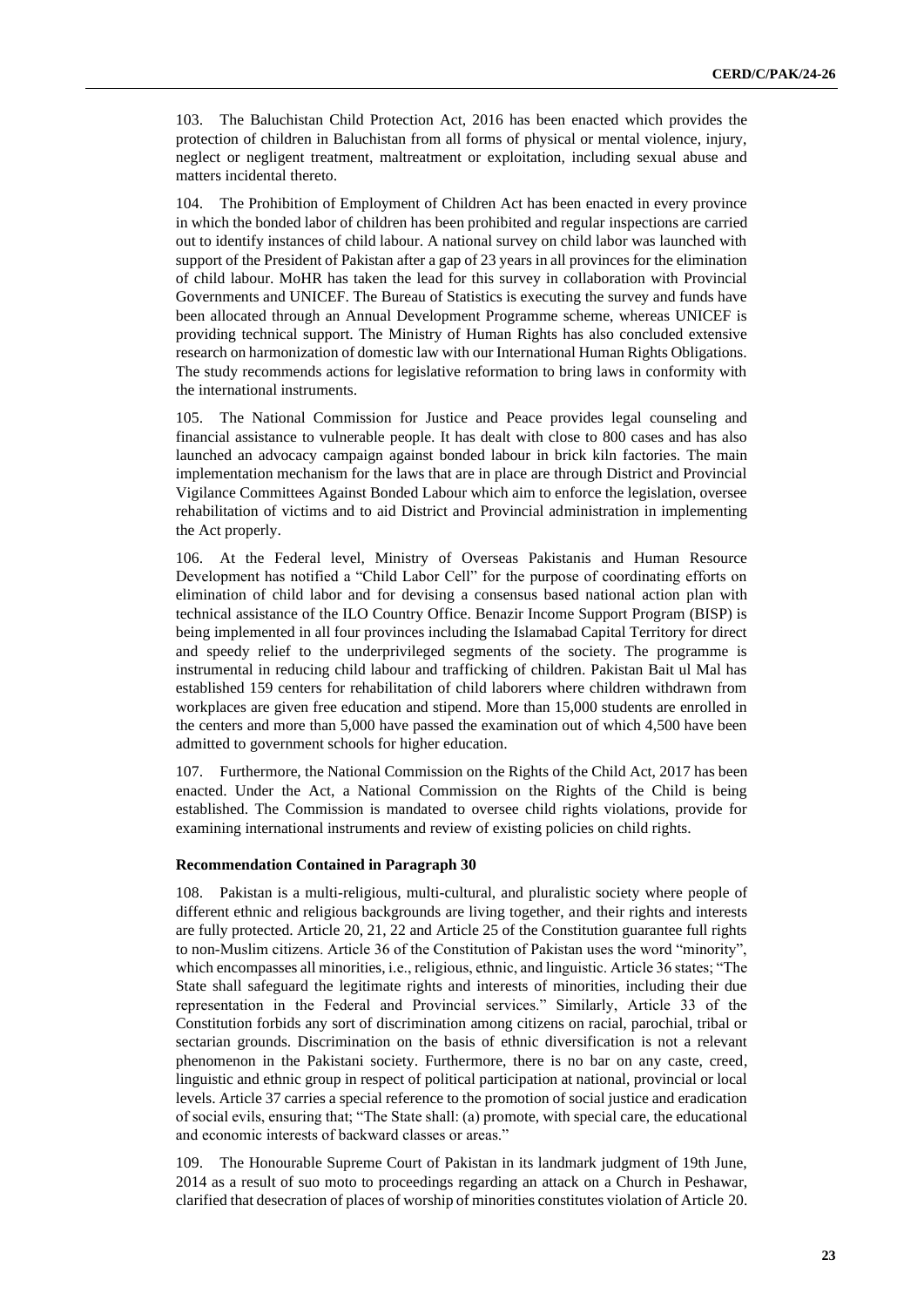Generally, the Article is misunderstood that it only protects Muslims, but it equally protects all Pakistani communities against desecration of their places of worship including Churches, *Imam bargahs* (Congregation Halls for Shiite Muslims), *Gurdawaras* (places of worship for Sikhs)and mosques. The judgment of Supreme court is being implemented in true letter and spirit and Federal and provincial governments are taking all the necessary steps for protection of minorities and their freedom of religion or belief.

110. Recently, on direction of the Prime Minister of Pakistan, an expert group has been constituted with Secretary, Ministry of Human Rights as Chairperson to develop an action plan against religious prosecution. The expert group is mandated to provide an action plan with timelines and responsibilities including institutional mechanisms for implementation and monitoring along with KPIs and financing. Following extensive consultation with all stakeholders, including provincial governments and members of religious minorities, a draft action plan with clear KPIs and timelines has been submitted to Ministry of Interior for approval.

111. As mentioned above, Pakistan Penal Code defines penalties against perpetrators of actions against minorities. In addition to the PPC, Police Order, 2002 contains special provisions to ensure protection of the rights of vulnerable sections of society. Besides other functions, it binds every police officer to "assist in preventing members of public from exploitation by any person or organized groups". These provisions serve to enhance legal protection of all sections of society.

112. The National Commission for Minorities (NCM) has been tasked to develop a National Policy on Interfaith Harmony to ensure peace and security and broaden the understanding and definition of minorities. The Commission has drafted "National Policy on Interfaith Harmony" with special emphasis for safeguarding and protecting minorities' rights in the country. On the direction of the CCI, the draft Interfaith Harmony Policy has been sent to Provincial Governments for views and comments after which the policy will be finalized and implemented. Furthermore, the name of NCM has been changed to the National Commission for Interfaith Harmony and the National Commission for Interfaith Harmony Bill, 2019 has been proposed to give statutory status to the Commission. Efforts are underway to achieve consensus of all provinces and establish the Commission as an independent body with statutory status to be able to effectively implement their suggestions and proposals not just in the Federal Capital but in all four provinces.

113. On the direction of Ministry of Religious Affairs and Interfaith Harmony, Provincial Governments, as well as Government of AJK and GB and Islamabad Capital Territory administration have established District Interfaith Harmony Committees, comprising members from all religious and presided by a high-level Government Official.

114. The provincial level Minorities Affairs Departments have been established to focus on promotion and protection of minorities 'rights and to sensitize religious and social leaders about peaceful co-existence. The Minorities Affairs Departments are committed to safeguard the rights of minorities and work in close liaison with human rights groups and CSOs to combat racial discrimination.

115. In KP, the Auqaf, Hajj, Religious and Minority Affairs Department as part of its annual development programme has approved various schemes for the betterment of minority community of KP during 2016–17 including PKR 14 Million for Skill Enhancement Scheme for Minorities in KP; PKR 15 Million for Renovation of *Mandirs* (places of worship for Hinuds), *Gurdawaras* (places of worship for Sikhs) and Churches in KP; PKR 14.339 Million for Construction of Boundary Wall around Minority Graveyard in KP; PKR 15 Million for Improvement and Rehabilitation of Residential Colonies and Worship Places for Minorities in KP; PKR 10 Million for Provision of Security Measures to Worship Places of Minorities in KP; PKR 12 Million for Textbooks, Uniforms and Scholarships for students of Minorities in KP; and PKR 6 Million for Medical Assistance/Marriage Grant and Financial Assistance for Widows of Minorities in KP. The Auqaf Department has allocated Rs.6.00 million as Grant in Aid disbursement amongst the minority communities on occasion of their religious festivals including PKR 3 Million for Christmas and Easter; PKR 0.90 Million for Diwali; PKR 1.5 Million for Birthday of Guru Nanak; and PKR 0.60 Million for *ChlumJusht* Festival of the Kalash people. In addition, Working Group on Minority Affairs has been constituted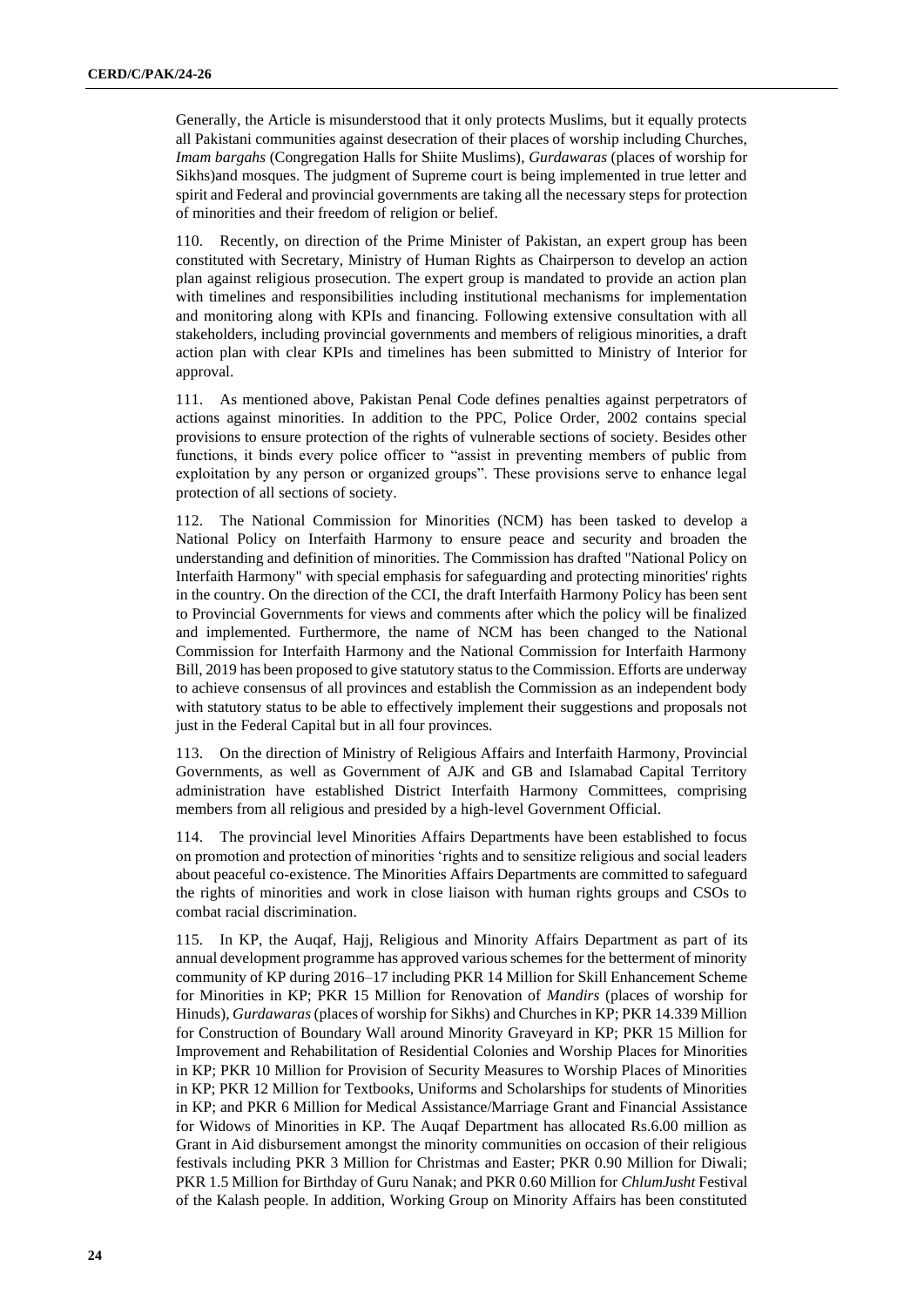by the Auqaf Department, KP to work for the rights of minority community.0.56% of the population of Khyber Pakhtunkhwa consists of minorities compressing Hindus, Christians, Sikhs, Ahmadias and Parsis. It is no denying the fact that for minorities of Khyber Pakhtunkhwa seat has been reserved in the Provincial Assembly to have their representation. The role and efforts of Khyber Pakhtunkhwa Commission on status of Women cannot be denied to register women voters especially the minority women voters in close liaison with Provincial Election Commission. Besides Khyber Pakhtunkhwa Commission is working very closely with Khyber Pakhtunkhwa Interfaith Harmony Council wing to promote religious and ethnic harmony.

116. As being an important stakeholder in the Criminal Justice System, the issue of minorities has always been on the priority of the Provincial Government so the minorities should have to get speedy and inexpensive justice like other citizens of the country as provided under Article 4 and 25 of the constitution of Pakistan.

117. The minority groups of Khyber Pakhtunkhwa also enjoy the rights enshrined in Article 5 of the convention, without discrimination. The Provincial Government of Khyber Pakhtunkhwa is very serious and sincere for the social well-being of minorities of the province. In this regard various schemes/projects of the Provincial Government of Khyber Pakhtunkhwa for the welfare of minorities is as under:

| S# | Code & Name of Scheme                                                                                     | $Cost$ (Rs. in<br>Million) | <b>Remarks</b>                                                                                                                                                                                                                                                             |
|----|-----------------------------------------------------------------------------------------------------------|----------------------------|----------------------------------------------------------------------------------------------------------------------------------------------------------------------------------------------------------------------------------------------------------------------------|
| 1. | 190074-Construction of<br>Community Based School for<br>Sikh Community in<br>Peshawar.                    |                            | 23.00 Under this scheme 3 storey building for<br>Community Based School shall be<br>constructed for Sikh Community of<br>Peshawar                                                                                                                                          |
| 2. | 180491-Renovation &<br><b>Improvement of Worship</b><br>Places of Minorities in<br>Khyber Pakhtunkhwa.    |                            | 62.653 Under this scheme renovation $&$<br>improvement work has been started in<br>worship Places of Minorities in Khyber<br>Pakhtunkhwa. A total 27 nos. of worship<br>places of Minorities shall be renovated<br>and improved as per approved scope of<br>work and cost. |
| 3. | 180492-Improvement &<br>Rehabilitation of Residential<br>Colonies of Minorities in<br>Khyber Pakhtunkhwa. |                            | 62.653 Under this scheme improvement $&$<br>rehabilitation work has been started in<br>colonies of Minorities in Khyber<br>Pakhtunkhwa. A total 18 nos. of colonies<br>of Minorities shall be improved and<br>rehabilitated as per approved scope of<br>work and cost.     |
| 4. | 180494-Purchase of land for<br><b>Minority Graveyards</b><br>&Shamshan Ghats along with                   |                            | 100.00 The scheme is designed to purchase of<br>land for minority Cemeteries and<br>Shamshan Ghats in following districts:                                                                                                                                                 |
|    | construction of boundary<br>wall in Khyber Pakhtunkhwa.                                                   |                            | Peshawar (Christian Cemetery<br>&ShamshanGhat)                                                                                                                                                                                                                             |
|    |                                                                                                           |                            | Hangu (ShamshanGhat)                                                                                                                                                                                                                                                       |
|    |                                                                                                           |                            | D.I. Khan (Shamshan Ghats)                                                                                                                                                                                                                                                 |
|    |                                                                                                           |                            | Swat (Christian Cemetery)                                                                                                                                                                                                                                                  |
|    |                                                                                                           |                            | Swabi (Christian Cemetery)                                                                                                                                                                                                                                                 |
|    |                                                                                                           |                            | Dir Lower (Christian Cemetery)                                                                                                                                                                                                                                             |
|    |                                                                                                           |                            | Mardan (Christian Cemetery<br>&ShamshanGhat)                                                                                                                                                                                                                               |
|    |                                                                                                           |                            | Nowshera (Christian Cemetery<br>&ShamshanGhat)                                                                                                                                                                                                                             |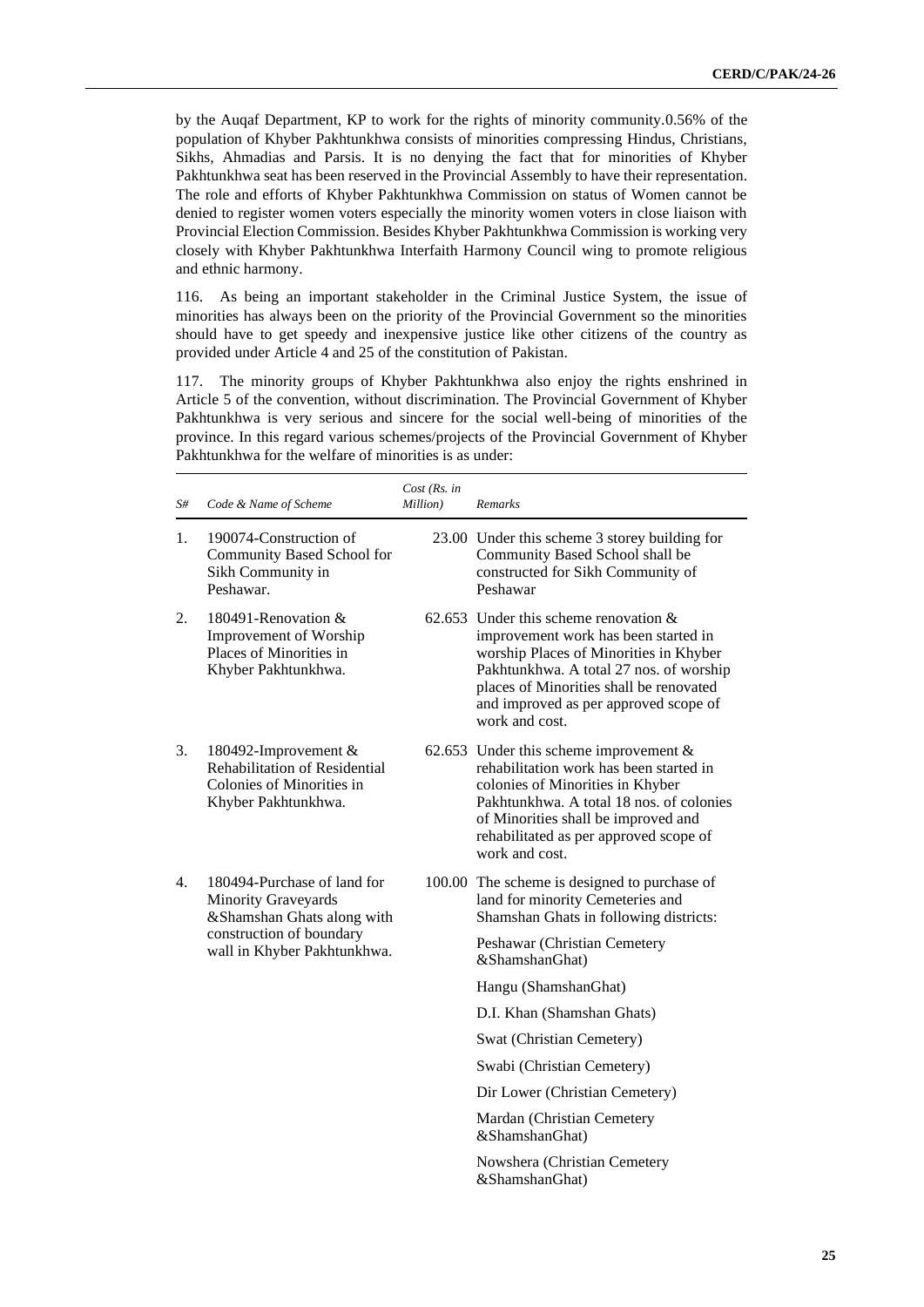| S#  | Code & Name of Scheme                                                                                                                          | $Cost$ (Rs. in<br>Million) | Remarks                                                                                                                                                                                                                                                         |
|-----|------------------------------------------------------------------------------------------------------------------------------------------------|----------------------------|-----------------------------------------------------------------------------------------------------------------------------------------------------------------------------------------------------------------------------------------------------------------|
|     |                                                                                                                                                |                            | Chitral (Kalaash Graveyard)                                                                                                                                                                                                                                     |
| 5.  | 190073-Skills Development<br>Scheme for Minorities in<br>Khyber Pakhtunkhwa.                                                                   |                            | 30.00 Under this scheme various technical<br>training shall be provided to 300 people<br>of minority communities.                                                                                                                                               |
| 6.  | 190381-Interfaith Harmony<br>Conference, Minority Youth<br>Exposure Program &<br><b>Celebration of Religious</b><br>Festivals of Minorities in |                            | 20.00 The scheme is designed for the promotion<br>of interfaith harmony across Khyber<br>Pakhtunkhwa. Under this scheme<br>following activities are conducting every<br>year.                                                                                   |
|     | Khyber Pakhtunkhwa.                                                                                                                            |                            | 9 Nos. of Religious Festivals of<br>Minorities (Christmas, Easter, Holi,<br>Dewali, Guru Nanak Jauanti, Birthday of<br>Guru Gobind Sing, Eid-e-Ridvan,<br>Chamos&ChilumJhost).                                                                                  |
|     |                                                                                                                                                |                            | Interfaith Harmony Conference                                                                                                                                                                                                                                   |
|     |                                                                                                                                                |                            | Minority Youth Exposure Program                                                                                                                                                                                                                                 |
| 7.  | 190382-Welfare Package for<br>Minorities in Khyber<br>Pakhtunkhwa.                                                                             |                            | 30.00 Under this scheme the department is<br>providing following grants every year to<br>people of minority in Khyber<br>Pakhtunkhwa.                                                                                                                           |
|     |                                                                                                                                                |                            | Marriage Grant (50 grants)                                                                                                                                                                                                                                      |
|     |                                                                                                                                                |                            | Medical Grant (Case to case base)                                                                                                                                                                                                                               |
|     |                                                                                                                                                |                            | Widow Grant (500 grants)                                                                                                                                                                                                                                        |
|     |                                                                                                                                                |                            | Financial Assistance to orphan (100)<br>grants)                                                                                                                                                                                                                 |
| 8.  | 200315-F/S for Minority<br>Housing Scheme.                                                                                                     |                            | 50.00 Under this feasibility study for minority<br>housing scheme shall be carried out in<br>following districts of Khyber<br>Pakhtunkhwa.                                                                                                                      |
|     |                                                                                                                                                |                            | Peshawar                                                                                                                                                                                                                                                        |
|     |                                                                                                                                                |                            | D.I. Khan                                                                                                                                                                                                                                                       |
|     |                                                                                                                                                |                            | Nowshera                                                                                                                                                                                                                                                        |
|     |                                                                                                                                                |                            | Mansehra/Abbottabad                                                                                                                                                                                                                                             |
| 9.  | 200316-Provision of small<br>Grants to the Minorities<br>People for Establishment of<br>Enterprises and startups.                              |                            | 50.00 Under this scheme various grants shall be<br>provided to people of minorities for<br>establishment of small startups and<br>enterprises as per criteria mentioned in<br>the PC-I of the scheme. Every year 75<br>people shall get benefit of this scheme. |
| 10. | 200314-Financial Assistance<br>for Minorities Leaders,<br>Scholarships for minorities<br>Students, and provision of                            |                            | 50.00 Under this scheme the department is<br>providing following grants/scholarships<br>every year to people of minority in<br>Khyber Pakhtunkhwa.                                                                                                              |
|     | text book to Minorities<br>education institutions in<br>Khyber Pakhtunkhwa                                                                     |                            | Financial Assistance to Minority<br>Religious Leaders (330 grants)                                                                                                                                                                                              |
|     |                                                                                                                                                |                            | Scholarships for Minority Students<br>(Ph.D./MBBS/BDS & Pharm D. 20,<br>MS/M.Phil. 20, Masters 40, BS/BA 120,                                                                                                                                                   |

FA/F.Sc.120)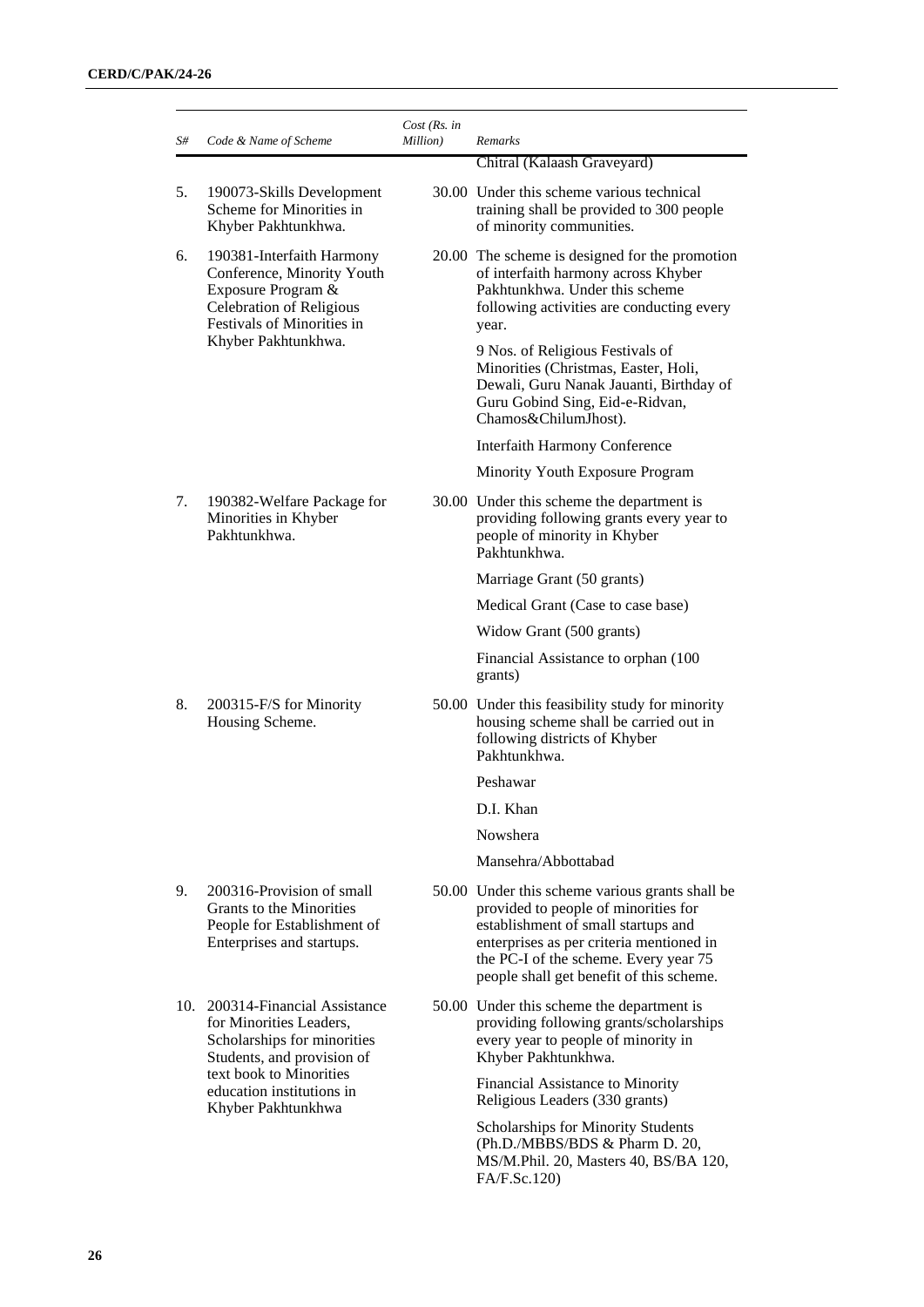| S#  | Code & Name of Scheme                                                                                                                                                          | $Cost$ (Rs. in<br>Million) | Remarks                                                                                                                                                                                                                                                                                                        |
|-----|--------------------------------------------------------------------------------------------------------------------------------------------------------------------------------|----------------------------|----------------------------------------------------------------------------------------------------------------------------------------------------------------------------------------------------------------------------------------------------------------------------------------------------------------|
|     |                                                                                                                                                                                |                            | Financial Assistance to Minority<br>Educational Institutions for purchase of<br>books & uniform (34 institutes across<br>Khyber Pakhtunkhwa)                                                                                                                                                                   |
|     | 11. 191108-190234-<br>Improvement, Rehabilitation,<br>Construction & re-<br>construction of Worship<br>Places & Residential<br>Colonies of Minorities in<br>Merged Areas. [MA] |                            | 50.00 Under this scheme renovation,<br>improvement, construction &<br>reconstruction work has been started in 2<br>worship Places $\&$ 1 colony of Minorities<br>in newly merged district erstwhile FATA.                                                                                                      |
| 12. | 195174-Special Package for<br>mainstreaming of minorities<br>$(AIP)$ .                                                                                                         |                            | 450.00 Under this scheme the department is<br>providing following grants/scholarships<br>every year to people of minority in<br>Khyber Pakhtunkhwa. Moreover, the<br>department is also providing technical<br>skills training to minority people.                                                             |
|     |                                                                                                                                                                                |                            | Financial Assistance to Minority<br>Religious Leaders (10 grants)                                                                                                                                                                                                                                              |
|     |                                                                                                                                                                                |                            | Scholarships for Minority Students<br>(Ph.D./MBBS/BDS & Pharm D. 20,<br>MS/M.Phil. 20, Masters 40, BS/BA 120,<br>FA/F.Sc.120)                                                                                                                                                                                  |
|     |                                                                                                                                                                                |                            | Financial Assistance to needy $\&$<br>deserving people (800 grants)                                                                                                                                                                                                                                            |
|     |                                                                                                                                                                                |                            | Marriage Grant (50 grants)                                                                                                                                                                                                                                                                                     |
|     |                                                                                                                                                                                |                            | Medical Grant (Case to case base)                                                                                                                                                                                                                                                                              |
|     |                                                                                                                                                                                |                            | Financial Assistance to orphan (100)<br>grants)                                                                                                                                                                                                                                                                |
|     |                                                                                                                                                                                |                            | Skill Development of Minorities (25<br>trades and 625 people shall pass out every<br>year)                                                                                                                                                                                                                     |
|     |                                                                                                                                                                                |                            | Minority Youth Exposure Program                                                                                                                                                                                                                                                                                |
|     | 13. 200058-F/S for construction<br>of Residential Colonies for<br>minorities in Merged District<br>$(AIP)$ .                                                                   |                            | 20.00 Under this feasibility study for minority<br>residential colonies shall be carried out in<br>following districts of Khyber<br>Pakhtunkhwa.                                                                                                                                                               |
|     |                                                                                                                                                                                |                            | South & North Waziristan                                                                                                                                                                                                                                                                                       |
|     |                                                                                                                                                                                |                            | Khyber                                                                                                                                                                                                                                                                                                         |
|     |                                                                                                                                                                                |                            | Mohmand                                                                                                                                                                                                                                                                                                        |
|     |                                                                                                                                                                                |                            | Kurram                                                                                                                                                                                                                                                                                                         |
|     | 14. 200059-Provision of small<br>grants for minority people for<br>establishment of enterprises<br>& startups (AIP).                                                           |                            | 100.00 Under this scheme various grants shall be<br>provided to people of minorities in newly<br>merged district (erstwhile FATA) for<br>establishment of small startups and<br>enterprises as per criteria mentioned in<br>the PC-I of the scheme. Every year 150<br>people shall get benefit of this scheme. |

118. Two important forums working effectively in Punjab for religious harmony among sects of the Muslims are Ittehad Bain-ul-Muslimeen (IBM) and Mutahida Ulema Board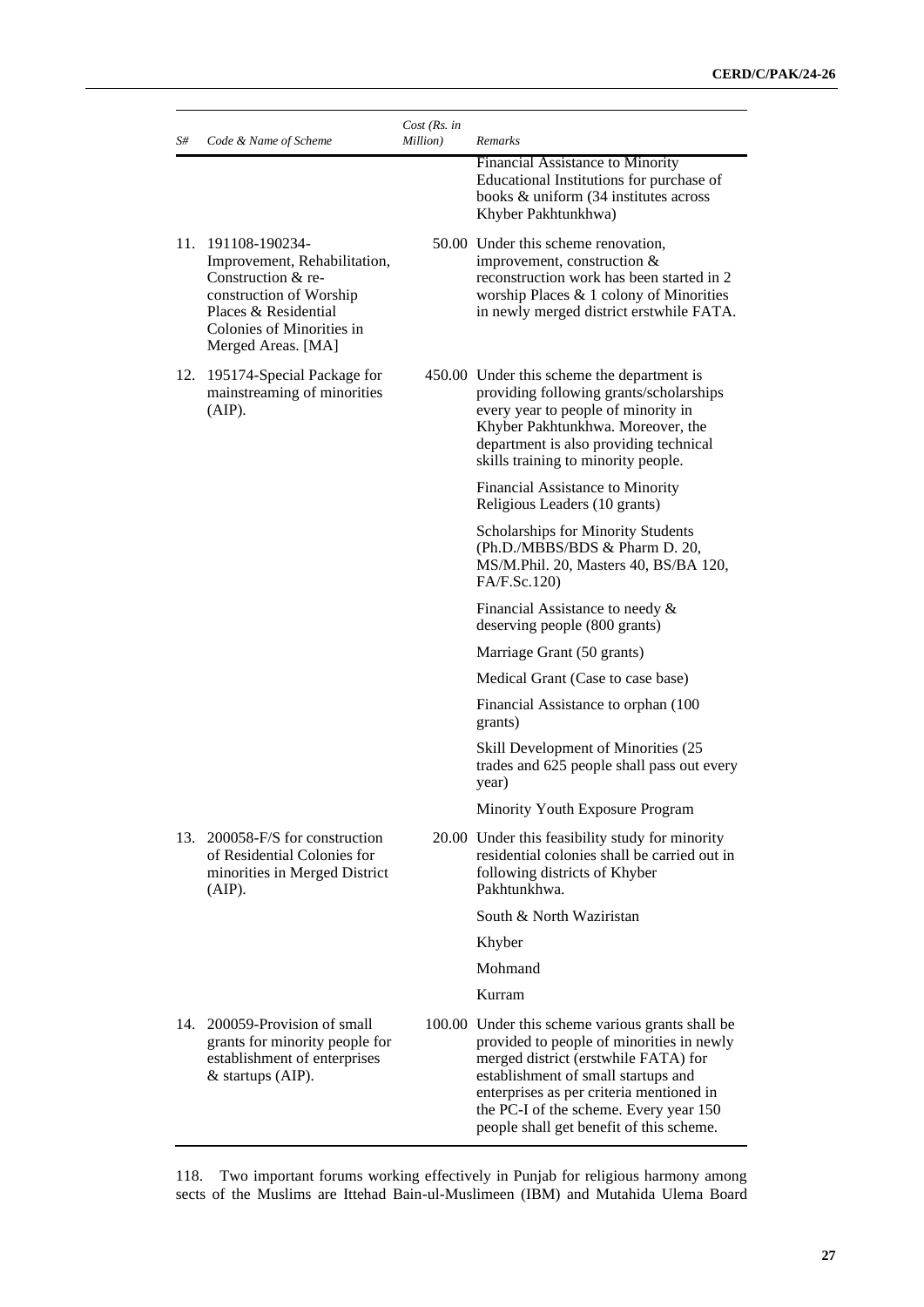(MUB). Seminars on interfaith harmony are arranged regularly to encourage leaders to speak out against intolerance. Public functionaries are directed to ensure non-discrimination and there is a complaint mechanism available in the form of the Prime Ministers' Complaint Portal to address any injustice done by a public functionary. The Punjab Government & concerned departments have taken following steps for the people belonging to minority groups so that they can enjoy the rights enshrined in article 5 of the convention, without discrimination.

119. Educational scholarships are awarded to the brilliant and needy students belonging to minority communities throughout the Punjab. In the year 2019–20, Rs.25million were allocated for the grant of scholarships. 714 students were selected for the award of scholarships on merit. It is further added for the year 2020–21, an amount of Rs.25.000 million have been allocated for the purpose and 955 students will be the beneficiaries.

120. Details of Educational Scholarships for Minority Students class/level vise is as under:

- (i) Matric Rs. 15,000/;
- (ii) FA Rs. 20,000/;
- (iii) Graduation Rs. 30,000/;
- (iv) Post-Graduation Rs. 35,000/;
- (v) Professional Rs. 50,000/.

121. An amount of Rs.60 million were allocated under "Economic Package for Minorities" for the deserving people of Minority communities which have been disbursed as Rs.10,000/ per family. Out of Rs million:

- Rs.50 million meant for Christmas grant for 5000 Christian families;
- Rs.7 million for Holi grant for 700 Hindu families;
- Rs.3 million for Sikh community on the eve of Birthday of Baba Guru Nanak for 300 Sikh families living in Punjab;
- Minority Development Fund for the welfare of minorities;
- Physical Infrastructure  $(Roads + Streets + Sanitation + Civic$  Amenities);
- Public Awareness of Human Rights;
- The details of ADP for the years 2017–2019 are given below.

#### **(Rs. In millions)**

*ADP 2017–18*

|                  | $ADI 2017 - 10$                                                                                 |                                |                       |          |             |                   |
|------------------|-------------------------------------------------------------------------------------------------|--------------------------------|-----------------------|----------|-------------|-------------------|
| <b>GS</b><br>No. | Name of<br>Scheme                                                                               | <b>Budgetary</b><br>Allocation | Revised<br>Allocation | Releases | Utilization | %age              |
| 9342             | Human Rights<br>Sensitization<br>Among Public<br>Servants<br>Through<br>Trainings<br>phase<br>I | 7.000                          | 3.000                 | 3.000    | 3.000       | 100.0<br>$\theta$ |
| 9343             | Development<br>Schemes of<br><b>Minorities</b>                                                  | 600.000                        | 600.000               | 433.914  | 312.543     | 72.03             |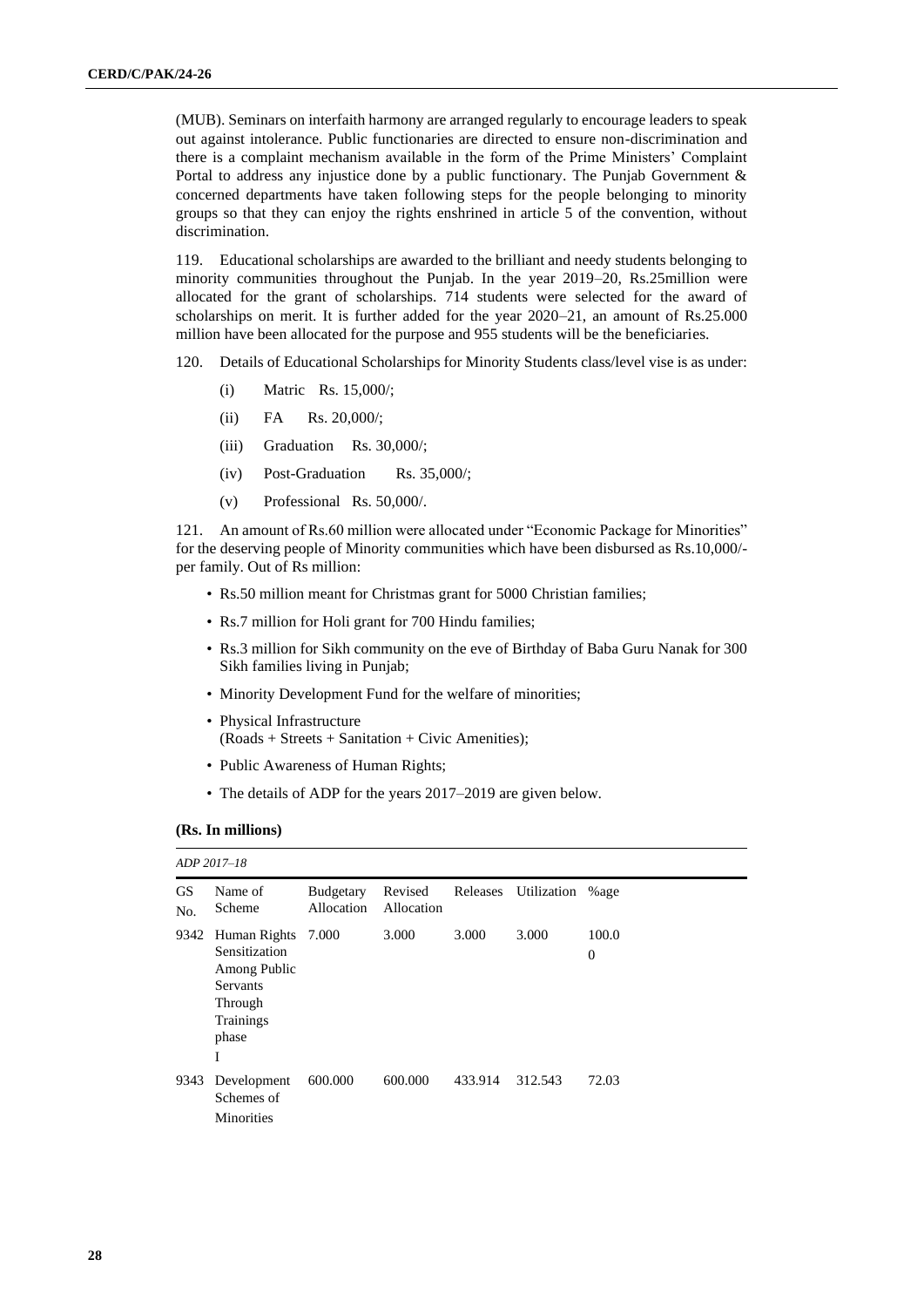|           | ADP 2017–18                                                                                          |            |            |          |                   |                           |       |
|-----------|------------------------------------------------------------------------------------------------------|------------|------------|----------|-------------------|---------------------------|-------|
|           | 9344 Educational<br>Scholarship<br>for Minority<br>Students phase<br>I                               | 25.000     | 25.000     | 25.000   | 25.000            | 100.0<br>$\boldsymbol{0}$ |       |
| 9345      | Public<br>Awareness of<br>Human Rights                                                               | 10.000     | 8.125      | 8.125    | 8.125             | 100.0<br>$\overline{0}$   |       |
| 9346      | <b>Block</b> for<br>completion of<br>on-going<br>schemes of<br>minorities                            | 171.000    | 171.000    | 171.000  | 123.178           | 72.03                     |       |
| 9347      | Construction<br>of Church<br>building at<br>Subzazar<br>Chaklala<br>Cantt,<br>district<br>Rawalpindi | 2.000      | 2.000      | 0.000    | 0.000             | 0.00                      |       |
| 9348      | Facilities<br>Required for<br>Gurdwara<br>Kartar Sahib,<br>district<br>Narowal                       | 25.000     | 24.954     | 24.954   | 17.221            | 69.01                     |       |
| 9349      | Construction<br>of<br>Church at<br>Esserkay,<br>District<br>Sheikhupura                              | 10.000     | 5.000      | 5.000    | 4.742             | 94.84                     |       |
|           | <b>Total</b>                                                                                         | 850.000    | 839.079    | 670.993  | 493.809           |                           | 73.59 |
|           | (Rs. In million)                                                                                     |            |            |          |                   |                           |       |
|           | ADP 2018-19                                                                                          |            |            |          |                   |                           |       |
| <b>GS</b> | Name of                                                                                              | Budgetary  | Revised    | Releases | Utilization       | %age                      |       |
| No.       | Scheme                                                                                               | Allocation | Allocation |          | (30.06.201)<br>9) |                           |       |
| 5997      | Educational<br>Scholarships<br>for Minority<br><b>Students</b>                                       | 25.000     | 25.000     | 25.000   | 25.000            | 100.0<br>$\overline{0}$   |       |
| 5998      | Public<br>Awareness of<br>Human<br>Rights                                                            | 25.000     | 0.000      | 0.000    | 0.000             | 0.00                      |       |
| 5999      | Provision for<br>Development                                                                         | 450.000    | 438.243    | 435.243  | 265.468           | 60.99                     |       |

Schemes of

**29**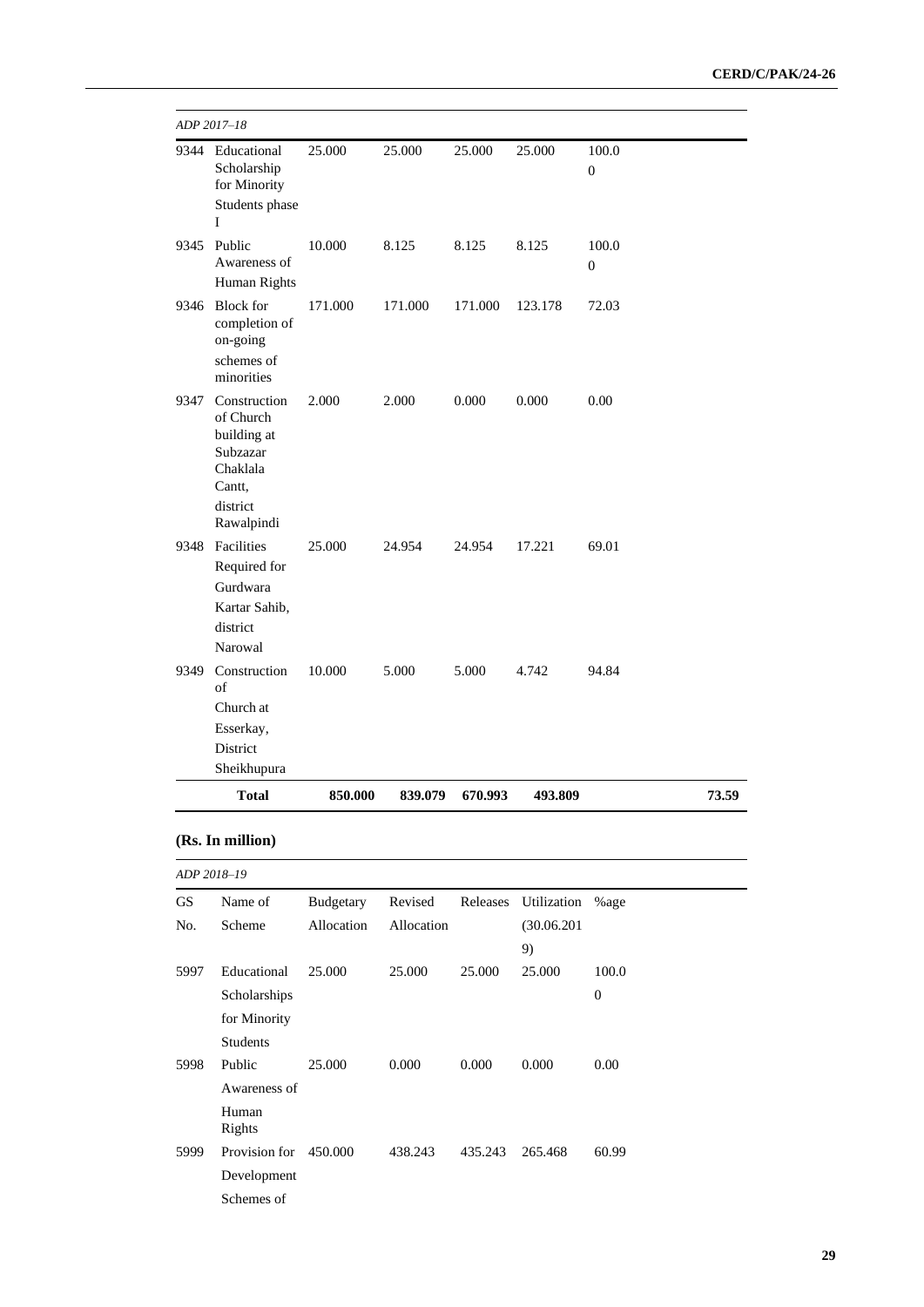| ADP 2018-19       |         |                 |         |       |
|-------------------|---------|-----------------|---------|-------|
| <b>Minorities</b> |         |                 |         |       |
| <b>Total</b>      | 500.000 | 463.243 460.243 | 290.468 | 63.11 |

122. In Balochistan, the Minorities Department focuses on promotion and protection of minorities. The population of religious minorities in the province is 1.5 to 2% of the total population and yet they may avail of 5% government employment quotas. The Government of Balochistan has undertaken various legislative and policy measures to protect the rights of minorities. At provincial level, the Hindu Marriage Act, 2019 and Protection of Properties of Minorities Bill have been notified and promulgated. In addition, to create an atmosphere of peace and unity, Inter Faith Harmony committees have been constituted at district level.

123. In a historic measure exhibiting Pakistan's commitment to end racial discrimination and ensure the protection of the rights of minorities, the Kartarpur Corridor was inaugurated in 2019 as a visa-free border crossing and secure corridor connecting the Gurduwara *Darbar Sahib* in Pakistan to the border with India. The crossing allows Sikh devotees from India to visit the *Gurdawara* in Kartarpur without a visa, creating a link which allows pilgrims holding Indian passports to easily visit both the Kartarpur shrine and *Gurduwara Dera Baba Nanak* on the Indian side of the border. The corridor was successfully completed for the 550th birth anniversary of Guru Nanak on 12 November 2019.

124. As mentioned in our response to the Recommendation contained in paragraph 12 of the Concluding Observations, Pakistan collects statistical data as part of its population and housing census based on various indicators like sex, religious minorities, literacy ratio, language, unemployment, persons with disabilities, etc. This data is then used to formulate policies and enact laws to ensure the protection of minorities' rights without discrimination.

# **Recommendation Contained in Paragraph 32**

125. Minority communities are given due representation in education and employment opportunities in Pakistan. Minorities have been provided ten reserved seats in National Assembly, four in Senate and proportional representation in all the Provincial Assemblies of Pakistan, to ensure their participation in the development of country. Minorities have been provided 5% quota in Federal Government services and jobs and similarly, proportional quota have been reserved by the Provincial Governments. The Establishment Department, KP has allocated 3% quota in services for the minority communities in KP which is proportionate to their population. Establishment Department has reported that the job quota is being implemented and observed by all the departments and offices in KP. The Minorities Department, Baluchistan has been created for effective protection of rights of the Minorities. 5% quota has been reserved for Minorities irrespective of caste, color, language and creed, and to this effect advertisements for government jobs and posts are not published if they do not accommodate the 5% quota for Minorities. In the Baluchistan Assembly, three seats of MPAs are reserved for Minorities. In Sindh, 5% quota has been reserved for employment of Minorities in the Sindh Government. The Government of Punjab is also strictly implementing the 5% quota for minority candidates.

126. To ensure that students belonging to minority communities have adequate education opportunities, the State provides scholarships to minority students ranging from PKR 4,800 to PKR 60,000 to different categories of students enrolled in Government education institutions.

127. Furthermore, to eliminate discrimination against minorities, the Minority Advisory Council, Punjab (MACP) is established with Muslim and non-Muslim leadership to address the issues of discrimination on basis of religion. The recommendations of MACP are implemented on priority basis. The HR&MA, under the Punjab Human Rights Policy, 2018 and Action Plan, has taken a successful initiative to stop discrimination on grounds of religious identity in public sector recruitments.

128. Eighty-five percent of the minorities in Sindh belong to the Hindu community. To curb forced conversion of Hindus and provide a platform for redressal of their grievances,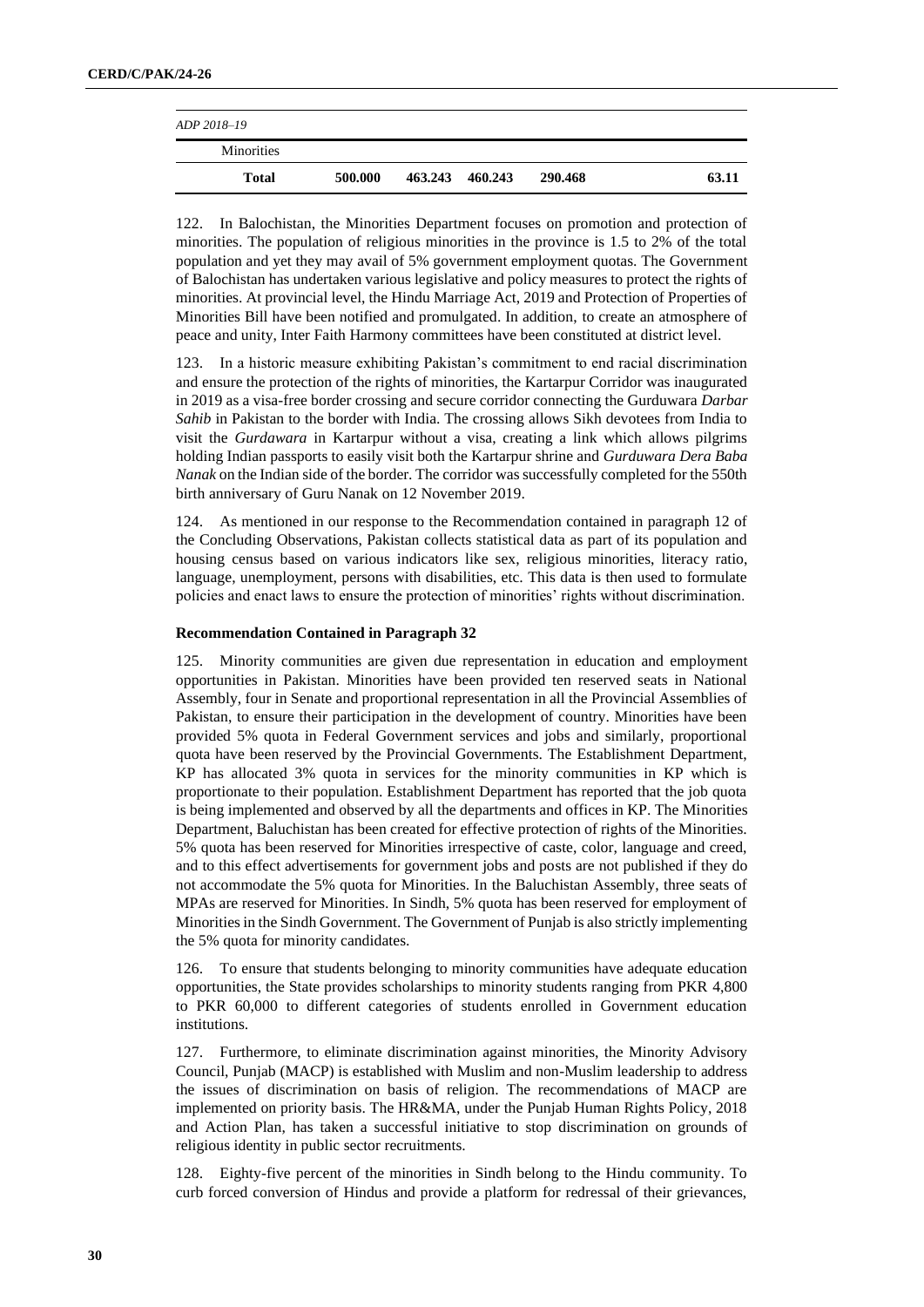two bills are under consideration by the Sindh Assembly, including the Sindh Minorities Right Commission Bill, 2019 and the Criminal Law (Protection of Minorities) Bill, 2019. Sindh Government has passed the Sindh Hindu Marriage Act 2016 (amended in 2018), which shall facilitate Hindu community to solemnize their marriages in accordance with the Sindh Hindu Marriage Rules, 2019. The Child Marriage Restraint Act, 1929 will also help curb forced conversions. Sindh Human Rights Commission (SHRC) has taken various steps in dealing with the grievances of minority groups.

129. According to Capital City Police officer, Lahore, there were total of five cases registered U/S 365-B PPC in district Lahore. The abductees were recovered, and statements U/S 164 Cr. PC were recorded before the competent court, to the effect that neither they were abducted nor subjected to Zina. Further, they embraced Islam without any coercion.

| Sr. No         | FIR No.                                       | <b>Status</b>                                                                                |
|----------------|-----------------------------------------------|----------------------------------------------------------------------------------------------|
| 1.             | 58/20                                         | Statement of 164 recorded before magistrate, shows                                           |
|                | <b>US 365-B</b>                               | free consent marriage without coercion.                                                      |
|                | Dated 11-01-2020                              |                                                                                              |
|                | <b>Police Station Factory</b><br>Area, Lahore |                                                                                              |
| 2.             | 104/20                                        | A case FIR 287/19 was registered at PS Nankana                                               |
|                | <b>US 365-B</b>                               | Sahib. The sister of the complainant submitted that<br>she contracted marriage with her free |
|                | Dated 18-02-2020                              | consent without any coercion.                                                                |
|                | Police StationCivil<br>Lines, Lahore          |                                                                                              |
| 3.             | 72/20                                         | Statement of 164 recorded before magistrate, shows                                           |
|                | <b>US 365-B</b>                               | free consent marriage without coercion.                                                      |
|                | Dated 15-01-2020                              |                                                                                              |
|                | <b>Police Station</b><br>Liaquatabad, Lahore  |                                                                                              |
| $\mathbf{4}$ . | 380/20                                        | Statement of 164 recorded before magistrate, shows                                           |
|                | <b>US 365-B</b>                               | free consent marriage without coercion.                                                      |
|                | Dated 13-02-2020                              |                                                                                              |
|                | Police Station Chung,<br>Lahore               |                                                                                              |
| 5.             | 190/20                                        | Statement of 164 recorded before magistrate, shows                                           |
|                | <b>US 365-B</b>                               | free consent marriage without coercion.                                                      |
|                | Dated 15-02-2020                              |                                                                                              |
|                | Police Station<br>Manwan, Lahore              |                                                                                              |

**The detail of above referred cases is as under:**

130. The State of Pakistan and its criminal justice system is vigilant in respect of forced conversions and marriages and if any individual case is reported by media or through aggrieved parties, institutional mechanisms and courts take the matter very seriously and conduct proper administrative and judicial enquiries to ensure justice. In 2019, Islamabad High Court took cognizance of the writ petition submitted by two girls Raveena and Reena. The High Court ordered the immediate referral of the girls to the MoHR's FPRCW under the supervision of Deputy Commissioner, Islamabad. High Court and appointed a Commission consisting of the Minister for Human Rights; Chairperson, NCSW; and two members of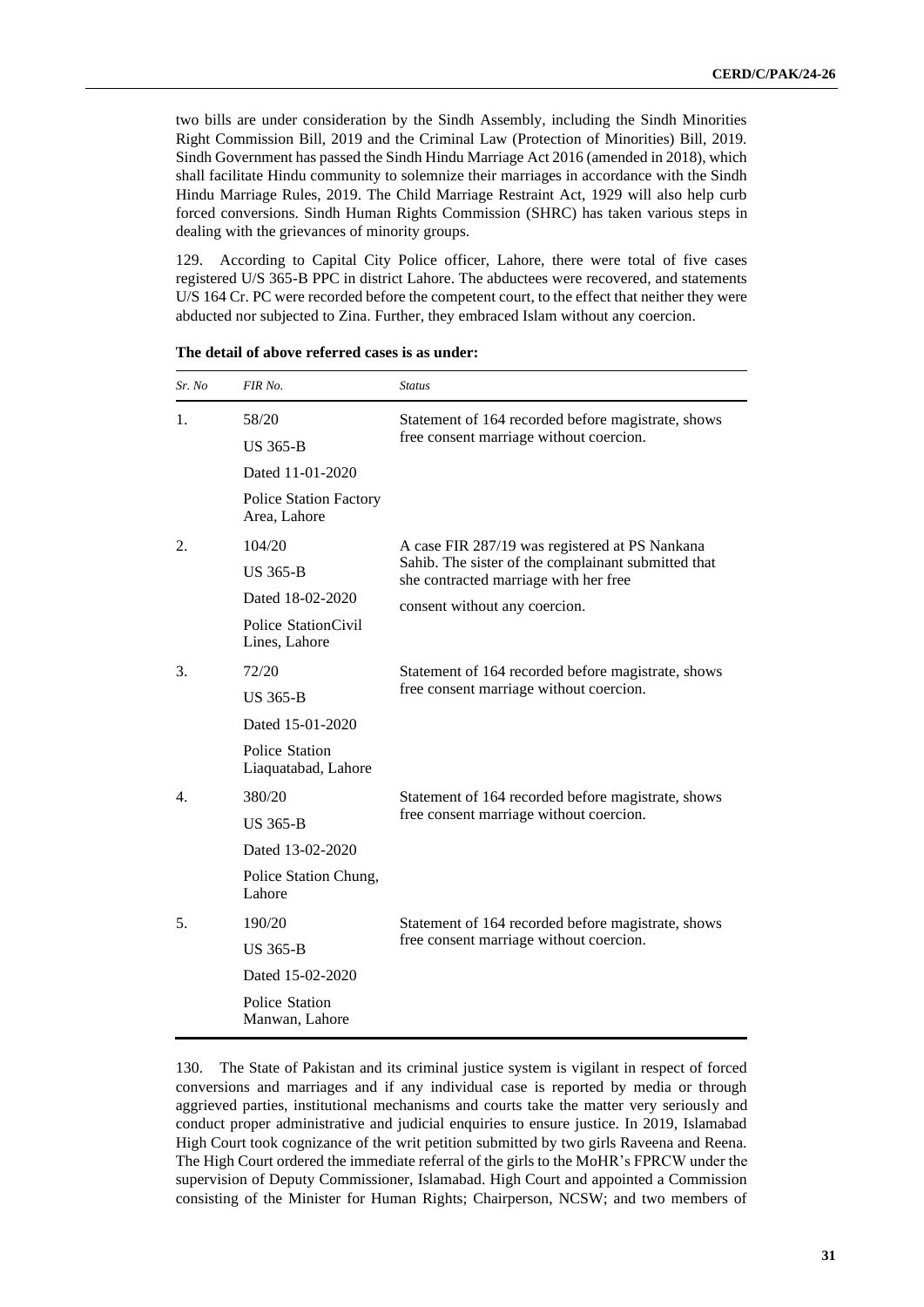Human Rights Commission of Pakistan as amicus curi to assist the Court in the matter. Director General, MoHR was directed to ensure proper care of petitioners during their stay at the shelter. After comprehensive judicial inquiry under the supervision of Islamabad High Court and human rights experts, the testimony of both Raveena and Reena was taken whereby they said that they converted on their own free well, after which the matter was disposed of as it was determined that this was not a case of forced conversion. It is highlighted that due diligence is done and due process was followed expeditiously and carefully during the proceedings of any case pertaining to alleged forced conversion. The case history of a number of cases clearly reflects positively on the independence of our judicial system and the functioning state of domestic remedies. Another case is the successful disposal of the alleged conversion of 17 years old Hindu girl named Payal, whereby an investigation team was swiftly constituted after the registration of a police case and it was held by the Court that Payal had willingly converted to Islam. Other cases such as those of Versha, Ravita (16 years), Rinkle (19 years), Nisha (20 years), Arti, Anusha etc. all pertain to successful disposal by Courts after thorough investigations whereby the victims said that they had willingly converted to Islam.

# **Recommendation Contained in Paragraph 34**

131. The Constitution of Pakistan provides for safeguard and protection of fundamental rights of all citizens, including minorities. The Sheedi community primarily resides in the province of Sindh and enjoys all rights as citizens of Pakistan. So far, no case of rights violation has been reported before the Sindh Human Rights Commission (SHRC) about rights violation with *Sheedi* community.

132. In a historic step celebrating the minority community in Pakistan, Tanzeela Qambrani became the first *Sheedi* woman to be elected as a member of the Sindh Assembly in 2018. The *Sheedi* community in Sindh hold an annual ritual at the *Mangho Pir* Shrine. They give great spiritual significance to the crocodiles in a shrine outside Karachi (known as *Mangho Pir*) by accepting them as their mystical guides in a throwback to their African origins, and this shrine is home to a well-known annual ritual. Dancing and chanting in Swahili, hundreds of Sheedis assemble every year at the Shrine for the *Sheedi*mela, which resumed last year after security threats had prevented its occurrence previously.

133. Additionally, football is one of the most famous sports among the *Sheedi* community, especially in Karachi and the national Football team has recruited various players from there. Boxing is another popular sport and Karachi has produced many international boxers, who have also gone on to win gold medals in the Olympic Games. The Donkey Race is also a famous sport played by the *Sheedi* Community in Karachi.

# **Recommendation Contained in Paragraph 36**

134. Nomads are registered as citizens of Pakistan, therefore, they have the freedom to enjoy all rights guaranteed by the Constitution of Pakistan. The nomads holding national identity cards do not have any issues with permanent residences or their fundamental rights. In addition, to improve the housing situation across the Pakistan, the Federal Government of Pakistan has launched the *Naya Pakistan Housing Scheme*. The main objective of the scheme is to provide low-income and poor citizens with their own residence. Under the *Ehsaas* Program, free food is given thrice a day to the poor, including gypsies and other nomadic persons. Additionally, under the pilot project Great Home, the state also provides clothing, medical, recreation facilities to abandoned senior citizens, including those from gypsy groups. Furthermore, NADRA has launched a campaign through mobile vehicles to reach out to people living in slums and nomadic families to get them registered and provide them computerized National Identity Cards (NICs).

# **Recommendation Contained in Paragraph 38**

135. In Pakistan, more than 1.4 million Afghan refugees are registered with UNHCR and possess valid proof of registration (PoR) cards, which facilitates their free movement across the country and ensures their access to basic amenities and opportunities like employment, health care, education, water and other public services at par with Pakistani citizens. Recently, the Prime Minister of Pakistan also allowed Afghan refugees to operate bank accounts.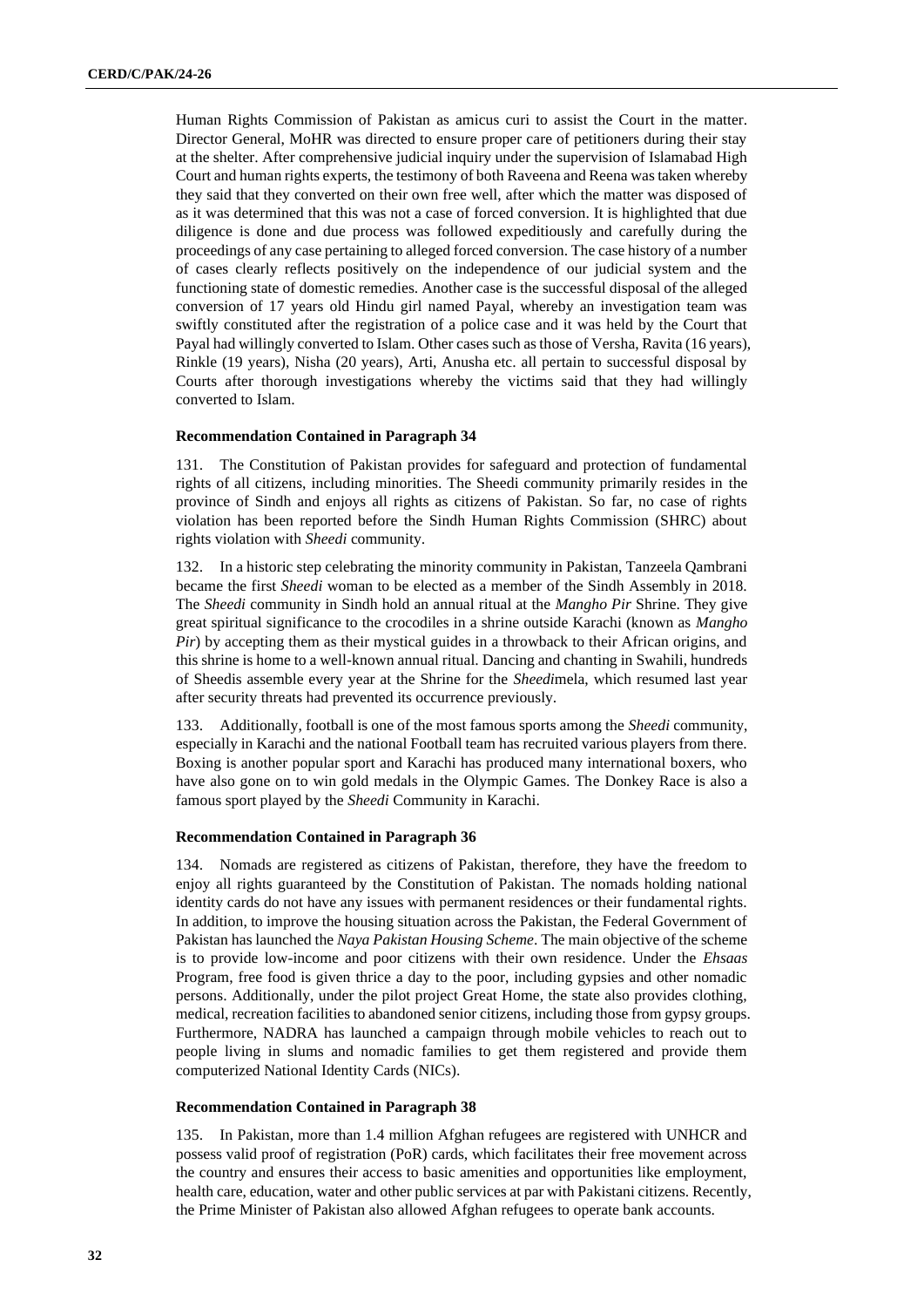136. In 2018, under the Afghan Citizen Card project, around 84,000previously undocumented refugees have been documented by the Government of Pakistan. Moreover, a flexible Visa regime (e-tazkara) has been launched to provide legal avenues for Afghan nationals to live in Pakistan and earn decent livelihoods.

137. The hospitality, generosity and compassion of Pakistanis is reflected through hosting more than 3 million Afghan refugees for the last four decades along-with provision of all basic facilities and protection.

138. A number of processes have been initiated including Afghanistan Pakistan Action Plan for Peace and Solidarity APAPPS (between Pakistan and Afghanistan), Tripartite Agreement (between Pakistan, Afghanistan and UNHCR), for the dignified and safe return of Afghan nationals to high priority areas set by the Afghan government. Recently, Support Platform for Solution Strategy for Afghan Refugees (SSAR) was launched in line with the Global Compact on Refugees to maximize the international resources for the protection of Afghan refugees in Pakistan and Iran as well as strengthening the framework for their voluntary and safe return to Afghanistan. In order to have a reliable data of Afghan refugees, which could lead to their better protection and provision of necessary services, Government of Pakistan and UNHCR are undertaking an extensive exercise for issuance of PoR cards to registered Afghan refugees.

139. Any instances of harassment or hostility, if reported, are immediately dealt with and mitigation measures taken by the relevant authorities. Pakistan has never discriminated against Afghan refugee children in respect of provision of education and considers it imperative to invest in human capital. Despite challenges, the Government of Pakistan has generously encouraged and supported access of Afghan children to public and private education institutions. Afghan refugees living in Pakistan are being dealt with in accordance with the national policy on management and repatriation.

140. Although Pakistan has not ratified the1951 Convention relating to the Status of Refugees and its 1967 Protocol, the Government is dealing with Afghan refugees as per the non-refoulment principle of international law, providing them protection and necessary facilities for more than 4 decades. Overall, the management and registration system, protection and other amenities provided to Afghan refugees in Pakistan are considered exemplary and adequate by the international community, and duly recognized by the UNHCR and others including the Afghan government. Due to its strong credentials, Pakistan has been made one of the co-conveners of the Global Refugee Forum, supporting the Global Compact for Refugees.

#### **Recommendation Contained in Paragraph 40**

141. The Government of Pakistan considers CSOs and human rights defenders as partners in its endeavour to promote human rights and fundamental freedoms of its citizens. Through the very nature of their work, human rights defenders face challenges in the performance of their duties and the Government takes due measures to provide them security and an enabling environment to carry out their work. Whenever their work has been hampered by terrorists and extremists, special investigation teams or joint investigation teams have been formulated by the State to provide legal redress by courts. Any allegations or reports of enforced disappearances and extrajudicial killings are promptly investigated*.* The complainants have the right to seek redressal of grievances from the superior courts under Articles 199 and 184 of the Constitution.

142. The NCHR, as an apex Human Rights State Body, is obligated to ensure protection of human rights defenders in pursuance of which they have issued Policy Guidelines for the Protection of Human Rights Defenders after detailed consultations. NCHR plays an important role to highlight issues faced by human rights defenders and ensure that the State is providing them required security protection. The NCHR has currently investigated 63 complaints of missing persons and enforced disappearances and has also pursued the case of missing journalist Ms. Zeenat Shahzadi and various missing social activists including Mr. Raza Mahmood.

143. According to the Policy Guidelines, the NCHR shall assist all human rights defenders individually and in groups in carrying out their core functions, which includes the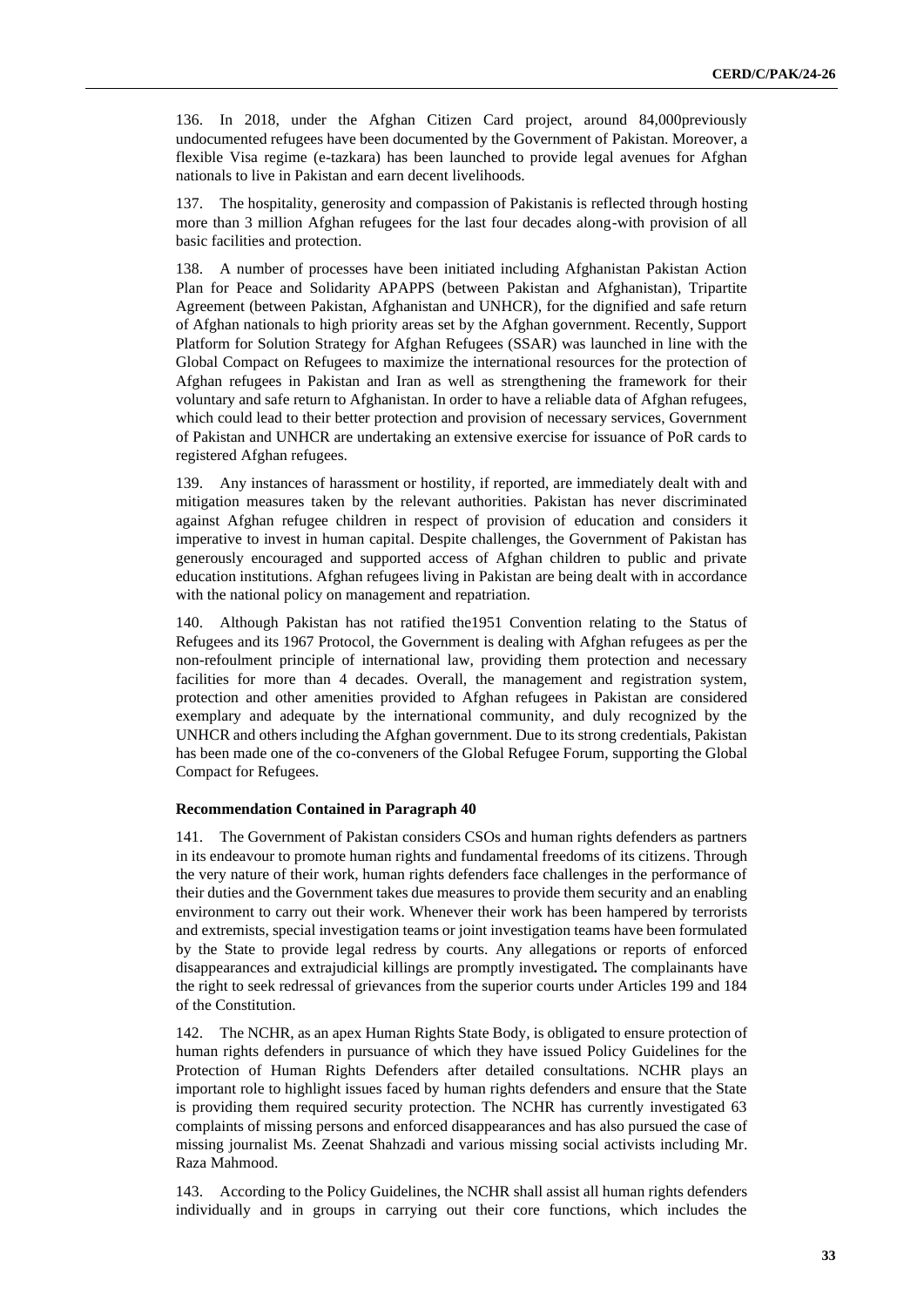dissemination of information on human rights; investigating and documenting human rights violations; providing support to victims of human rights violations; taking appropriate legal actions against perpetrators of human rights violations; making demands for justice; and assisting other human rights defenders, international organizations, other regional and international human rights networks, UN agencies, and Human Rights Treaty enforcement bodies. The NCHR shall also support human rights defenders to engage and network with other human rights groups nationally, regionally and at the international level and recognizes the right of the human rights defenders to approach and work with other human rights groups, UN agencies and human rights treaty enforcement bodies.

144. Furthermore, the Ministry of Information and Broadcasting (MoIB)has enacted the Safety, Security, Protection and Welfare Act 2021 to ensure protection to journalists and their families. The MoIB extends special treatment to the organizations and unions of journalists. MoIB ensures the safety and security of these unions as well as individual journalists and media houses. As the members and office holders of unions are all working journalists and media workers, therefore, they are also provided with financial aid in case of death or injury in the line of duty and medical expenditure to victims and their families.

145. Additionally, a Ministerial Media Security Committee has been formed under the Chairmanship of the Minister for Information and Broadcasting including representation from four provincial Information and Home Departments and welfare bodies of journalists which include Pakistan Federal Union of Journalists, All Pakistan Newspapers Society, Council of Pakistan Newspaper Editors and Pakistan Broadcasting Association. The mandate of the Committee is to suggest measures for the safety and security of journalists and media persons.

146. In 2020, twenty cases have been registered in which lawyers were victims. Out of twenty, seven cases were of murder, eight cases of attempted murder and five cases were registered under the head of kidnapping. No such case was registered in which any journalist or human rights defender was victim

147. The provincial Govt. of Khyber Pakhtunkhwa has started many initiatives for the security and welfare of the working journalists and besides the grant-in-aid to Working journalists, media colony and endowment fund for re-imbursement of medical bills to the families of working Journalists. The provincial Govt: has a provision of Rs.1.00 Million aid to the family of martyred journalist out of Journalists Welfare Endowment Fund. Bureau Chief of Daily Ausaf for Malakand Division at Swat Late Javed Ullah Khan was martyred on 25-02-2020 Tuesday night in Shakardara area of Matta Tehsil in Swat. He was a renowned journalist and had worked for CNN, Aljazeera English, other national and international print and electronic media. The FIR against unknown terrorists has been registered, and the case for the provision of Rs. 1.00 Million along with allotment of plot to the martyred journalist Late Javed Ullah Khan has been initiated.

# **Other recommendations**

# **Recommendation Contained in Paragraph 41**

148. Pakistan is fully cognizant of its international and domestic obligations related to human rights. The constitution and legal framework of Pakistan fully guarantees all fundamental freedoms and basic human rights. Like other democratic countries, decision to become party to any international treaty is taken after comprehensive discussions and deliberations amongst all stakeholders and taking into account local sensitivities, national priorities, needs and other factors. Detailed information has been provided regarding legal and administrative measures taken by the Government of Pakistan to ensure protection of all from all forms of discrimination in the country, including the protection of migrants and protection of persons from enforced disappearances.

149. Regarding the protection of persons from enforced disappearances, strong domestic measures have been adopted. A Commission of Inquiry on Enforced Disappearances is promptly working and investigating any alleged case of enforced disappearance. Pakistan also regularly engages with United Nations Working Group on Enforced Disappearances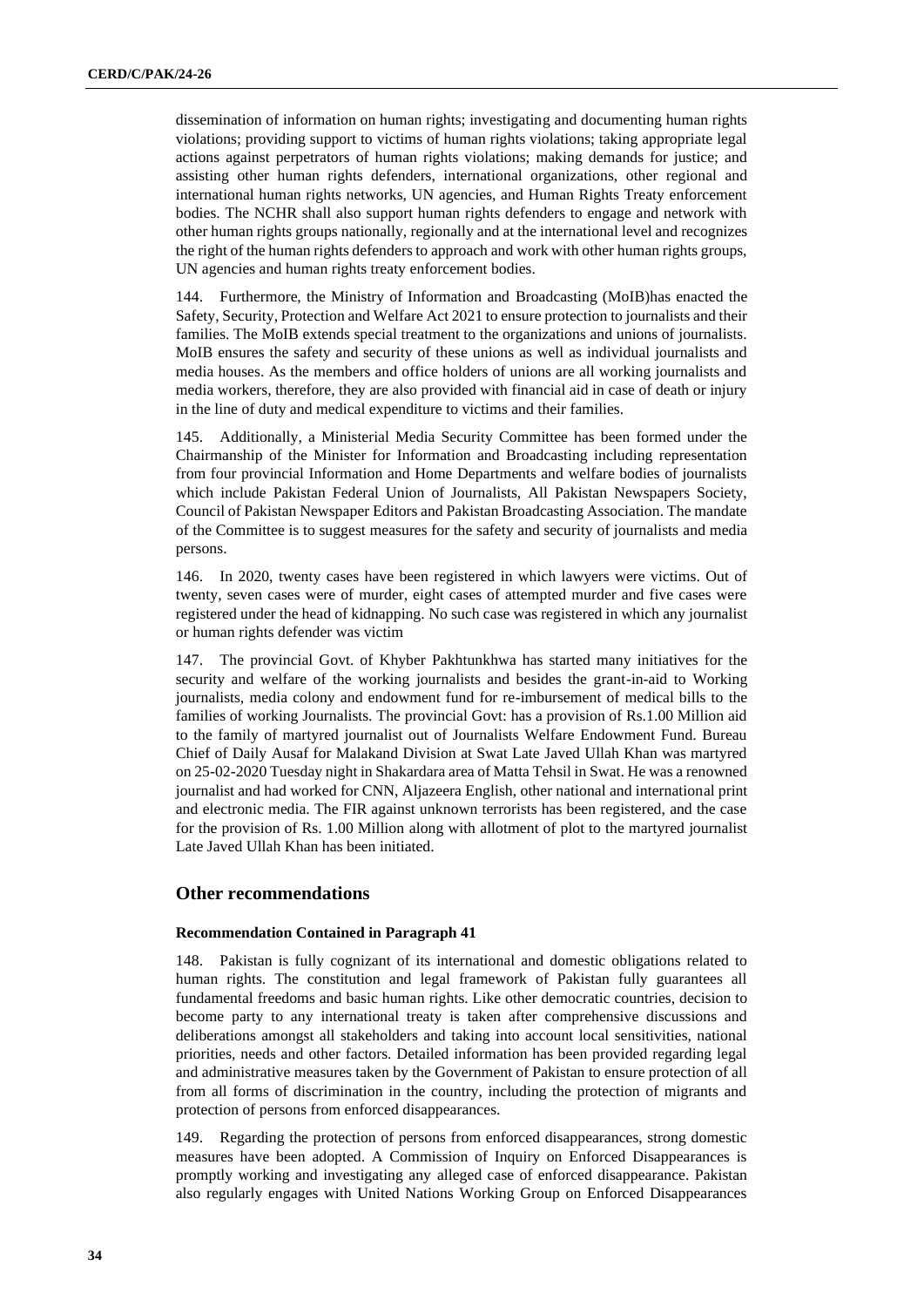(UNWGEID) as well. Our constructive engagement with the Working Group has been acknowledged in its reports.

#### **Recommendation Contained in Paragraph 42**

150. The Constitution, legal and administrative framework of Pakistan forbids any sort of discrimination among citizens on racial, parochial, tribal or sectarian grounds. Details have been provided in our response to the "Committee's Recommendation Contained in Paragraph 8. Moreover, in line with our international obligations such as The Durban Declaration, necessary policy steps have been undertaken to translate these international obligations into practical measures nationally. The National Action Plan for Human Rights caters for the proactive policy measures and effective interventions to strengthen the national framework against all forms of discrimination and xenophobia. Moreover, the National Commission for Minorities has been made fully functional and effective. Furthermore, Provincial Government has directed all the Deputy Commissioners for proactive role and to this effect Interfaith Harmony committee has been formed with the mandate to promote harmony and tolerance in each district.

#### **Recommendation Contained in Paragraph 43**

Pakistan does not have a significant population of African descent. Nevertheless, people of African descent are equal citizens of Pakistan and no such cases of discrimination against them have been reported. Constitution of Pakistan provides guarantees to all citizens for protection, equal participation as well as the right to preserve and promote their cultural identity.

152. The contributions of people of African descent in Pakistan have been substantive and they have excelled in most spheres of professions. Noon Meem Danish is a famous Pakistani poet who has contributed a lot to our national literature. Abdul Rashid Qambrani is a male boxer who represented Pakistan internationally. Recently, Ms. Tanzeela Qambrani, a politician, has been elected as a member of Sindh Provincial Assembly.

#### **Recommendation Contained in Paragraph 44**

153. The Federal and provincial governments work in partnership with civil society to promote and protect human rights in the country. Civil Society Organizations (CSOs) were consulted both at federal as well as provincial levels before the preparation of this report for seeking their input and valuable contribution. A vibrant civil society continues to inform the government regarding any violation of human rights. Government also takes this information seriously and duly investigates with the view to provide redressal to victims. Further, the Government ensures that measures are taken in collaboration with CSOs to end racial discrimination and guarantee the protection of human rights for all minorities in the country.

154. MoHR has developed a National Human Rights Policy Framework in consultation with Government ministries and departments along with relevant CSOs and NGOs. For this purpose, after concluding the provincial consultations, a National Consultation was organized by MoHR in collaboration with Strengthening Participatory Organization at Islamabad and attended by senior government officials, civil society and other stakeholders from all over the country. The attendees discussed various policy issues and gave recommendations in respect of policy, legal and institutional interventions; implementing key human rights priorities; cross cutting interventions; international/UN treaty implementation; and implementation and monitoring mechanisms. MoHR has organized various events in collaboration with The Asia Foundation.

155. MoHR organized an Inter-Ministerial and Inter-Provincial meeting of relevant stakeholders including CSOs in connection with the implementation of the Human Rights Action Plan prepared by the MoHR. The Human Rights Management Information System is being established in collaboration with Strengthening Participatory Organization to streamline disaggregated data and information on human rights violations. MoHR also organized a national consultation on "Possibilities and Opportunities for Legal Pluralism in Pakistan" in collaboration with Community Appraisal and Motivation Program to solicit